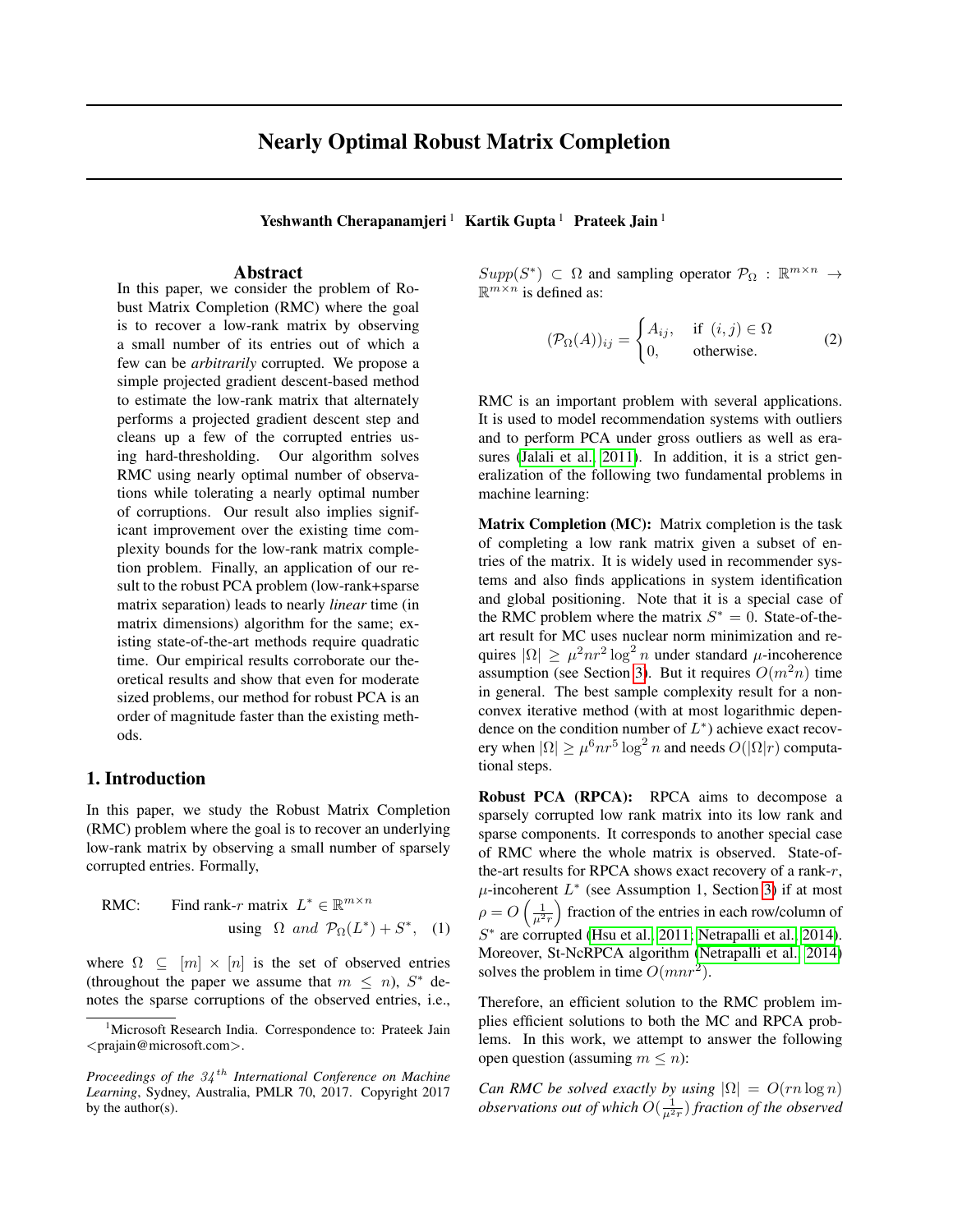*entries in each row/column are corrupted?*

Note that both  $|\Omega|$  (for uniformly random  $\Omega$ ) and  $\rho$  values mentioned in the question above denote the information theoretic limits. Hence, the goal is to solve RMC for nearly-optimal number of samples and nearly-optimal fraction of corruptions.

The existing state-of-the-art results for RMC with optimal  $\rho = \frac{1}{\mu^2 r}$  fraction of corrupted entries, either require at least a constant fraction of the entries of  $L^*$  to be ob-served [\(Chen et al., 2011;](#page-8-3) Candès et al., 2011) or require restrictive assumptions like the support of corruptions being uniformly random [\(Li, 2013\)](#page-8-4). [\(Klopp et al., 2014\)](#page-8-5) also considers RMC problem but studies the noisy setting and does not provide exact recovery bounds. Moreover, most of the existing methods for RMC use convex relaxation for both low-rank and sparse components, and in general exhibit large time complexity  $(O(m^2n))$ .

Under standard assumptions on  $L^*$ ,  $S^*$ ,  $\Omega$  and for  $n =$  $O(m)$ , we answer the above question in affirmative albeit with  $|\Omega|$  which is  $O(r)$  (ignoring log factors) larger than the optimal sample complexity (see Theorem [1\)](#page-3-1). In particular, we propose a simple projected gradient (PGD) style method for RMC that alternately cleans up corrupted entries by hard-thresholding and performs a projected gradient descent update onto the space of low rank matrices; our method's computational complexity is also nearly optimal  $(O(|\Omega|r + (m+n)r^2 + r^3))$ . Our algorithm is based on projected gradient descent for estimating  $L^*$  and alternating projection on the set of sparse matrices for estimating S<sup>\*</sup>. Note that projection is onto non-convex sets of lowrank matrices (for  $L^*$ ) and sparse matrices (for  $S^*$ ), hence standard convex analysis techniques cannot be used for our algorithm.

Several recent results [\(Jain & Netrapalli, 2015;](#page-8-6) [Netrapalli](#page-8-2) [et al., 2014;](#page-8-2) [Jain et al., 2014;](#page-8-7) [Hardt & Wootters, 2014;](#page-8-8) [Blu](#page-7-1)[mensath, 2011\)](#page-7-1) show that under certain assumptions, projection onto non-convex sets indeed lead to provable algorithms with fast convergence to the global optima. However, as explained in Section [3,](#page-3-0) RMC presents a unique set of challenges as we have to perform error analysis with the errors arising due to missing entries as well as sparse corruptions, both of which interact among themselves as well. In contrast, MC and RPCA only handle noise arising from one of the two sources. To overcome this challenge, we perform error analysis by segregating the effects due to random sampling and sparse corruptions and leverage their unique structure to obtain our result (See proof of Lemma [14\)](#page-22-0). Another consequence of our careful error analysis is improved results for the MC as well as the RPCA problem.

Our empirical results on synthetic data demonstrates effectiveness of our method. We also apply our method to the foreground background separation problem and find that our method is an order of magnitude faster than the stateof-the-art method (St-NcRPCA) while achieving similar accuracy.

In a *concurrent* and *independent* work, [\(Yi et al., 2016\)](#page-8-9) also studied the RMC problem and obtained similar results. They study an alternating gradient descent style algorithm while our algorithm is based on low-rank projected gradient descent. Our sample complexity, corruption tolerance as well as time complexity differ along certain critical parameters: a) Sample complexity: Our sample complexity bound is dependent only logarithmically on  $\kappa$ , the condition number of the matrix  $L^*$  (see Table [1\)](#page-5-0). On the other hand, result of [\(Yi et al., 2016\)](#page-8-9) depends quadratically on  $\kappa$ , which can be significantly large. Another difference is that our sample complexity bound depends logarithmically on the final error  $\epsilon$  (defined as  $\epsilon = ||L - L^*||_2$ ); which for typical finite precision computation only introduces an extra constant factor. b) Corruption tolerance: Our result allows the fraction of corrupted entries to be information theoretic optimal (up to a constant)  $O(\frac{1}{\mu^2 r})$ , while the result of [\(Yi](#page-8-9) [et al., 2016\)](#page-8-9) allows only  $O\left(\min\left(\frac{1}{\mu^2 r \sqrt{r\kappa}}, \frac{1}{\mu^2 \kappa^2 r}\right)\right)$  fraction of corrupted entries. c) Time Complexity: As a consequence of the sample complexity bounds, running time of the method by [\(Yi et al., 2016\)](#page-8-9) depends quintically on  $\kappa$ whereas our algorithm only has a polylogarithmic dependence.

In summary, this paper's main contributions are:

(a) RMC: We propose a nearly linear time method that solves RMC with  $|\Omega| = O(nr^2 \log^2 n \log^2 ||M||_2/\epsilon)$  random entries and with optimal fraction of corruptions upto constant factors ( $\rho = O(\frac{1}{\mu^2 r})$ ).

(b) Matrix Completion: Our result improves upon the existing linear time algorithm's sample complexity by an  $O(r^3)$  factor, and time complexity by  $O(r^4)$  factor, although with an extra  $O(\log ||L^*||/\epsilon)$  factor in both time and sample complexity.

(c) RPCA: We present a nearly linear time  $(O(nr^3))$  algorithm for RPCA under optimal fraction of corruptions, improving upon  $O(mnr^2)$  time complexity of the existing methods.

**Notations:** We assume that  $M = L^* + \tilde{S}^*$  and  $\mathcal{P}_{\Omega}(M) =$  $\mathcal{P}_{\Omega}(L^*) + S^*$ , i.e.,  $S^* = \mathcal{P}_{\Omega}(\tilde{S}^*)$ .  $||v||_p$  denotes  $\ell_p$  norm of a vector v; ||v|| denotes  $\ell_2$  norm of v. ||A||<sub>2</sub>, ||A||<sub>F</sub>,  $||A||_*$  denotes the operator, Frobenius, and nuclear norm of A, respectively; by default  $||A|| = ||A||_2$ . Operator  $\mathcal{P}_{\Omega}$  is given by [\(2\)](#page-0-0), operators  $P_k(A)$  and  $\mathcal{HT}_{\zeta}(A)$  are defined in Section [2.](#page-2-0)  $\sigma_i(A)$  denotes *i*-th singular value of A and  $\sigma_i^*$ denotes the *i*-th singular value of  $L^*$ .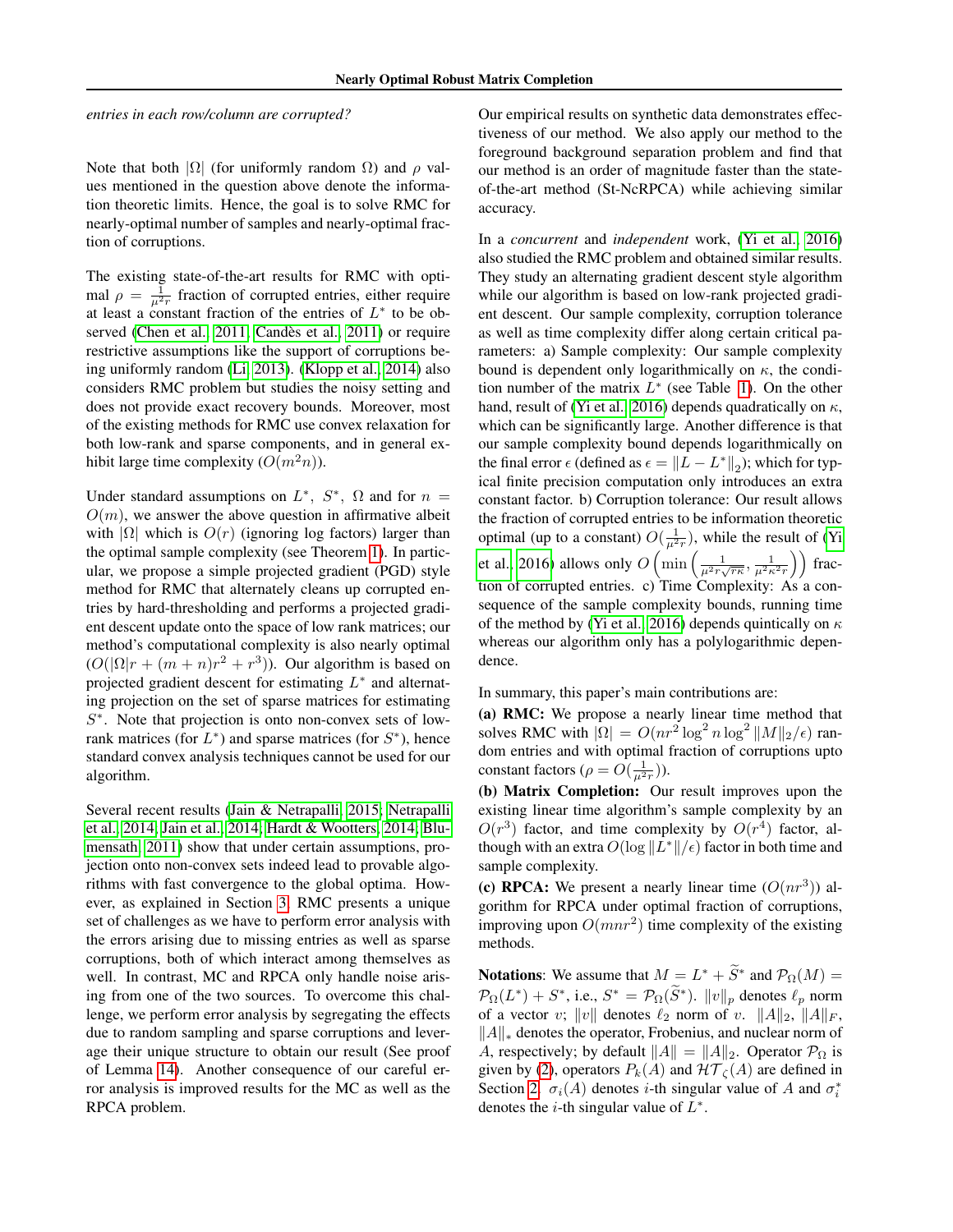Paper Organization: We present our main algorithm in Section [2](#page-2-0) and our main results in Section [3.](#page-3-0) We also present an overview of the proof in Section [3.](#page-3-0) Section [4](#page-5-1) presents our empirical result. Due to lack of space, we present most of the proofs and useful lemmas in the appendix.

## <span id="page-2-0"></span>2. Algorithm

In this section we present our algorithm for solving the RMC (Robust Matrix Completion) problem: given  $\Omega$  and  $P_{\Omega}(M)$  where  $M = L^* + \widetilde{S}^* \in \mathbb{R}^{m \times n}$ ,  $rank(L^*) \leq r$ ,  $\|\widetilde{S}^*\|_0 \leq s$  and  $S^* = P_{\Omega}(\widetilde{S}^*)$ , the goal is to recover  $L^*$ . To this end, we focus on solving the following non-convex optimization problem:

$$
(L^*, S^*) = \arg\min_{L,S} \|P_{\Omega}(M) - P_{\Omega}(L) - S\|_F^2
$$
  
s.t.,  $rank(L) \le r, P_{\Omega}(S) = S, ||S||_0 \le s.$  (3)

For the above problem, we propose a simple iterative algorithm that combines projected gradient descent (for  $L$ ) with alternating projections (for  $S$ ). In particular, we maintain iterates  $L^{(t)}$  and  $S^{(t)}$ , where  $L^{(t)}$  is the current low-rank approximation of  $L^*$  and  $S^{(t)}$  is the current sparse approximation of  $S^*$ .  $L^{(t+1)}$  is computed using gradient descent step for objective [\(3\)](#page-2-1) and then projecting back onto the set of rank k matrices. That is,

<span id="page-2-2"></span>
$$
L^{(t+1)} = P_k \left( L^{(t)} + \frac{1}{p} \mathcal{P}_{\Omega} (M - L^{(t)} - S^{(t)}) \right), \quad (4)
$$

where  $P_k(A)$  denotes projection of A onto the set of rank $k$  matrices and can be computed efficiently using SVD of  $A, p = \frac{|\Omega|}{m n}$  $\frac{|\Omega|}{mn}$ .  $S^{(t+1)}$  is computed by projecting the residual  $\mathcal{P}_{\Omega}(M - L^{(t+1)})$  onto set of sparse matrices using a hardthresholding operator, i.e.,

<span id="page-2-3"></span>
$$
S^{(t+1)} = \mathcal{HT}_{\zeta}(M - L^{(t+1)}),\tag{5}
$$

where  $\mathcal{HT}_{\zeta}: \mathbb{R}^{m \times n} \to \mathbb{R}^{m \times n}$  is the hard thresholding operator defined as:  $(\mathcal{HT}_{\zeta}(A))_{ij} = A_{ij}$  if  $|A_{ij}| \ge \zeta$  and 0 otherwise. Intuitively, a better estimate of the sparse corruptions for each iteration will reduce the noise of the projected gradient descent step and a better estimate of the low rank matrix will enable better estimation of the sparse corruptions. Hence, under correct set of assumptions, the algorithm should recover  $L^*$ ,  $S^*$  exactly.

Unfortunately, just the above two simple iterations cannot handle problems where  $L^*$  has poor condition number, as the intermediate errors can be significantly larger than the smallest singular values of  $L^*$ , making recovery of the corresponding singular vectors challenging. To alleviate this issue, we propose an algorithm that proceeds in stages. In

the q-th stage, we project  $L^{(t)}$  onto set of rank- $k_q$  matrices. Rank  $k_q$  is monotonic w.r.t. q. Under standard assumptions, we show that we can increase  $k_q$  in a manner such that after each stage  $||L^{(t)} - L^*||_{\infty}$  decreases by at least a constant factor. Hence, the number of stages is only logarithmic in the condition number of  $L^*$ . See Algorithm [1](#page-3-2) (PG-RMC ) for a pseudo-code of the algorithm.

<span id="page-2-1"></span>We require an upper bound of the first singular value for our algorithm to work. Specifically, we require  $\sigma = O(\sigma_1^*)$ . Alternatively, we can also obtain an estimate of  $\sigma_1^*$  by using the thresholding technique from [\(Yi et al., 2016\)](#page-8-9) although this requires an estimate of the number of corruptions in each row and column. We also use a simplified version of Algorithm 5 from [\(Hardt & Wootters, 2014\)](#page-8-8) to form independent sets of samples for each iteration which is required for our theoretical analysis. Our algorithm has an "outer loop" (see Line 6) which sets rank  $k_q$  of iterates  $L^{(t)}$  appropriately (see Line 7). We then update  $L^{(t)}$  and  $S^{(t)}$  in the "inner loop" using [\(4\)](#page-2-2), [\(5\)](#page-2-3). We set threshold for the hard-thresholding operator using singular values of current gradient descent update (see Line 12). Note that, we divide  $\Omega$  uniformly into  $Q \cdot T$  sets, where Q is an upper bound on the number of outer iterations and  $T$  is the number of inner iterations. This division ensures independence across iterates that is critical to application of standard concentration bounds; such division is a standard technique in the matrix completion related literature [\(Jain & Netrapalli, 2015;](#page-8-6) [Hardt & Wootters, 2014;](#page-8-8) [Recht, 2011\)](#page-8-10). Also,  $\eta$  is a tunable parameter which should be less than one and is smaller for "easier" problems.

Note that updating  $S^{(t)}$  requires  $O(|\Omega| \cdot r + (m+n) \cdot r)$ computational steps. Computation of  $L^{(t+1)}$  requires computing SVD for projection  $P_r$ , which can be computed in  $O(|\Omega| \cdot r + (m+n) \cdot r^2 + r^3)$  time (ignoring log factors); see [\(Jain et al., 2010\)](#page-8-11) for more details. Hence, the computational complexity of each step of the algorithm is linear in  $|\Omega| \cdot r$  (assuming  $|\Omega| \geq r \cdot (m + n)$ ). As we show in the next section, the algorithm exhibits geometric convergence rate under standard assumptions and hence the overall complexity is still nearly linear in  $|\Omega|$  (assuming r is just a constant).

Rank based Stagewise algorithm: We also provide a rank-based stagewise algorithm (R-RMC) where the outer loop increments  $k_q$  by one at each stage, i.e., the rank is q in the  $q$ -th stage. Our analysis extends for this algorithm as well, however, its time and sample complexity trades off a factor of  $O(\log(\sigma_1/\epsilon))$  from the complexity of **PG-RMC** with a factor of  $r$  (rank of  $L^*$ ). We provide the detailed algorithm in Appendix [5.3](#page-19-0) due to lack of space (see Algorithm [3\)](#page-19-1).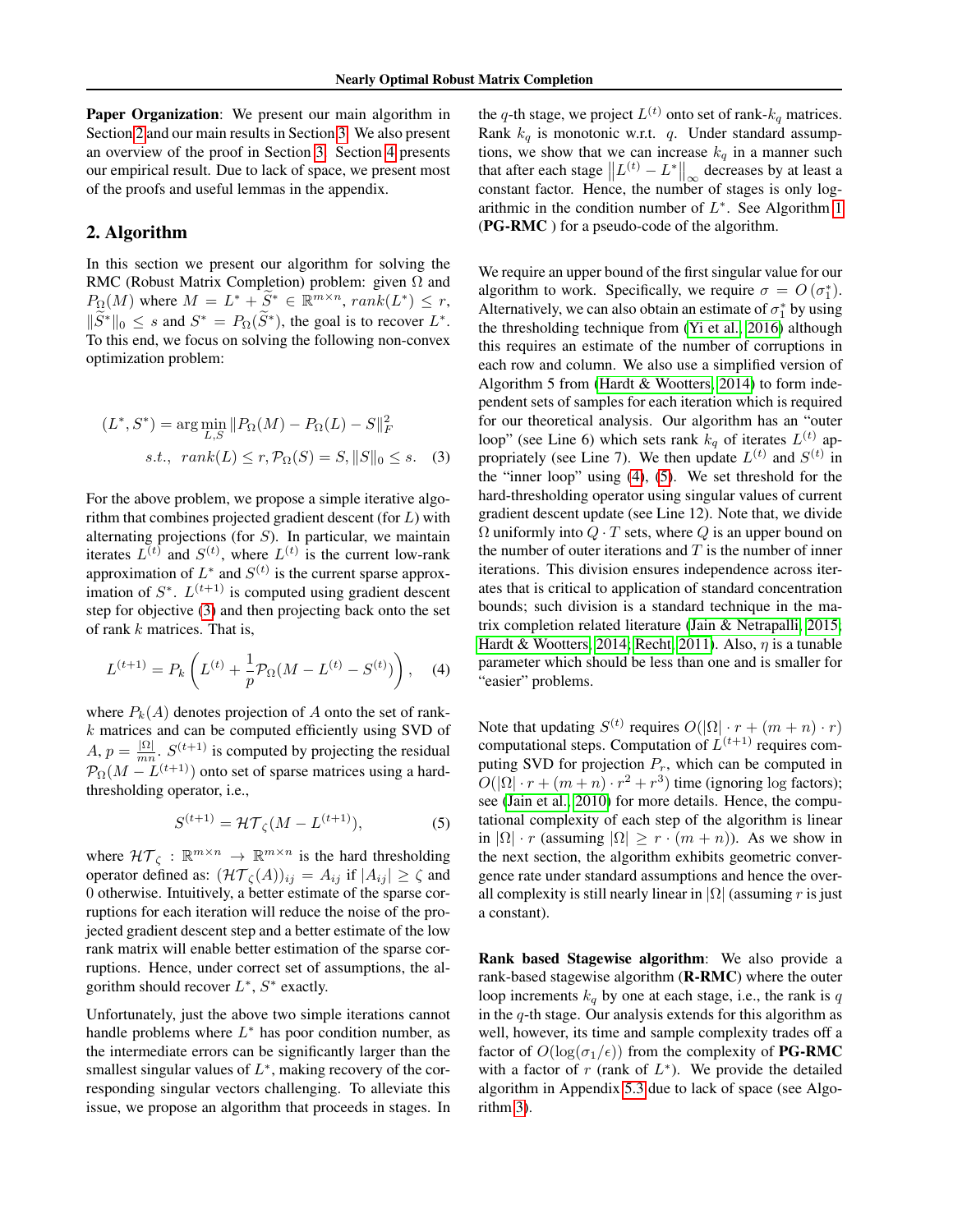# <span id="page-3-2"></span>Algorithm 1  $\widehat{L} =$  PG-RMC  $(\Omega, \mathcal{P}_{\Omega}(M), \epsilon, r, \mu, \eta, \sigma)$

- 1: **Input**: Observed entries  $\Omega$ , Matrix  $\mathcal{P}_{\Omega}(M) \in \mathbb{R}^{m \times n}$ , convergence criterion  $\epsilon$ , target rank r, incoherence parameter  $\mu$ , thresholding parameter  $\eta$ , estimate of first singular value  $\sigma$
- 2:  $T \leftarrow 10 \log \frac{20 \mu^2 n r \sigma}{\epsilon}, Q \leftarrow T$
- 3: Partition  $\Omega$  into  $\varrho \cdot T + 1$  subsets  $\{\Omega_0\} \cup \{\Omega_{q,t} : q \in$  $[Q], t \in [T]$ } with p set to  $\frac{\Omega}{QT+1}$  using algorithm [2](#page-3-3)

4:  $L^{(0)}=0, \ \zeta^{(0)} \leftarrow \eta \sigma$ 5:  $M^{(0)} = \frac{mn}{\vert \Omega_0 \vert} \mathcal{P}_{\Omega_0} (M - \mathcal{HT}_{\zeta}(M))$ 6:  $k_0 \leftarrow 0, q \leftarrow 0$ 7: while  $\sigma_{k_q+1}(M^{(0)})>\frac{\epsilon}{2\eta n}$  do 8:  $q \leftarrow q + 1$ , 9:  $k_q \leftarrow \left| \{ i : \sigma_i(M^{(0)}) \geq \frac{\sigma_{k_{q-1}+1}(M^{(0)})}{2} \} \right|$ 10: **for** Iteration  $t = 0$  to  $t = T$  **do**  $\overline{\phantom{a}}$ 11:  $S^{(t)} = \mathcal{HT}_{\zeta}(\mathcal{P}_{\Omega_{q,t}}(M - L^{(t)}))$ 12:  $M^{(t)} = L^{(t)} - \frac{mn}{|\Omega_{q,t}|} \mathcal{P}_{\Omega_{q,t}}(L^{(t)} + S^{(t)} - M)$ 13:  $L^{(t+1)} = P_{k_q}(M^{(t)})$ 14:  $(t+1) \leftarrow \eta \left( \sigma_{k_q+1}(M^{(t)}) + \left(\frac{1}{2}\right)^{t-2} \sigma_{k_q}(M^{(t)}) \right)$ 15: end for  $16:$  $\hspace{.2cm} C^{(0)} \hspace{.1cm} = \hspace{.1cm} S^{(T)}, \hspace{.1cm} L^{(0)} \hspace{.1cm} = \hspace{.1cm} L^{(T+1)}, \hspace{.1cm} M^{(0)} \hspace{.1cm} = \hspace{.1cm} M^{(T)},$  $\zeta^{(0)} = \zeta^{(T+1)}$ 17: end while 18: **Return:**  $L^{(T)}$ 

# <span id="page-3-3"></span>Algorithm 2  $\{\Omega_1,\ldots,\Omega_T\}$  = SplitSamples( $\Omega, p, T$ )

- 1: **Input**: Random samples with probability  $Tp \Omega$ , Required Sampling Probability  $p$ , Number of Sets  $T$
- 2: **Output**: T independent sets of entries  $\{\Omega_1, \ldots, \Omega_T\}$ sampled with sampling probability *p*
- 3:  $p' \leftarrow 1 (1 p)^T$
- 4:  $\Omega'$  be sampled from  $\Omega$  with each entry being included independently with probability  $p'/p$

5: for  $r = 1$  to  $r = T$  do 6:  $q_r \leftarrow \frac{{\binom{T}{r}} p^r (1-p)^{T-r}}{p'}$  $\overline{p'}$ 7: end for 8: Initialize  $\Omega_t \leftarrow \{\}$  for  $t \in \{1, \ldots, T\}$ 9: for Sample  $s \in \Omega'$  do 10: Draw  $r \in \{1, \ldots, T\}$  with probability  $q_r$ 11: Draw a random subset S of size r from  $\{1, \ldots, T\}$ 12: Add s to  $\Omega_i$  for  $i \in S$ 

13: end for

# <span id="page-3-0"></span>3. Analysis

We now present our analysis for both of our algorithms **PG**-RMC (Algorithm [1\)](#page-3-2) and R-RMC (Algorithm [3\)](#page-19-1). In general the problem of Robust PCA with Missing Entries [\(3\)](#page-2-1) is harder than the standard Matrix Completion problem and hence is NP-hard [\(Hardt et al., 2014\)](#page-8-12). Hence, we need to

impose certain (by now standard) assumptions on  $L^*, \tilde{S}^*,$ and  $\Omega$  to ensure tractability of the problem:

Assumption 1. *Rank and incoherence of*  $L^*$ :  $L^* \in$  $\mathbb{R}^{m \times n}$  *is a rank-r incoherent matrix, i.e.*,  $||e_i^{\top}U^*||_2 \leq$  $\mu\sqrt{\frac{r}{m}},\; \left\|e_{j}^{\top}V^{*}\right\|_{2} \leq \mu\sqrt{\frac{r}{n}}, \;\forall i \;\in\; [m],\; \forall j \;\in\; [n],\; where$  $L^* = U^* \Sigma^* (V^*)^\top$  *is the SVD of L<sup>\*</sup>.* 

Assumption 2. *Sampling (*Ω*):* Ω *is obtained by sampling each entry with probability*  $p = \frac{|\Omega|}{mn}$  $\frac{|M|}{mn}$ .

Assumption 3. *Sparsity of*  $\widetilde{S}^*$ ,  $S^*$ : We assume that at *most*  $\rho \leq \frac{c}{\mu^2 r}$  *fraction of the elements in each row and column of*  $\tilde{S}^*$  *are non-zero for a small enough constant c. Moreover, we assume that*  $\Omega$  *is independent of*  $\widetilde{S}^*$ *. Hence,*  $S^* = \mathcal{P}_{\Omega}(\widetilde{S}^*)$  also has  $p \cdot \rho$  fraction of the entries in ex*pectation.*

Assumptions 1, 2 are standard assumptions in the provable matrix completion literature [\(Candes & Recht, 2009;](#page-7-2) ` [Recht, 2011;](#page-8-10) [Jain & Netrapalli, 2015\)](#page-8-6), while Assumptions 1, 3 are standard assumptions in the robust PCA (lowrank+sparse matrix recovery) literature [\(Chandrasekaran](#page-7-3) [et al., 2011;](#page-7-3) [Candes et al., 2011;](#page-7-0) [Hsu et al., 2011\)](#page-8-1). Hence, ` our setting is a generalization of both the standard and popular problems and as we show later in the section, our result can be used to meaningfully improve the state-of-the-art for both of these problems.

We first present our main result for Algorithm [1](#page-3-2) under the assumptions given above.

<span id="page-3-1"></span>**Theorem 1.** Let Assumptions 1, 2 and 3 on  $L^*$ ,  $\tilde{S}^*$  and  $\tilde{S}$  $\Omega$  *hold respectively. Let*  $m \leq n$ ,  $n = O(m)$ *, and let the number of samples* |Ω| *satisfy:*

$$
\mathbb{E}[|\Omega|] \geq C\alpha^2 \mu^4 r^2 n \log^2(n) \log^2\left(\frac{\mu^2 r \sigma_1}{\epsilon}\right),
$$

*where* C *is a global constant. Then, with probability at least*  $1 - n^{-\log{\frac{\alpha}{2}}}$ , *Algorithm 1* with  $\eta = \frac{4\mu^2 r}{m}$ , *at most*  $O(\log(\Vert M \Vert_2/\epsilon)))$  outer iterations and  $O(\log(\frac{\mu^2 r \Vert M \Vert_2}{\epsilon}))$ *inner iterations, outputs a matrix* Lˆ *such that:*

$$
\left\|\hat{L} - L^*\right\|_F \le \epsilon.
$$

Note that the number of samples matches information theoretic bound upto  $O(r \log n \log^2 \sigma_1^*/\epsilon)$  factor. Also, the number of allowed corruptions in  $\tilde{S}^*$  also matches the known lower bounds (up to a constant factor) and cannot be improved upon information theoretically.

We now present our result for the rank based stagewise algorithm (Algorithm [3\)](#page-19-1).

<span id="page-3-4"></span>**Theorem 2.** *Under Assumptions 1, 2 and 3 on*  $L^*, \tilde{S}^*$  *and* Ω *respectively and* Ω *satisfying:*

$$
\mathbb{E}[|\Omega|] \geq C\alpha^2 \mu^4 r^3 n \log^2(n) \log\left(\frac{\mu^2 r \sigma_1}{\epsilon}\right),
$$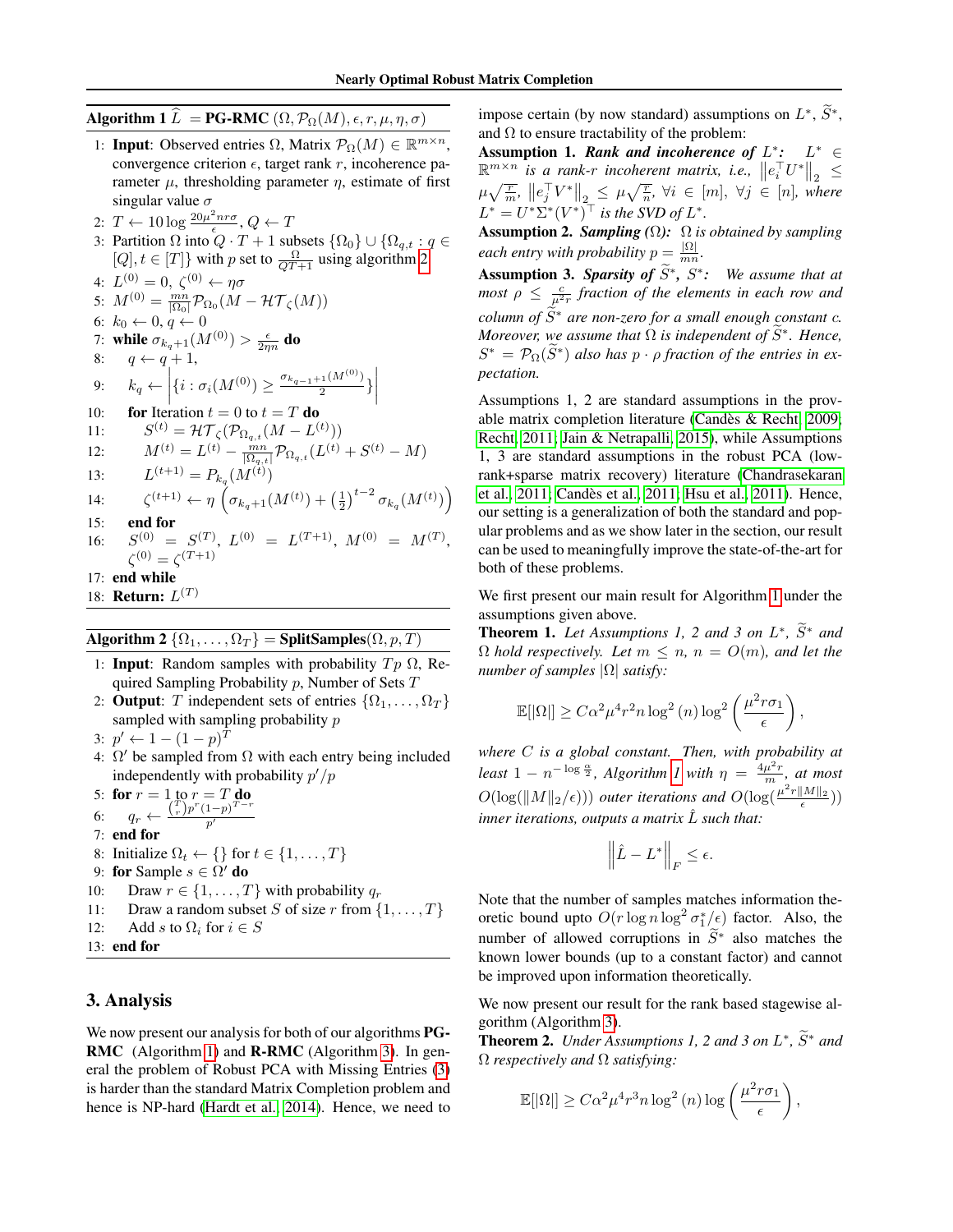*for a large enough constant* C*, then Algorithm [3](#page-19-1) with* η *set* to  $\frac{4\mu^2 r}{m}$  *outputs a matrix*  $\hat{L}$  *such that:*  $\left\|\hat{L} - L^*\right\|_F \leq \epsilon$ , w.p.  $\geq 1 - n^{-\log \frac{\alpha}{2}}.$ 

Notice that the sample complexity of Algorithm [3](#page-19-1) has an additional multiplicative factor of  $O(r)$  when compared to that of Algorithm [1,](#page-3-2) but shaves off a factor of  $O(\log(\kappa))$ . Similarly, computational complexity of Algorithm [3](#page-19-1) also trades off a  $O(\log \kappa)$  factor for  $O(r)$  factor from the computational complexity of Algorithm [1.](#page-3-2)

**Result for Matrix Completion:** Note that for  $\widetilde{S}^* = 0$ , the RMC problem with Assumptions 1,2 is exactly the same as the standard matrix completion problem and hence, we get the following result as a corollary of Theorem [1:](#page-3-1)

Corollary 1 (Matrix Completion). *Suppose we observe* Ω and  $P_{\Omega}(L^*)$  where Assumptions 1,2 hold for  $L^*$  and  $\Omega$ . Also, let  $E[|\Omega|] \geq C\alpha^2 \mu^4 r^2 n \log^2 n \log^2 \sigma_1/\epsilon$  and  $m \leq$ *n.* Then,  $wp \geq 1 - n^{-\log \frac{\alpha}{2}}$  $wp \geq 1 - n^{-\log \frac{\alpha}{2}}$  $wp \geq 1 - n^{-\log \frac{\alpha}{2}}$ , Algorithm 1 outputs  $\hat{L}$  s.t.  $\|\hat{L} - L^*\|_2 \leq \epsilon.$ 

Table [1](#page-5-0) compares our sample and time complexity bounds for low-rank MC. Note that our sample complexity is nearly the same as that of nuclear-norm methods while the running time of our algorithm is significantly better than the existing results that have at most logarithmic dependence on the condition number of  $L^*$ .

Result for Robust PCA: Consider the standard Robust PCA problem (RPCA), where the goal is to recover  $L^*$ from  $M = L^* + \tilde{S}^*$ . For RPCA as well, we can randomly sample  $|\Omega|$  entries from M, where  $\Omega$  satisfies the assumption required by Theorem [1.](#page-3-1) This leads us to the following corollary:

**Corollary 2** (Robust PCA). *Suppose we observe*  $M =$  $L^*$  +  $\widetilde{S}^*$ , where Assumptions 1, 3 hold for  $L^*$  and  $\widetilde{S}^*$ . Generate  $\Omega \in [m] \times [n]$  by sampling each en*try independently with probability p, s.t.,*  $E[|\Omega|] \ge$  $C\alpha^2\mu^4r^2n\log^2 n\log^2 \sigma_1/\epsilon$ . Let  $m \leq n$ . Then, w.p.  $\geq 1 - n^{-\log{\frac{\alpha}{2}}}$  $\geq 1 - n^{-\log{\frac{\alpha}{2}}}$  $\geq 1 - n^{-\log{\frac{\alpha}{2}}}$ , Algorithm 1 outputs  $\hat{L}$  s.t.  $\|\hat{L} - L^*\|_2 \leq \epsilon$ .

Hence, using Theorem [1,](#page-3-1) we will still be able to recover  $L^*$ but using only the sampled entries. Moreover, the running time of the algorithm is only  $O(\mu^4 n r^3 \log^2 n \log^2(\sigma_1/\epsilon)),$ i.e., we are able to solve RPCA problem in time almost *linear* in *n*. To the best of our knowledge, the existing stateof-the-art methods for RPCA require at least  $O(n^2r)$  time to perform the same task [\(Netrapalli et al., 2014;](#page-8-2) [Gu et al.,](#page-8-13) [2016\)](#page-8-13). Similarly, we don't need to load the entire data matrix in memory, but we can just sample the matrix and work with the obtained sparse matrix with at most linear number of entries. Hence, our method significantly reduces both run-time and space complexities, and as demonstrated empirically in Section [4](#page-5-1) can help scale our algorithm to very large data sets without losing accuracy.

### 3.1. Proof Outline for Theorem [1](#page-3-1)

We now provide an outline of our proof for Theorem [1](#page-3-1) and motivate some of our proof techniques; the proof of Theorem [2](#page-3-4) follows similarly. Recall that we assume that  $M = L^* + \widetilde{S}^*$  and define  $S^* = \mathcal{P}_{\Omega}(\widetilde{S}^*)$ . Similarly, we define  $\widetilde{S}^{(t)} = \mathcal{HT}_{\zeta}(M - L^{(t)})$ . *Critically*,  $S^{(t)} = \mathcal{P}_{\Omega}(\widetilde{S}^{(t)})$ (see Line 9 of Algorithm [1\)](#page-3-2), i.e.,  $\widetilde{S}^{(t)}$  is the set of iterates that we "could" obtain if entire  $M$  was observed. Note that we cannot compute  $\widetilde{S}^{(t)}$ , it is introduced only to simplify our analysis.

We first re-write the projected gradient descent step for  $L^{(t+1)}$  as described in [\(4\)](#page-2-2):

<span id="page-4-0"></span>
$$
L^{(t+1)} = \mathcal{P}_{k_q} \left( L^* + \underbrace{(\widetilde{S}^* - \widetilde{S}^{(t)})}_{E_1} + \underbrace{E_2 \left( \underbrace{L - \frac{\mathcal{P}_{\Omega_{q,t}}}{p} \right) \left( \underbrace{(L^{(t)} - L^*)} + (\widetilde{S}^{(t)} - \widetilde{S}^*) \right)}_{E_3} \right) (6)
$$

That is,  $L^{(t+1)}$  is obtained by rank- $k_q$  SVD of a perturbed version of  $L^*$ :  $L^* + E_1 + E_3$ . As we perform entrywise thresholding to reduce  $\|\widetilde{S}^* - \widetilde{S}^{(t)}\|_{\infty}$ , we need to bound  $||L^{(t+1)} - L^*||_{\infty}$ . To this end, we use techniques from [\(Jain](#page-8-6) [& Netrapalli, 2015\)](#page-8-6), [\(Netrapalli et al., 2014\)](#page-8-2) that explicitly model singular vectors of  $L^{(t+1)}$  and argue about the infinity norm error using a Taylor series expansion. However, in our case, such an error analysis requires analyzing the following key quantities  $(H = E_1 + E_3)$ :

$$
A_j := \max_{q \in [n]} \|e_q^\top (H^\top H)^{\frac{j}{2}} V^*\|_2
$$
  
\n
$$
\forall 1 \le j, \ s.t., \ j \text{ even :}
$$
  
\n
$$
B_j := \max_{q \in [m]} \|e_q^\top (HH^\top)^{\frac{j}{2}} U^*\|_2,
$$
  
\n
$$
C_j := \max_{q \in [n]} \|e_q^\top H^\top (HH^\top)^{\frac{j}{2}} U^*\|_2
$$
  
\n
$$
D_j := \max_{q \in [m]} \|e_q^\top H (H^\top H)^{\frac{j}{2}} V^*\|_2.
$$
  
\n(7)

<span id="page-4-1"></span>Note that  $E_1 = 0$  in the case of standard RPCA which was analyzed in [\(Netrapalli et al., 2014\)](#page-8-2), while  $E_3 = 0$  in the case of standard MC which was considered in [\(Jain & Ne](#page-8-6)[trapalli, 2015\)](#page-8-6). In contrast, in our case both  $E_1$  and  $E_3$ are non-zero. Moreover,  $E_3$  is dependent on random variable  $\Omega$ . Hence, for  $j \geq 2$ , we will get cross terms between  $E_3$  and  $E_1$  that will also have dependent random variables which precludes application of standard Bernstein-style tail bounds. To overcome this issue, we first carefully segregate the errors arising due to the randomness in the sampling process and the deterministic sparse corruptions in  $\widetilde{S}^*$ . We do this by introducing  $\widetilde{S}^{(t)}$  which is the sparse iterate we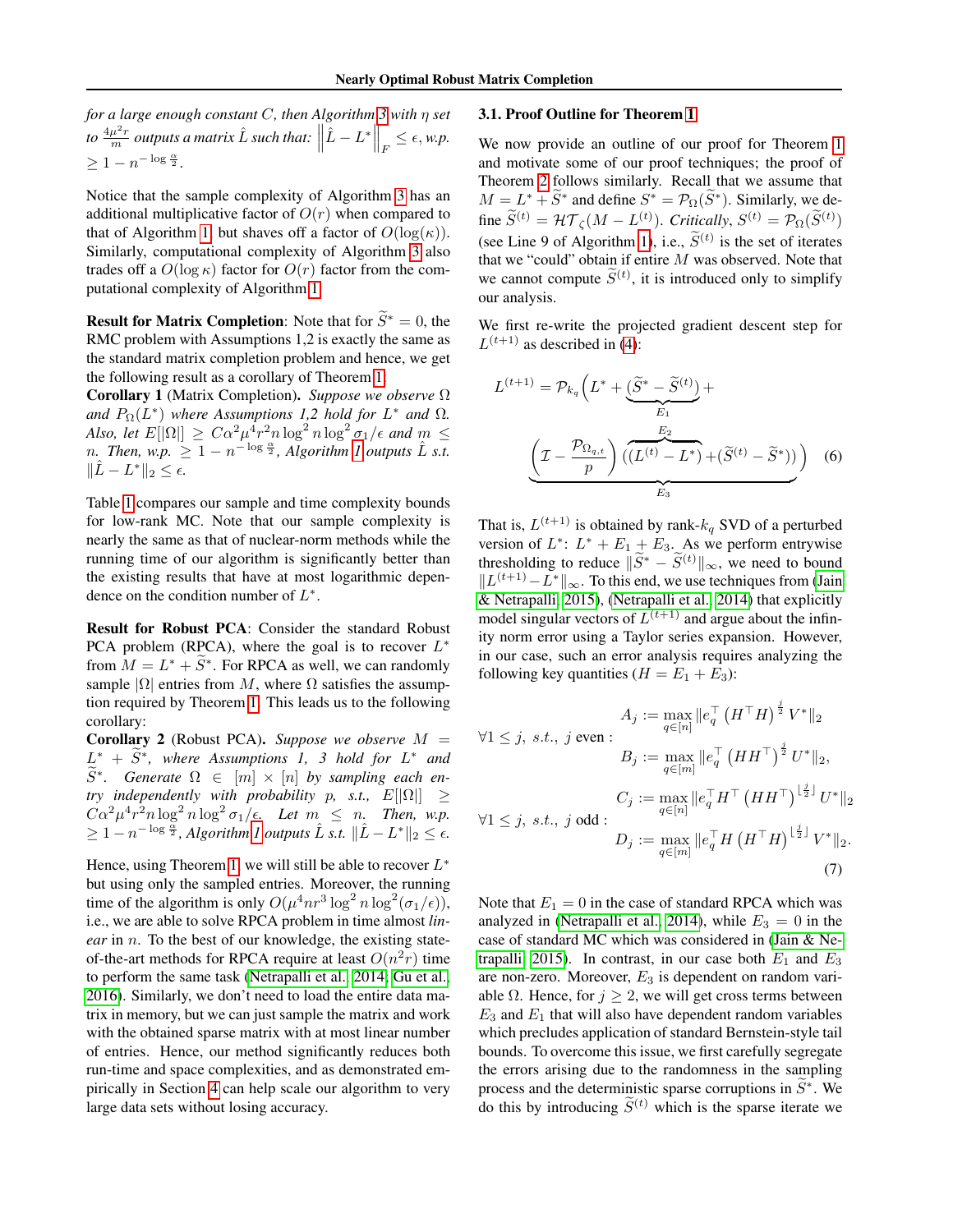<span id="page-5-0"></span>

|                                    | Sample Complexity                                                                        | <b>Computational Complexity</b>                                                          |
|------------------------------------|------------------------------------------------------------------------------------------|------------------------------------------------------------------------------------------|
| Nuclear norm (Recht, 2011)         | $O(\mu^2rn\log^2 n)$                                                                     | $O(n^3 \log \frac{1}{\epsilon})$                                                         |
| SVP (Jain & Netrapalli, 2015)      | $O(\mu^4 r^5 n \log^3 n)$                                                                | $O\left(\mu^4 r^7 n \log^3 n \log(\frac{1}{\epsilon})\right)$                            |
| Alt. Min. (Hardt & Wootters, 2014) | $O(n\mu^4r^9\log^3(\kappa)\log^2 n)$                                                     | $O(n\mu^4r^{13}\log^3(\kappa)\log^2 n)$                                                  |
| Alt. Grad. Desc. (Sun & Luo, 2015) | $O\left(nr\kappa^2\max\{\mu^2\log n, \mu^4r^6\kappa^4\}\right)$                          | $O(n^2r^6\kappa^4\log\left(\frac{1}{\epsilon}\right))$                                   |
| <b>R-RMC</b> (This Paper)          | $O\left(\mu^4 r^3 n \log^2{(n)} \log\left(\frac{\sigma_1^*}{\epsilon}\right)\right)$     | $O\left(\mu^4 r^4 n \log^2{(n)} \log\left(\frac{\sigma_1^*}{\epsilon}\right)\right)$     |
| <b>PG-RMC</b> (This Paper)         | $O\left(\mu^4 r^2 n \log^2{(n)} \log^2{\left(\frac{\sigma_1^*}{\epsilon}\right)}\right)$ | $O\left(\mu^4 r^3 n \log^2{(n)} \log^2{\left(\frac{\sigma_1^*}{\epsilon}\right)}\right)$ |

Table 1: Comparison of PG-RMC and R-RMC with Other Matrix Completion Methods

would have obtained had the whole matrix been observed. This allows us to decompose the error term into the sum of  $E_1$  and  $E_3$  where  $E_1$  represents the error due to the sparse corruptions and  $E_3$  represents the error arising from the randomness in the sampling procedure. We then incorporate this decomposition into a careful combinatorial-style argument similar to that of [\(Erdos et al., 2013;](#page-8-15) [Jain & Ne](#page-8-6)[trapalli, 2015\)](#page-8-6) to bound the above given quantity. That is, we can provide the following key lemma:

<span id="page-5-2"></span>**Lemma 1.** *Let*  $L^*$ ,  $\Omega$ , and  $\widetilde{S}^*$  satisfy Assumptions 1, 2 and *3* respectively. Let  $L^* = U^* \Sigma^* (V^*)^\top$  be the singular value *decomposition of* L ∗ *. Furthermore, suppose that in the* t *th iteration of the*  $q^{th}$  *stage,*  $\widetilde{S}^{(t)}$  *defined as*  $HT_{\zeta}(M - L^{(t)})$  $satisfies \, Supp(\widetilde{S}^{(t)}) \subseteq Supp(\widetilde{S}^*)$ , then we have:

$$
\max\{A_a, B_a, C_a, D_a\} \le \mu \sqrt{\frac{r}{m}} \left(\rho n \|E_1\|_{\infty} + c \sqrt{\frac{n}{p}} (\|E_1 - E_2\|_{\infty}) \log n\right)^a,
$$

 $\forall c > 0, \forall 0 \le j \le \log n \ w.p. \ge 1 - n^{-2\log \frac{c}{4} + 4}, \ where$  $E_1, E_2$  and  $E_3$  are defined in [\(6\)](#page-4-0),  $A_a, B_a, C_a, D_a$  are de*fined in* [\(7\)](#page-4-1)*.*

*Remark*: We would like to note that even for the standard MC setting, i.e., when  $E_1 = 0$ , we obtain bet-ter bound than that of [\(Jain & Netrapalli, 2015\)](#page-8-6) as we can bound  $\max_i ||e_i^T (E_3)^q U||_2$  directly rather than the can bound  $\max_i ||e_i(\text{E}_3)^T \text{U}||_2$  directly rather than the weaker  $\sqrt{r} \max_i ||e_i^T(\text{E}_3)^q \text{U}||_2$  bound that [\(Jain & Netra](#page-8-6)[palli, 2015\)](#page-8-6) uses.

Now, using Lemmas [1](#page-5-2) and [7](#page-10-0) and by using a hardthresholding argument we can bound  $||L^{(t+1)} - L^*||_{\infty} \le$  $\frac{2\mu^2 r}{m}(\sigma_{k_q+1}^* + \left(\frac{1}{2}\right)^t \sigma_{k_q}^*)$  (see Lemma [9\)](#page-12-0) in the q-th stage. Hence, after  $O(\log(\sigma_1^*/\epsilon))$  "inner" iterations, we can guarantee in the  $q$ -th stage:

$$
||L^{(T)} - L^*||_{\infty} \le \frac{4\mu^2 r}{m} \sigma_{k_q+1}^*
$$

$$
||E_1||_{\infty} + ||E_2||_{\infty} \le \frac{20\mu^2 r}{m} \sigma_{k_q+1}^*.
$$

Moreover, by using sparsity of  $\widetilde{S}^*$  and the special structure of  $E_3$  (See Lemma [7\)](#page-10-0), we have:  $||E_1 + E_3||_2 \leq c \cdot \sigma_{k_q+1}^*$ , where  $c$  is a small constant.

Now, the outer iteration sets the next stage's rank  $k_{q+1}$  as:  $k_{q+1} = |\{i : \sigma_i(L^* + E_1 + E_3) \geq 0.5 \cdot \sigma_{k_q+1}(L^* + E_1 + E_2)\}|$  $E_3$ }. Using the bound on  $||E_1 + E_3||_2$  and Weyl's eigen-value perturbation bound (Lemma [2\)](#page-9-0), we have:  $\sigma_{k_{q+1}+1}^* \leq$  $0.6 \sigma_{k_q+1}^*$ . Hence, after  $Q = O(\log(\sigma_1^*/\epsilon))$  "outer" itera-tions, Algorithm [1](#page-3-2) converges to an  $\epsilon$ -approximate solution to  $L^*$ .

## <span id="page-5-1"></span>4. Experiments

In this section we discuss the performance of Algorithm [1](#page-3-2) on synthetic data and its use in foreground background separation. The goal of the section is two-fold: a) to demonstrate practicality and effectiveness of Algorithm [1](#page-3-2) for the RMC problem, b) to show that Algorithm [1](#page-3-2) indeed solves RPCA problem in significantly smaller time than that required by the existing state-of-the-art algorithm (St-NcRPCA [\(Netrapalli et al., 2014\)](#page-8-2)). To this end, we use synthetic data as well as video datasets where the goal is to perform foreground-background separation (Candès et al., [2011\)](#page-7-0).

We implemented our algorithm in MATLAB and the results for the synthetic data set were obtained by averaging over 20 runs. We obtained a matlab implementation of St-NcRPCA [\(Netrapalli et al., 2014\)](#page-8-2) from the authors of [\(Ne](#page-8-2)[trapalli et al., 2014\)](#page-8-2). Note that if the sampling probability is  $p = 1$ , then our method is similar to St-NcRPCA; the key difference being how the rank is selected in each stage.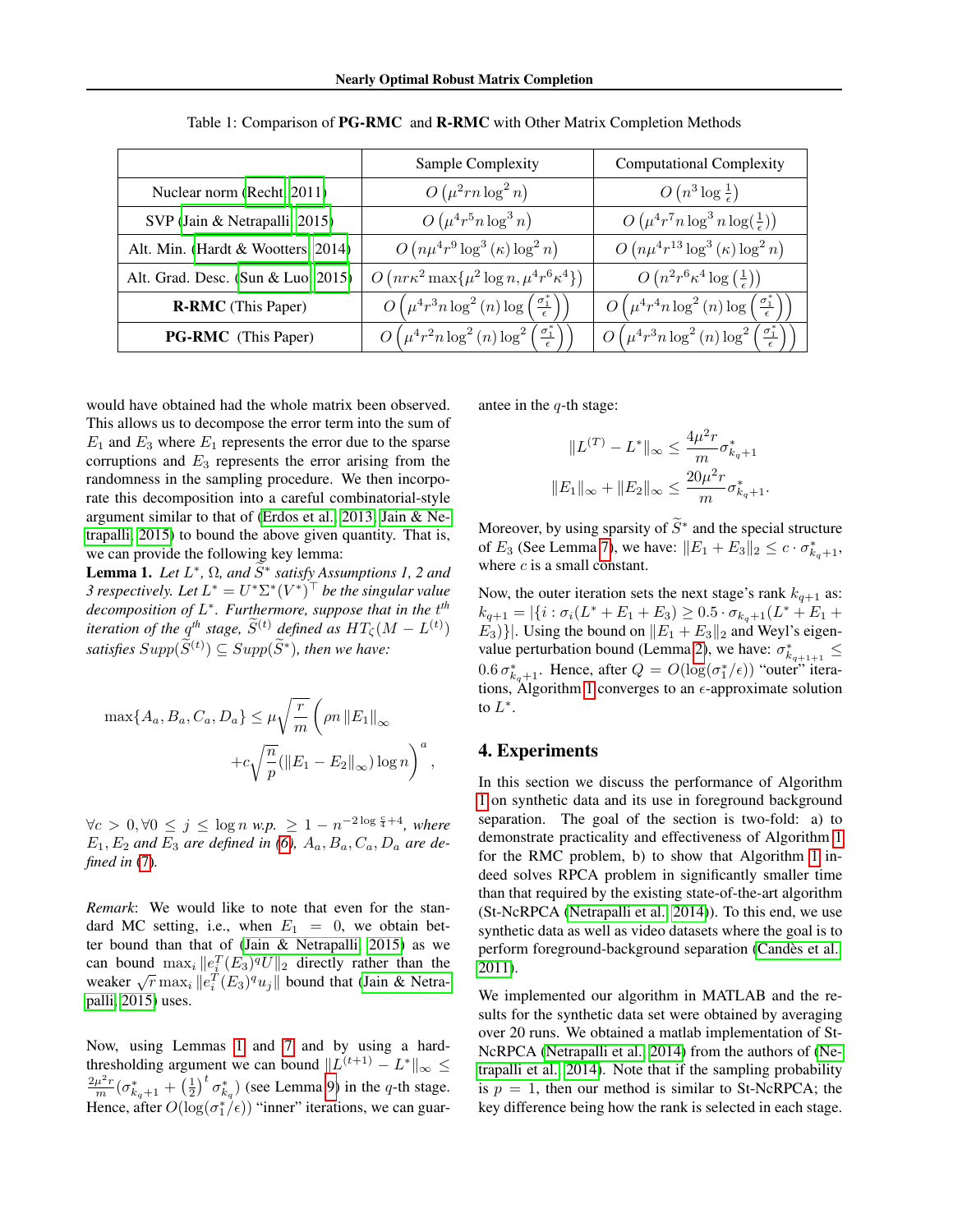We also implemented the Alternating Minimzation based algorithm from [\(Gu et al., 2016\)](#page-8-13). However, we found it to be an order of magnitude slower than Algorithm [1](#page-3-2) on the foreground-background separation task. For example, on the escalator video, the algorithm did not converge in less than 150 seconds despite discounting for the expensive sorting operation in the truncation step. On the other hand, our algorithm finds the foreground in about 8 seconds.

*Parameters.* The algorithm has three main parameters: 1) threshold  $\zeta$ , 2) incoherence  $\mu$  and 3) sampling probability  $p(E[|\Omega|] = p \cdot mn)$ . In the experiments on synthetic ty  $p(x_{\lfloor 1^2\rfloor} - p \cdot mn)$ . In the experiments on symmetric<br>data we observed that keeping  $\zeta \sim \mu \|M - S^{(t)}\|_2 / \sqrt{n}$ speeds up the recovery while for background extraction keeping  $\zeta \sim \mu \| M - S^{(t)} \|_2 / n$  gives a better quality output. The value of  $\mu$  for real world data sets was figured out using cross validation while for the synthetic data the same value was used as used in data generation. The sampling probability for the synthetic data could be kept as low as  $(\theta =)2r \log^2(n)/n$  while for the real world data set we get good results for  $p = 0.05$ . We define effective sample size as the ratio between the sampling probability and  $\theta$ . Also, rather than splitting samples, we use the entire set of observed entries to perform our updates (see Algorithm [1\)](#page-3-2).

**Synthetic data.** We generate  $M = L^* + \tilde{S}^*$  of two sizes, where  $L^* = UV^\top \in \mathbb{R}^{2000 \times 2000}$  (and  $\mathbb{R}^{5000 \times 5000}$ ) is a random rank-5 (and rank-10 respectively) matrix with incoherence  $\approx 1$ .  $\widetilde{S}^*$  is generated by considering a uniformly random subset of size  $\left\|\widetilde{S}^*\right\|_0$  from  $[m] \times [n]$  where every entry is i.i.d. from the uniform distribution in  $\left[\frac{r}{2\sqrt{mn}}, \frac{r}{\sqrt{mn}}\right]$ . This is the same setup as used in (Candès [et al., 2011\)](#page-7-0).

Figure [1](#page-6-0) (a) plots recovery error ( $||L - L^*||_F$ ) vs computational time for our PG-RMC method (with different sampling probabilities) as well as the St-NcRPCA algorithm. Note that even for very small values of sampling  $p$ , we can achieve the same recovery error as when using significantly small values. For example, our method with  $p = 0.1$  achieve 0.01 error ( $||L - L^*||_F$ ) in ≈ 2.5s while St-NcRPCA method requires  $\approx 10s$  to achieve the same accuracy. Note that we do not compare against the convex relaxation based methods like IALM from (Candès et al., [2011\)](#page-7-0), as [\(Netrapalli et al., 2014\)](#page-8-2) shows that St-NcRPCA is significantly faster than IALM and several other convex relaxation solvers.

Figure [1](#page-6-0) (b) plots time required to achieve different recovery errors ( $||L - L^*||_F$ ) as the sampling probability p increases. As expected, we observe a linear increase in the run-time with  $p$ . Interestingly, for very small values of  $p$ , we observe an increase in running time. In this regime,

<span id="page-6-3"></span><span id="page-6-2"></span><span id="page-6-1"></span><span id="page-6-0"></span>

<span id="page-6-5"></span><span id="page-6-4"></span>Figure 1: Performance of PG-RMC on synthetic data. [1a:](#page-6-1) time vs error for various sampling probabilities; time taken by St-NcRPCA [1b:](#page-6-2) sampling probability vs time for constant error; time taken decreases with decreasing sampling probability upto an extent and then increases [1c:](#page-6-3) time vs rank for constant error [1d:](#page-6-4) incoherence vs time for constant error [1e:](#page-6-5) success probability vs effective sample size for various matrix sizes

 $\frac{\|\mathcal{P}_{\Omega}(M)\|_2}{p}$  becomes very large (as p doesn't satisfy the sampling requirements). Hence, the increase in the number of iterations ( $T \approx \log \frac{\|\mathcal{P}_{\Omega}(M)\|_2}{p\epsilon}$ ) dominates the decrease in per iteration time complexity.

Figure [1](#page-6-0) (c), (d) plot computation time required by our method (PG-RMC , Algorithm [1\)](#page-3-2) versus rank and incoherence, respectively. As expected, as these two problem parameters increase, our method requires more time. Note that our run-time dependence on rank seems to be linear, while our results require  $O(r^3)$  time. This hints at the possibility of further improving the computational complexity analysis of our algorithm.

Figure [1](#page-6-0) (e) plots the effective sample size against success probability. We see that the probability of recovering the underlying low rank matrix undergoes a rapid phase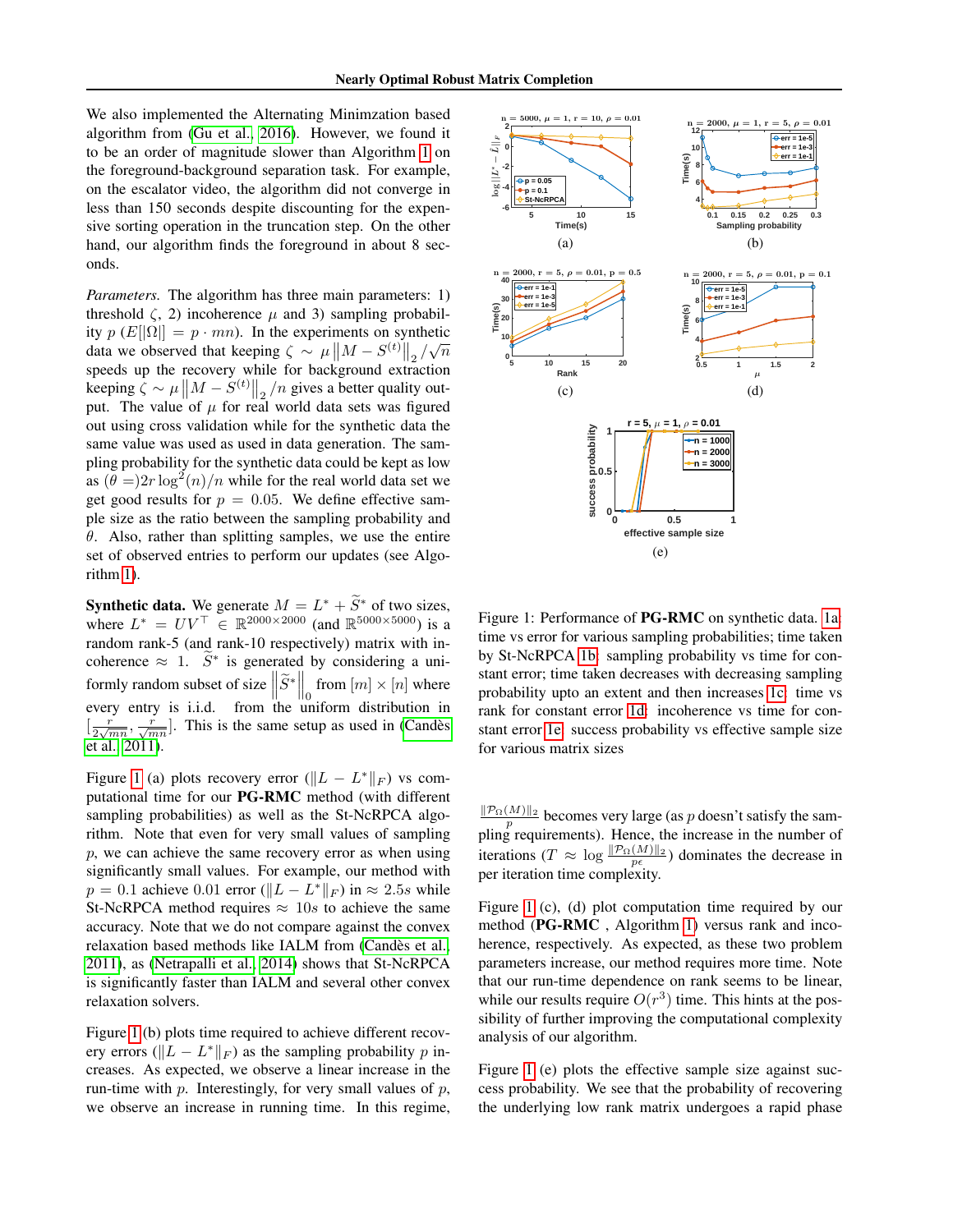<span id="page-7-10"></span><span id="page-7-5"></span><span id="page-7-4"></span>

<span id="page-7-6"></span>Figure 2: PG-RMC on Shopping video. [2a:](#page-7-4) a video frame [2c:](#page-7-5) an extracted background frame [2e:](#page-7-6) time vs error for different sampling probabilities; PG-RMC takes 38.7s while St-NcPCA takes 204.4s. PG-RMC on Restaurant video. [2b:](#page-7-7) a video frame [2d:](#page-7-8) an extracted background frame [2f:](#page-7-9) time vs error for different sampling probabilities; PG-RMC takes 7.9s while St-NcPCA takes 27.8s

transition from 0 to 1 when sampling probability crosses  $\sim r \log^2 n/n$ .

We also study phase transition for different values of sampling probability  $p$ . Figure [3](#page-26-0) (a) in Appendix [5.5](#page-25-0) show a phase transition phenomenon where beyond  $p > .06$  the probability of recovery is almost 1 while below it, it is almost 0.

Foreground-background separation. We also applied our technique to the problem of foreground-background separation. We use the usual method of stacking up the vectorized video frames to construct a matrix. The background, being static, will form the low rank component while the foreground is considered to be the noise.

We applied our **PG-RMC** method (with varying  $p$ ) to sev-

<span id="page-7-7"></span>eral videos. Figure [2](#page-7-10) (a), (d) show one frame each from two such videos (a shopping center video, a restaurant video). Figure [2](#page-7-10) (b), (d) show the extracted background from the two videos by using our method (PG-RMC , Algorithm [1\)](#page-3-2) with probability of sampling  $p = 0.05$ . Figure [2](#page-7-10) (c), (f) compare objective function value for different  $p$  values. Clearly, PG-RMC can recover the true background with p as small as 0.05. We also observe an order of magnitude speedup ( $\approx$  5x) over St-NcRPCA [\(Netrapalli et al.,](#page-8-2) [2014\)](#page-8-2). We present results on the video Escalator in Appendix [5.5.](#page-25-0)

<span id="page-7-8"></span>Conclusion. In this work, we studied the Robust Matrix Completion problem. For this problem, we provide exact recovery of the low-rank matrix  $L^*$  using nearly optimal number of observations as well as nearly optimal fraction of corruptions in the observed entries. Our RMC result is based on a simple and efficient PGD algorithm that has nearly linear time complexity as well. Our result improves state-of-the-art sample and run-time complexities for the related Matrix Completion as well as Robust PCA problem. For Robust PCA, we provide first nearly linear time algorithm under standard assumptions.

<span id="page-7-9"></span>Our sample complexity depends on  $\epsilon$ , the desired accuracy in  $L^*$ . Removing this factor will be an interesting future work. Moreover, improving dependence of sample complexity on  $r$  (from  $r^2$  to  $r$ ) also represents an important direction. Finally, similar to foreground background separation, we would like to explore more applications of RMC/RPCA.

## References

<span id="page-7-11"></span>Bhatia, Rajendra. *Matrix Analysis*. Springer, 1997.

- <span id="page-7-1"></span>Blumensath, Thomas. Sampling and reconstructing signals from a union of linear subspaces. *IEEE Trans. Information Theory*, 57(7):4660–4671, 2011. doi: 10.1109/ TIT.2011.2146550. URL [http://dx](http://dx.doi.org/10.1109/TIT.2011.2146550).doi.org/ 10.[1109/TIT](http://dx.doi.org/10.1109/TIT.2011.2146550).2011.2146550.
- <span id="page-7-2"></span>Candès, Emmanuel J. and Recht, Benjamin. Exact matrix completion via convex optimization. *Foundations of Computational Mathematics*, 9(6):717–772, December 2009.
- <span id="page-7-0"></span>Candes, Emmanuel J., Li, Xiaodong, Ma, Yi, and Wright, ` John. Robust principal component analysis? *J. ACM*, 58 (3):11, 2011.
- <span id="page-7-3"></span>Chandrasekaran, Venkat, Sanghavi, Sujay, Parrilo, Pablo A., and Willsky, Alan S. Rank-sparsity incoherence for matrix decomposition. *SIAM Journal on Optimization*, 21(2):572–596, 2011.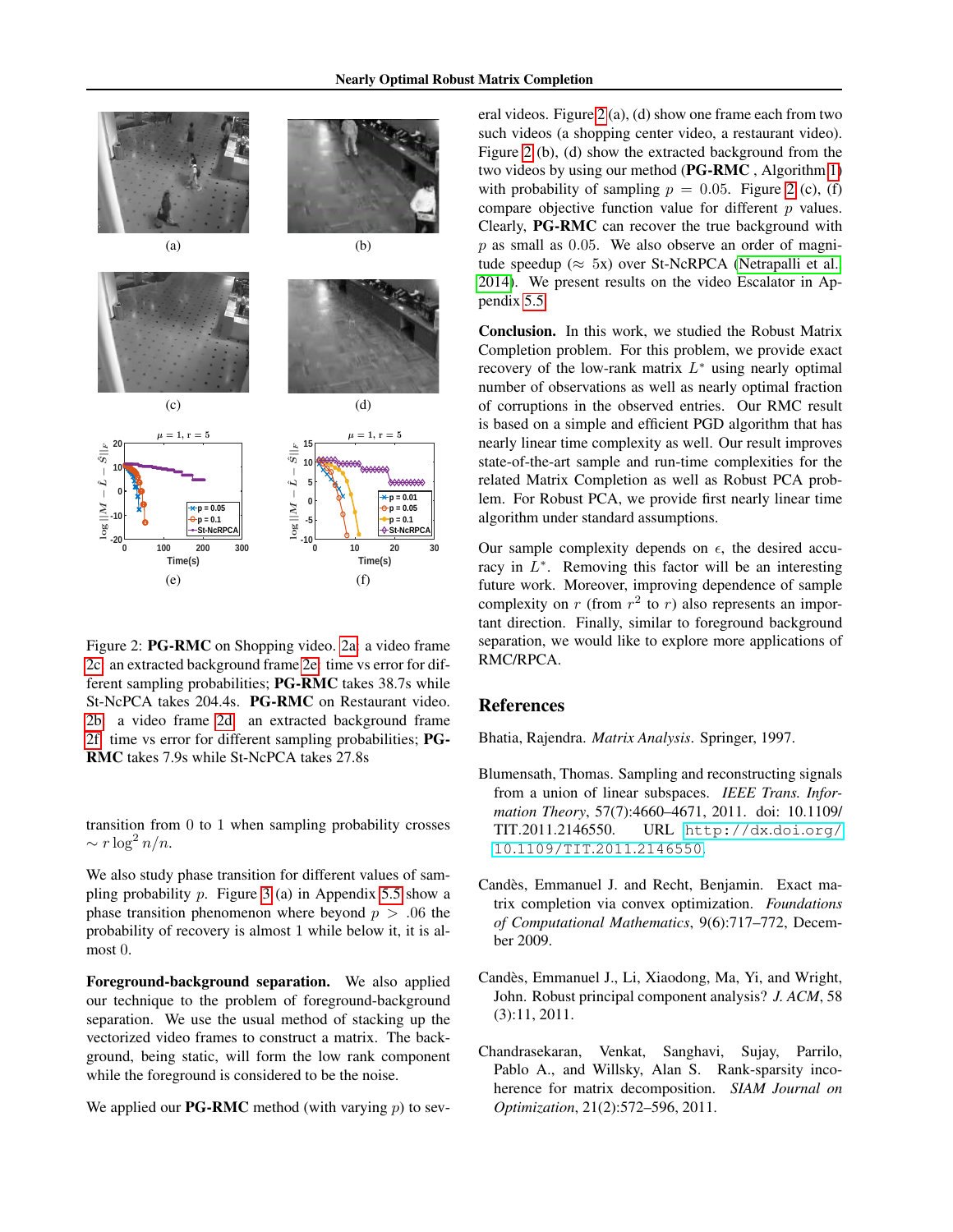- <span id="page-8-3"></span>Chen, Yudong, Jalali, Ali, Sanghavi, Sujay, and Caramanis, Constantine. Low-rank matrix recovery from errors and erasures. In *2011 IEEE International Symposium on Information Theory Proceedings, ISIT 2011, St. Petersburg, Russia, July 31 - August 5, 2011*, pp. 2313–2317, 2011. doi: 10.1109/ISIT.2011.6033975. URL [http:](http://dx.doi.org/10.1109/ISIT.2011.6033975) //dx.doi.org/10.[1109/ISIT](http://dx.doi.org/10.1109/ISIT.2011.6033975).2011.6033975.
- <span id="page-8-15"></span>Erdos, László, Knowles, Antti, Yau, Horng-Tzer, and Yin, Jun. Spectral statistics of Erdos-Rényi graphs I: Local semicircle law. *The Annals of Probability*, 41(3B):2279– 2375, 2013.
- <span id="page-8-13"></span>Gu, Quanquan, Wang, Zhaoran Wang, and Liu, Han. Lowrank and sparse structure pursuit via alternating minimization. In *Proceedings of the Nineteenth International Conference on Artificial Intelligence and Statistics, AISTATS 2016, Cadiz, Spain, May 9-11, 2016 ´* , 2016. URL http://jmlr.[org/proceedings/](http://jmlr.org/proceedings/papers/v51/gu16.html) [papers/v51/gu16](http://jmlr.org/proceedings/papers/v51/gu16.html).html.
- <span id="page-8-8"></span>Hardt, Moritz and Wootters, Mary. Fast matrix completion without the condition number. In *Proceedings of The 27th Conference on Learning Theory, COLT 2014, Barcelona, Spain, June 13-15, 2014*, pp. 638–678, 2014. URL http://jmlr.[org/proceedings/](http://jmlr.org/proceedings/papers/v35/hardt14a.html) [papers/v35/hardt14a](http://jmlr.org/proceedings/papers/v35/hardt14a.html).html.
- <span id="page-8-12"></span>Hardt, Moritz, Meka, Raghu, Raghavendra, Prasad, and Weitz, Benjamin. Computational limits for matrix completion. In *Proceedings of The 27th Conference on Learning Theory, COLT 2014, Barcelona, Spain, June 13-15, 2014*, pp. 703–725, 2014. URL http://jmlr.[org/proceedings/papers/](http://jmlr.org/proceedings/papers/v35/hardt14b.html) [v35/hardt14b](http://jmlr.org/proceedings/papers/v35/hardt14b.html).html.
- <span id="page-8-1"></span>Hsu, Daniel, Kakade, Sham M, and Zhang, Tong. Robust matrix decomposition with sparse corruptions. *Information Theory, IEEE Transactions on*, 57(11):7221–7234, 2011.
- <span id="page-8-6"></span>Jain, Prateek and Netrapalli, Praneeth. Fast exact matrix completion with finite samples. In *Proceedings of The 28th Conference on Learning Theory, COLT 2015, Paris, France, July 3-6, 2015*, pp. 1007–1034, 2015. URL http://jmlr.[org/proceedings/](http://jmlr.org/proceedings/papers/v40/Jain15.html) [papers/v40/Jain15](http://jmlr.org/proceedings/papers/v40/Jain15.html).html.
- <span id="page-8-11"></span>Jain, Prateek, Meka, Raghu, and Dhillon, Inderjit S. Guaranteed rank minimization via singular value projection. In *NIPS*, pp. 937–945, 2010.
- <span id="page-8-7"></span>Jain, Prateek, Tewari, Ambuj, and Kar, Purushottam. On iterative hard thresholding methods for high-dimensional m-estimation. In *Advances in Neural Information Processing Systems 27: Annual Conference on Neural Information Processing Systems 2014, December 8-13 2014,*

*Montreal, Quebec, Canada*, pp. 685–693, 2014. URL http://papers.nips.[cc/paper/5293-on](http://papers.nips.cc/paper/5293-on-iterative-hard-thresholding-methods-for-high-dimensional-m-estimation)[iterative-hard-thresholding-methods](http://papers.nips.cc/paper/5293-on-iterative-hard-thresholding-methods-for-high-dimensional-m-estimation)[for-high-dimensional-m-estimation](http://papers.nips.cc/paper/5293-on-iterative-hard-thresholding-methods-for-high-dimensional-m-estimation).

- <span id="page-8-0"></span>Jalali, Ali, Ravikumar, Pradeep, Vasuki, Vishvas, and Sanghavi, Sujay. On learning discrete graphical models using group-sparse regularization. In *Proceedings of the Fourteenth International Conference on Artificial Intelligence and Statistics, AISTATS 2011, Fort Lauderdale, USA, April 11-13, 2011*, pp. 378–387, 2011. URL http://www.jmlr.[org/proceedings/](http://www.jmlr.org/proceedings/papers/v15/jalali11a/jalali11a.pdf) [papers/v15/jalali11a/jalali11a](http://www.jmlr.org/proceedings/papers/v15/jalali11a/jalali11a.pdf).pdf.
- <span id="page-8-5"></span>Klopp, Olga, Lounici, Karim, and Tsybakov, Alexandre B. Robust matrix completion. *arXiv preprint arXiv:1412.8132*, 2014.
- <span id="page-8-4"></span>Li, Xiaodong. Compressed sensing and matrix completion with constant proportion of corruptions. *Constructive Approximation*, 37(1):73–99, 2013. ISSN 1432 0940. doi: 10.1007/s00365-012-9176-9. URL [http:](http://dx.doi.org/10.1007/s00365-012-9176-9) //dx.doi.org/10.[1007/s00365-012-9176-9](http://dx.doi.org/10.1007/s00365-012-9176-9).
- <span id="page-8-2"></span>Netrapalli, Praneeth, U N, Niranjan, Sanghavi, Sujay, Anandkumar, Animashree, and Jain, Prateek. Nonconvex robust pca. In Ghahramani, Z., Welling, M., Cortes, C., Lawrence, N. D., and Weinberger, K. Q. (eds.), *Advances in Neural Information Processing Systems 27*, pp. 1107–1115. Curran Associates, Inc., 2014. URL [http://papers](http://papers.nips.cc/paper/5430-non-convex-robust-pca.pdf).nips.cc/paper/ [5430-non-convex-robust-pca](http://papers.nips.cc/paper/5430-non-convex-robust-pca.pdf).pdf.
- <span id="page-8-10"></span>Recht, Benjamin. A simpler approach to matrix completion. *Journal of Machine Learning Research*, 12:3413–3430, 2011. URL [http://dl](http://dl.acm.org/citation.cfm?id=2185803).acm.org/ citation.[cfm?id=2185803](http://dl.acm.org/citation.cfm?id=2185803).
- <span id="page-8-14"></span>Sun, Ruoyu and Luo, Zhi-Quan. Guaranteed matrix completion via nonconvex factorization. In *IEEE 56th Annual Symposium on Foundations of Computer Science, FOCS 2015, Berkeley, CA, USA, 17-20 October, 2015*, pp. 270–289, 2015. doi: 10.1109/FOCS.2015.25. URL [http://dx](http://dx.doi.org/10.1109/FOCS.2015.25).doi.org/10.1109/FOCS.2015.25.
- <span id="page-8-9"></span>Yi, Xinyang, Park, Dohyung, Chen, Yudong, and Caramanis, Constantine. Fast algorithms for robust PCA via gradient descent. *CoRR*, abs/1605.07784, 2016. URL [http://arxiv](http://arxiv.org/abs/1605.07784).org/abs/1605.07784.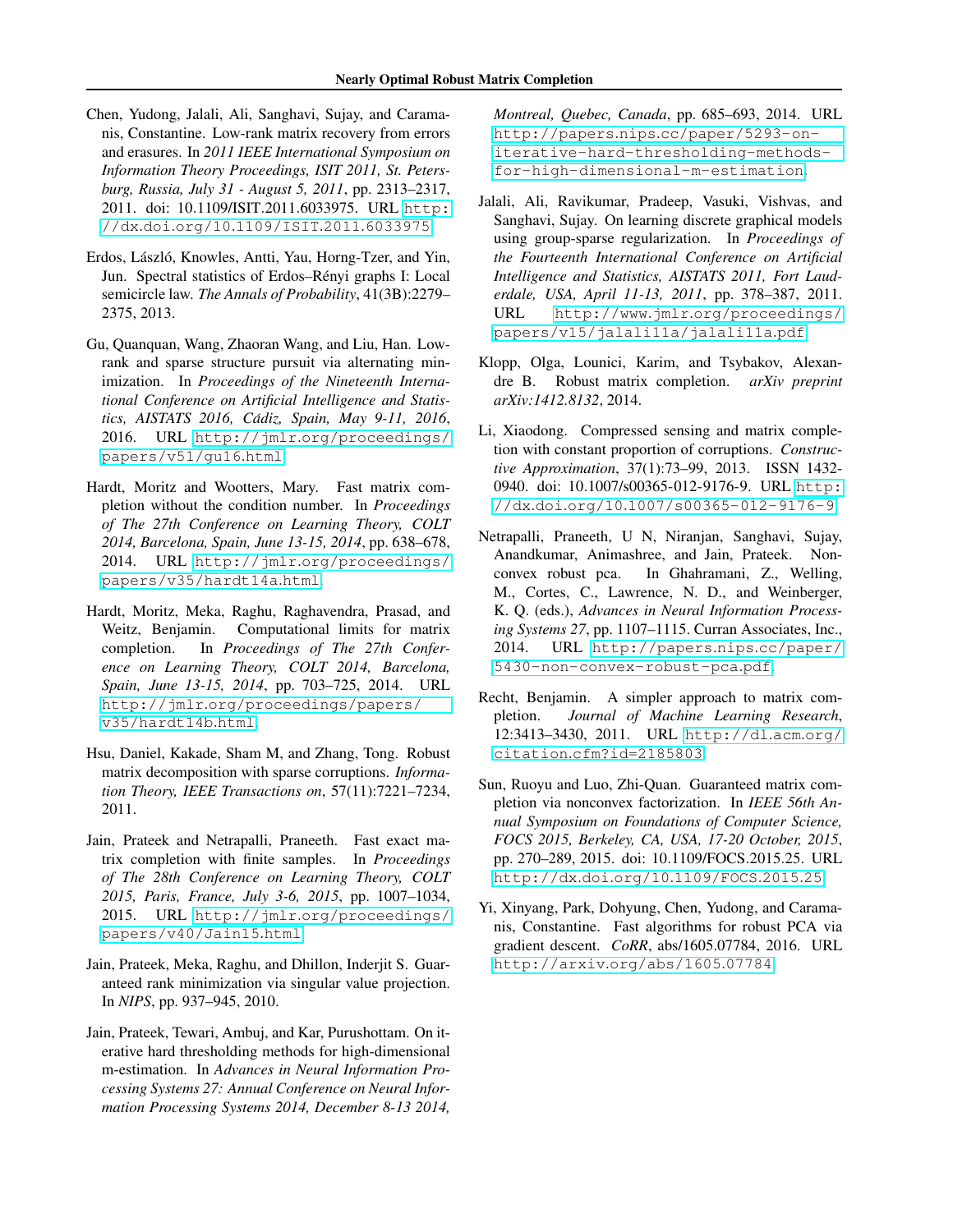## 5. Appendix

We divide this section into five parts. In the first part we prove some common lemmas. In the second part we give the convergence guarantee for PG-RMC . In the third part we give another algorithm which has a sample complexity of  $O(\mu^4 r^3 n \log^2 n \log \frac{\mu^2 r \sigma_1^*}{\epsilon})$  and prove its convergence guarantees. In the fourth part we prove a generalized form of lemma [1.](#page-5-2) In the fifth part we present some additional experiments.

For the sake of convenience in the following proofs, we will define some notations here.

We define  $p = \frac{|\Omega_{k,t}|}{mn}$  and we consider the following equivalent update step for  $L^{(t+1)}$  in the analysis:

$$
L^{(t+1)} := \mathcal{P}_k(M^{(t)}) \qquad \qquad M^{(t)} := L^* + H
$$

$$
H := E^{(t)} + \beta G \qquad \qquad E^{(t)} := \widetilde{S}^* - \widetilde{S}^{(t)}
$$

$$
\widetilde{S}^{(t)} := \mathcal{H}\mathcal{T}_{\zeta} (M - L^{(t)}) \qquad G := \frac{1}{\beta} \left( \mathcal{I} - \frac{\mathcal{P}_{\Omega_{q,t}}}{p} \right) D
$$

$$
D := L^{(t)} - L^* + \widetilde{S}^{(t)} - \widetilde{S}^* \qquad \qquad \beta := \frac{2\sqrt{n} ||D||_{\infty}}{\sqrt{p}}
$$

The singular values of  $L^*$  are denoted by  $\sigma_1^*,\ldots,\sigma_r^*$  where  $|\sigma_1^*| \geq \ldots \geq |\sigma_r^*|$  and we will let  $\lambda_1,\ldots,\lambda_n$  denote the singular values of  $M^{(t)}$  where  $|\lambda_1| \geq \ldots \geq |\lambda_n|$ .

#### 5.1. Common Lemmas

We will begin by restating some lemmas from previous work that we will use in our proofs.

<span id="page-9-0"></span>First, we restate Weyl's perturbation lemma from [\(Bhatia, 1997\)](#page-7-11), a key tool in our analysis: **Lemma 2.** Suppose  $B = A + E \in \mathbb{R}^{m \times n}$  matrix. Let  $\lambda_1, \dots, \lambda_k$  and  $\sigma_1, \dots, \sigma_k$  be the singular values of B and A *respectively such that*  $\lambda_1 \geq \cdots \geq \lambda_k$  *and*  $\sigma_1 \geq \cdots \geq \sigma_k$ *. Then:* 

$$
|\lambda_i - \sigma_i| \le ||E||_2 \ \forall \ i \in [k].
$$

<span id="page-9-3"></span>This lemma establishes a bound on the spectral norm of a sparse matrix. **Lemma 3.** Let  $S \in \mathbb{R}^{m \times n}$  be a sparse matrix with row and column sparsity  $\rho$ . Then,

$$
||S||_2 \le \rho \max\{m, n\} ||S||_{\infty}
$$

*Proof.* For *any* pair of unit vectors u and v, we have:

$$
v^{\top} S u = \sum_{1 \le i \le m, 1 \le j \le n} v_i u_j S_{ij} \le \sum_{1 \le i \le m, 1 \le j \le n} |S_{ij}| \left( \frac{v_i^2 + u_j^2}{2} \right)
$$
  

$$
\le \frac{1}{2} \left( \sum_{1 \le i \le m} v_i^2 \sum_{1 \le j \le n} |S_{ij}| + \sum_{1 \le j \le n} u_j^2 \sum_{1 \le i \le m} |S_{ij}| \right) \le \rho \max\{m, n\} ||S||_{\infty}
$$

Lemma now follows by using  $||S||_2 = \max_{u,v,||u||_2=1,||v||_2=1} u^T S v$ .

Now, we define a 0-mean random matrix with small higher moments values.

<span id="page-9-1"></span>Definition 1 (Definition 7, [\(Jain & Netrapalli, 2015\)](#page-8-6)). H *is a random matrix of size* m × n *with each of its entries drawn independently satisfying the following moment conditions:*

$$
\mathbb{E}[h_{ij}] = 0, \quad |h_{ij}| < 1, \quad \mathbb{E}[|h_{ij}|^k] \le \frac{1}{\max\{m,n\}},
$$

*for*  $i, j \in [n]$  *and*  $2 \leq k \leq 2 \log n$ *.* 

<span id="page-9-2"></span>We now restate two useful lemmas from [\(Jain & Netrapalli, 2015\)](#page-8-6): Lemma 4 (Lemma 8 and 10 of [\(Jain & Netrapalli, 2015\)](#page-8-6)). *We have the following two claims:*

• *Suppose H satisfies Definition [1.](#page-9-1) Then, w.p.*  $\geq 1 - 1/n^{10 + \log \alpha}$ , we have:  $||H||_2 \leq 3\sqrt{\alpha}$ .

 $\Box$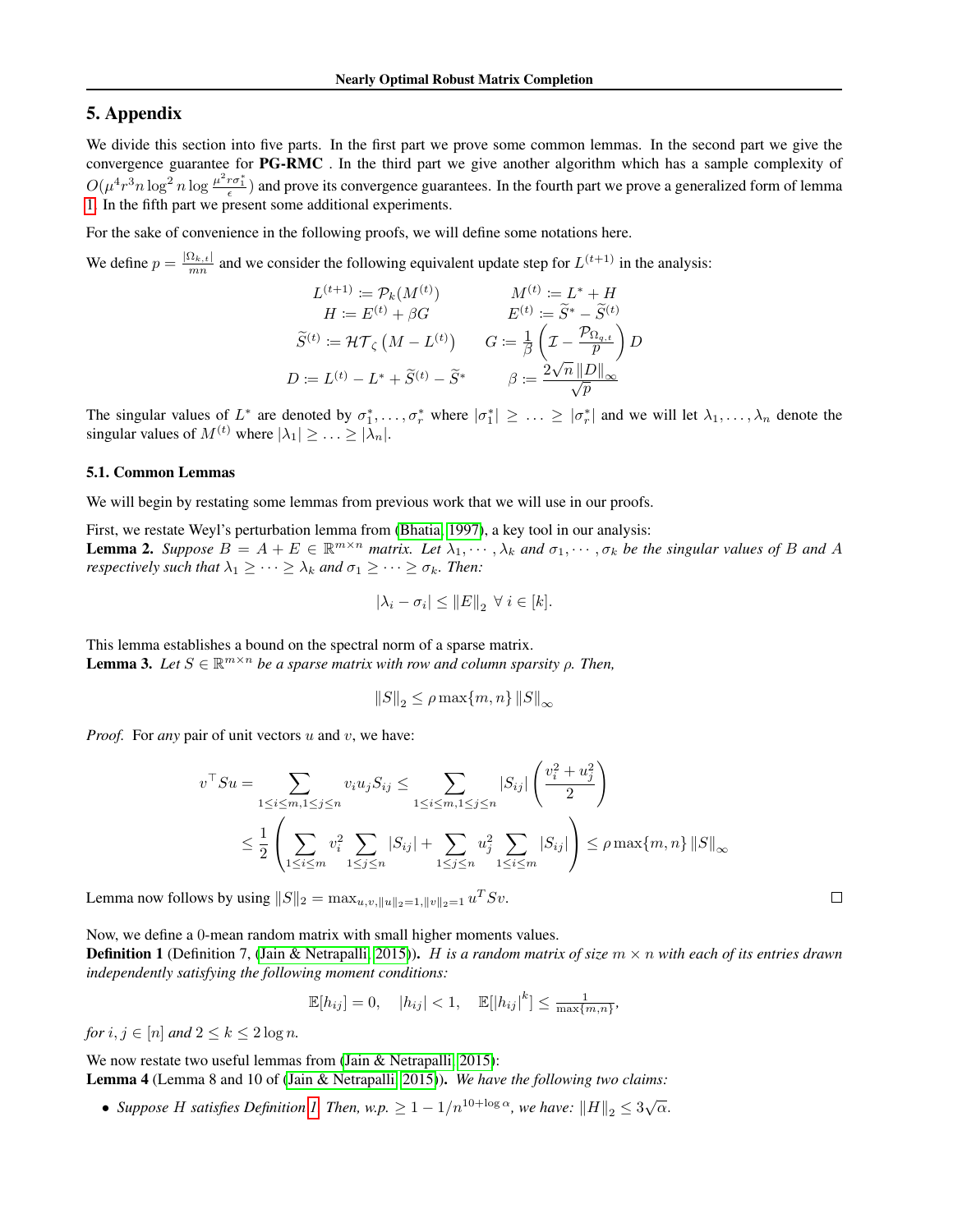• Let A be a  $m \times n$  matrix with  $n \geq m$ . Suppose  $\Omega \subseteq [m] \times [n]$  is obtained by sampling each element with probability  $p \geq \frac{1}{4n}$ . Then, the following matrix H satisfies Defintion [1:](#page-9-1)

$$
H \coloneqq \frac{\sqrt{p}}{2\sqrt{n} \left\|A\right\|_{\infty}} \left(A - \frac{1}{p} \mathcal{P}_{\Omega}(A)\right).
$$

<span id="page-10-2"></span>**Lemma 5** (Lemma 13, [\(Jain & Netrapalli, 2015\)](#page-8-6)). Let  $A \in \mathbb{R}^{n \times n}$  be a symmetric matrix with eigenvalues  $\sigma_1, \cdots, \sigma_n$ *where*  $|\sigma_1| \geq \cdots \geq |\sigma_n|$ . Let  $B = A + C$  be a perturbation of A satisfying  $||C||_2 \leq \frac{\sigma_k}{2}$  and let  $\mathcal{P}_k(B) = U \Lambda U^{\top}$  be the *rank-k projection of B. Then,*  $\Lambda^{-1}$  *exists and we have:* 

*I*.  $||A - A U \Lambda^{-1} U^\top A||_2 \leq |\sigma_{k+1}| + 5 ||C||_2$ , 2.  $||AU\Lambda^{-a}U^{\top}A||_2 \leq 4\left(\frac{|\sigma_k|}{2}\right)^{-a+2} \quad \forall a \geq 2.$ 

<span id="page-10-1"></span>We now provide a lemma that bounds  $\|\cdot\|_{\infty}$  norm of an incoherent matrix with its operator norm. **Lemma 6.** Let  $A \in \mathbb{R}^{m \times n}$  be a rank r,  $\mu$ -incoherent matrix. Then for any  $C \in \mathbb{R}^{n \times m}$ , we have:

$$
\left\|ACA\right\|_{\infty}\leq\frac{\mu^{2}r}{\sqrt{mn}}\left\|ACA\right\|_{2}
$$

*Proof.* Let  $A = U\Sigma V^{\top}$ . Then,  $ACA = UU^{\top}ACAVV^{\top}$ . The lemma now follows by using definition of incoherence with the fact that  $||U^\top A C A V||_2 \le ||ACA||_2$ .  $\Box$ 

<span id="page-10-0"></span>We now present a lemma that shows improvement in the error  $||L - L^*||_{\infty}$  by using gradient descent on  $L^{(t)}$ . **Lemma 7.** *Let L*<sup>∗</sup>, Ω,  $\tilde{S}$ <sup>∗</sup> satisfy Assumptions 1,2,3 respectively. Also, let the following hold for the t-th inner-iteration of *any stage* q*:*

1. 
$$
||L^* - L^{(t)}||_{\infty} \le \frac{2\mu^2 r}{m} \left(\sigma_{k+1}^* + \left(\frac{1}{2}\right)^z \sigma_k^*\right)
$$
  
2. 
$$
\left\|\widetilde{S}^* - \widetilde{S}^{(t)}\right\|_{\infty} \le \frac{8\mu^2 r}{m} \left(\sigma_{k+1}^* + \left(\frac{1}{2}\right)^z \sigma_k^*\right)
$$
  
3. 
$$
Supp(\widetilde{S}^{(t)}) \subseteq Supp(\widetilde{S}^*)
$$

*where*  $z \ge -3$  *and*  $\sigma_k^*$  *and*  $\sigma_{k+1}^*$  *are the* k *and*  $(k+1)$ <sup>th</sup> *singular values of*  $L^*$ where  $z \ge -3$  and  $\sigma_k^*$  and  $\sigma_{k+1}^*$  are the k and  $(k+1)^{th}$  singular values of  $L^*$ . Also, let  $E_1 = \tilde{S}^{(t)} - \tilde{S}^*$  and  $E_3 =$ <br> $\left(\mathcal{I} - \frac{\mathcal{P}_{\Omega_{q,t}}}{p}\right) \left(L^{(t)} - L^* + \tilde{S}^{(t)} - \tilde{S}^*\right)$  be the error terms n −(10+log α) *:* z

$$
||E_1 + E_3||_2 \le \frac{1}{100} \left(\sigma_{k+1}^* + \left(\frac{1}{2}\right)^z \sigma_k^*\right) \tag{8}
$$

*Proof.* Note from Lemma [4,](#page-9-2)

$$
\frac{1}{\beta}E_3 = \frac{1}{\beta} \left( \mathcal{I} - \frac{\mathcal{P}_{\Omega_{q,t}}}{p} \right) \left( L^{(t)} - L^* + \widetilde{S}^{(t)} - \widetilde{S}^* \right),
$$

satisfies Definition [1](#page-9-1) with  $\beta = \frac{2\sqrt{n}}{\sqrt{p}} \cdot ||L^{(t)} - L^* + \tilde{S}^{(t)} - \tilde{S}^*||_{\infty}$ .

We now bound the spectral norm of  $E_1 + E_3$  as follows:

$$
||E_1 + E_3||_2 \le ||E_1||_2 + \beta \cdot \left\|\frac{1}{\beta}E_3\right\|_2 \stackrel{(\zeta_1)}{\le} \rho n \left\|\tilde{S}^{(t)} - \tilde{S}^*\right\|_{\infty} + 3\beta\sqrt{\alpha},
$$
  

$$
\stackrel{(\zeta_2)}{\le} \frac{1}{200} \left(\sigma_{k_q+1}^* + \left(\frac{1}{2}\right)^z \sigma_{k_q}^*\right) + \frac{60\mu^2 r}{m} \sqrt{\frac{n}{p}} \sqrt{\alpha} \left(\left|\sigma_{k_q+1}^*\right| + \left(\frac{1}{2}\right)^z \left|\sigma_{k_q}^*\right|\right),
$$
  

$$
\stackrel{(\zeta_3)}{\le} \frac{1}{100} \left(\sigma_{k_q+1}^* + \left(\frac{1}{2}\right)^z \sigma_{k_q}^*\right).
$$

where  $(\zeta_1)$  follows from Lemma [3](#page-9-3) and [4,](#page-9-2)  $(\zeta_2)$  follows by our assumptions on  $\rho$ ,  $||L^{(t)} - L^*||_{\infty}$ ,  $||\widetilde{S}^{(t)} - \widetilde{S}^*||_{\infty}$  and our assumption that  $n = O(m)$  and  $(\zeta_3)$  follows from our assumption on p.  $\Box$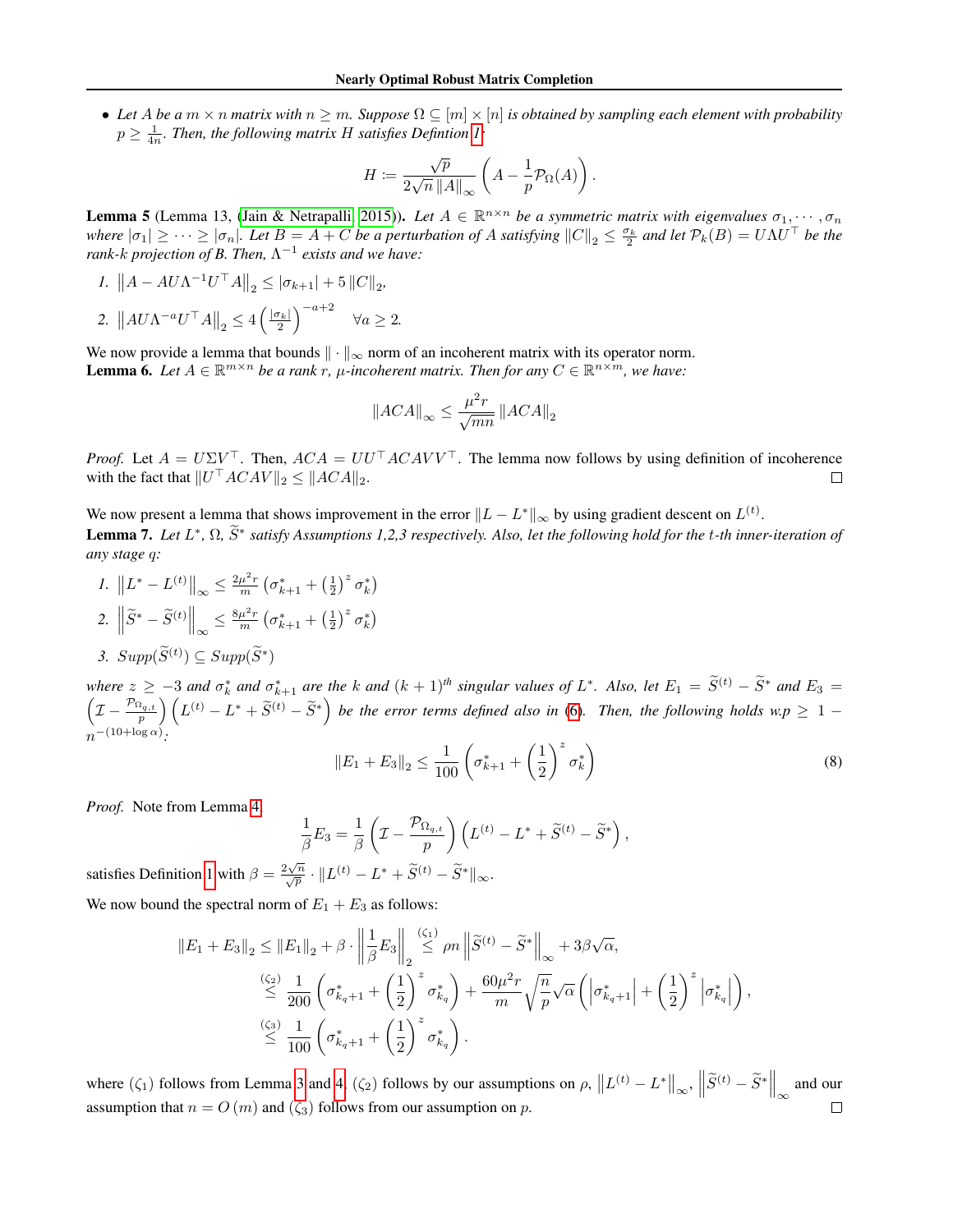In the following lemma, we prove that the value of the threshold computed using  $\sigma_k(M^{(t)}) = \sigma_k(L^* + E_1 + E_3)$ , where  $E_1, E_3$  are defined in [\(6\)](#page-4-0), closely tracks the threshold that we would have gotten had we had access to the true eigenvalues of  $L^*, \sigma_k^*$ .

<span id="page-11-1"></span>**Lemma 8.** *Let L*<sup>∗</sup>, Ω,  $\widetilde{S}$ <sup>∗</sup> satisfy Assumptions 1,2,3 respectively. Also, let the following hold for the t-th inner-iteration of *any stage* q*:*

1. 
$$
||L^* - L^{(t)}||_{\infty} \le \frac{2\mu^2 r}{m} \left(\sigma_{k+1}^* + \left(\frac{1}{2}\right)^z \sigma_k^*\right)
$$
  
2. 
$$
\left\|\widetilde{S}^* - \widetilde{S}^{(t)}\right\|_{\infty} \le \frac{8\mu^2 r}{m} \left(\sigma_{k+1}^* + \left(\frac{1}{2}\right)^z \sigma_k^*\right)
$$
  
3. 
$$
Supp(\widetilde{S}^{(t)}) \subseteq Supp(\widetilde{S}^*)
$$

*where*  $z \ge -3$  *and*  $\sigma_k^*$  *and*  $\sigma_{k+1}^*$  *are the k and*  $(k+1)$ <sup>*th*</sup> *singular values of*  $L^*$ *. Also, let*  $E_1 = \tilde{S}^{(t)} - \tilde{S}^*$  *and*  $E_3 =$ <br> $\left(\tau - \frac{\mathcal{P}_{\Omega_{q,t}}}{\tau}\right) \left(\frac{I(t)}{I(t)} - \frac{I^*}{I^*} + \tilde{S}^{(t)}$  $(I - \frac{\mathcal{P}_{\Omega_{q,t}}}{p})\left(L^{(t)} - L^* + \widetilde{S}^{(t)} - \widetilde{S}^*\right)$  be the error terms defined also in [\(6\)](#page-4-0). Then, the following holds  $\forall z > -3$  w.p  $\geq 1 - n^{-(10 + \log \alpha)}$ :

$$
\frac{7}{8} \left( \sigma_{k+1}^* + \left( \frac{1}{2} \right)^{z+1} \sigma_k^* \right) \le \left( \lambda_{k+1} + \left( \frac{1}{2} \right)^{z+1} \lambda_k \right) \le \frac{9}{8} \left( \sigma_{k+1}^* + \left( \frac{1}{2} \right)^{z+1} \sigma_k^* \right),\tag{9}
$$

*where*  $\lambda_k := \sigma_k(M^{(t)}) = \sigma_k(L^* + E_1 + E_3)$  *and*  $E_1, E_3$  *are defined in* [\(6\)](#page-4-0).

*Proof.* Using Weyl's inequality (Lemma [2\)](#page-9-0), we have: :  $|\lambda_k - \sigma_k^*| \le ||E_1 + E_3||_2$  and  $|\lambda_{k+1} - \sigma_{k+1}^*| \le ||E_1 + E_3||_2$  We now proceed to prove the lemma as follows:

$$
\left| \lambda_{k+1} + \left( \frac{1}{2} \right)^{z+1} \lambda_k - \sigma_{k+1}^* - \left( \frac{1}{2} \right)^{z+1} \sigma_k^* \right| \leq \left| \lambda_{k+1} - \sigma_{k+1}^* \right| + \left( \frac{1}{2} \right)^{z+1} \left| \lambda_k - \sigma_k^* \right|,
$$
  

$$
\leq \left\| E_1 + E_3 \right\|_2 \left( 1 + \left( \frac{1}{2} \right)^{z+1} \right) \stackrel{\text{(c)}}{\leq} \frac{1}{100} \left( \sigma_{k+1}^* + \left( \frac{1}{2} \right)^z \sigma_k^* \right) \left( 1 + \left( \frac{1}{2} \right)^{z+1} \right),
$$
  

$$
\leq \frac{1}{8} \left( \sigma_{k+1}^* + \left( \frac{1}{2} \right)^{z+1} \sigma_k^* \right),
$$

where ( $\zeta$ ) follows from Lemma [7](#page-10-0) and the last inequality follows from the assumption that  $z \ge -3$ .

 $\Box$ 

Next, we show that the projected gradient descent update [\(6\)](#page-4-0) leads to a better estimate of  $L^*,$  i.e., we bound  $\|L^{(t+1)}-L^*\|_\infty$ . Under the assumptions of the below given Lemma, the proof follows arguments similar to [\(Netrapalli et al., 2014\)](#page-8-2) with additional challenge that arises due to more involved error terms  $E_1, E_3$ .

Our proof proceeds by first symmetrizing our matrices by rectangular dilation. We first begin by noting some properties of symmetrized matrices used in the proof of the following lemma.

<span id="page-11-0"></span>Remark 1. *Let* A *be a* m × n *dimensional matrix with singular value decomposition* UΣV <sup>&</sup>gt;*. We denote its symmetrized version by*  $A_s \coloneqq \begin{bmatrix} 0 & A^\top \\ A & 0 \end{bmatrix}$  $A \quad 0$ *. Then:*

*1. The eigenvalue decomposition of*  $A_s$  *is given by*  $A_s = U_s \Sigma_s U_s^{\top}$  *where* 

$$
U_s := \frac{1}{\sqrt{2}} \begin{bmatrix} V & V \\ U & -U \end{bmatrix} \Sigma_s := \begin{bmatrix} \Sigma & 0 \\ 0 & -\Sigma \end{bmatrix}
$$

2. 
$$
\mathcal{P}_{2k}(A_s) = \begin{bmatrix} 0 & \mathcal{P}_k(A^\top) \\ \mathcal{P}_k(A) & 0 \end{bmatrix}
$$
  
3. We have  $A_s^{2j} = \begin{bmatrix} (A^\top A)^j & 0 \\ 0 & (AA^\top)^j \end{bmatrix}$   $A_s^{2j+1} = \begin{bmatrix} 0 & (A^\top A)^j A^\top \\ (AA^\top)^j A & 0 \end{bmatrix}$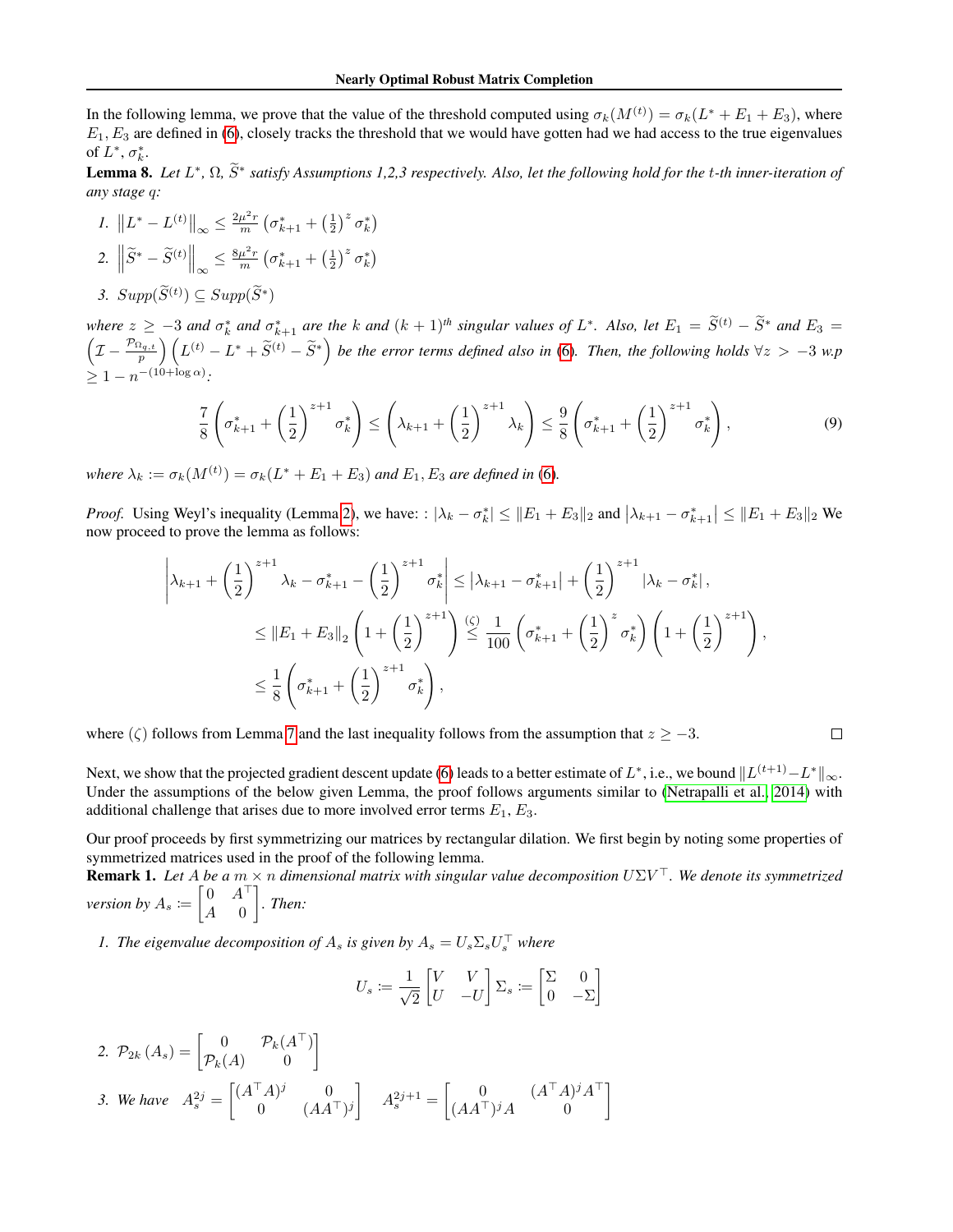*4. We have*

$$
U_s \Sigma_s^{-j} U_s^{\top} = \begin{bmatrix} V \Sigma^{-j} V^{\top} & 0 \\ 0 & U \Sigma^{-j} U^{\top} \end{bmatrix}
$$
 when j is even  

$$
U_s \Sigma_s^{-j} U_s^{\top} = \begin{bmatrix} 0 & V \Sigma^{-j} U^{\top} \\ U \Sigma^{-j} V^{\top} & 0 \end{bmatrix}
$$
 when j is odd

<span id="page-12-0"></span>**Lemma 9.** Let  $L = P_k(L^* + H)$ , where H is any perturbation matrix that satisfies the following:

1. 
$$
||H||_2 \leq \frac{\sigma_k^*}{4}
$$
  
\n2.  $\forall i \in [n], a \leq \lceil \frac{\log n}{2} \rceil$  with  $v \leq \frac{\sigma_k^*}{4}$   
\n
$$
||e_i^\top (H^\top H)^a V^*||_2, ||e_i^\top (HH^\top)^a U^*||_2 \leq (v)^{2a} \mu \sqrt{\frac{r}{m}}
$$
\n
$$
||e_i^\top H^\top (HH^\top)^a U^*||_2, ||e_i^\top H (H^\top H)^a V^*||_2 \leq (v)^{2a+1} \mu \sqrt{\frac{r}{m}}
$$

where  $\sigma_k^*$  is the  $k^{th}$  singular value of  $L^*$ . Also, let  $L^*$  satisfy Assumption 1. Then, the following holds:

$$
||L - L^*||_{\infty} \le \frac{\mu^2 r}{m} \left( \sigma_{k+1}^* + 20 ||H||_2 + 8\nu \right)
$$

*where* μ and *r* are the rank and incoherence of the matrix L<sup>\*</sup> respectively.

*Proof.* Let  $L_s$ ,  $H_s$  and  $L_s^*$  denote the symmetrized forms of L, H and  $L^*$  respectively. Now, we have:

$$
L_s = \mathcal{P}_{2k} \left( L_s^* + H_s \right)
$$

Let  $l = m + n$ . Let  $\lambda_1, \dots, \lambda_l$  be the eigenvalues of  $M_s = L_s^* + H_s$  with  $|\lambda_1| \ge |\lambda_2| \dots \ge |\lambda_l|$ . Let  $u_1, u_2, \dots, u_l$  be the corresponding eigenvectors of  $M_s$ . Using Lemma [2](#page-9-0) along with the assumption on  $||H_s||_2$ , we have:  $|\lambda_{2k}| \geq \frac{3\sigma_k^*}{4}$ .

Let  $U\Lambda V$  be the eigen vector decomposition of L. Let  $U_s\Lambda_s U_s^{\top}$  to be the eigen vector decomposition of  $L_s$ . Then, using Remark [1](#page-11-0) we have  $\forall i \in [2k]$ :

$$
(L_s^* + H_s) u_i = \lambda_i u_i
$$
, i.e.  $\left(I - \frac{H_s}{\lambda_i}\right) u_i = \frac{L_s^* u_i}{\lambda_i}$ .

As  $|\lambda_{2k}| \geq \frac{3\sigma_k^*}{4}$  and  $||H_s||_2 \leq \frac{1}{4}\sigma_k^*$ , we can apply the Taylor's series expansion to get the following expression for  $u_i$ :

<span id="page-12-1"></span>
$$
u_i = \frac{1}{\lambda_i} \left( \sum_{j=0}^{\infty} \left( \frac{H_s}{\lambda_i} \right)^j \right) \frac{L_s^* u_i}{\lambda_i}.
$$

That is,

$$
L_s = \sum_{i=1}^{2k} \lambda_i u_i u_i^{\top} = \sum_{i=1}^{2k} \lambda_i^{-1} \sum_{0 \le s, t < \infty} \left(\frac{H_s}{\lambda_i}\right)^s L_s^* u_i u_i^{\top} L_s^* \left(\frac{H_s}{\lambda_i}\right)^t,
$$
  

$$
= \sum_{0 \le s, t < \infty} \sum_{i=1}^{2k} \lambda_i^{-(s+t+1)} H_s^s L_s^* u_i u_i^{\top} L_s^* H_s^t = \sum_{0 \le s, t < \infty} H_s^s L_s^* U_s \Lambda_s^{-(s+t+1)} U_s^{\top} L_s^* H_s^t.
$$

Subtracting  $L_s^*$  on both sides and taking operator norm, we get:

$$
||L_s - L_s^*||_{\infty} = ||U_s \Lambda_s U_s^\top - L_s^*||_{\infty} = \left\| \sum_{0 \le s, t < \infty} H_s^s L_s^* U_s \Lambda_s^{-(s+t+1)} U_s^\top L_s^* H_s^t - L_s^* \right\|_{\infty},
$$
  
=  $||L_s^* U_s \Lambda_s^{-1} U_s^\top L_s^* - L_s^*||_{\infty} + \sum_{1 \le s+t < \infty} ||H_s^s L_s^* U_s \Lambda_s^{-(s+t+1)} U_s^\top L_s^* H_s^t||_{\infty}.$  (10)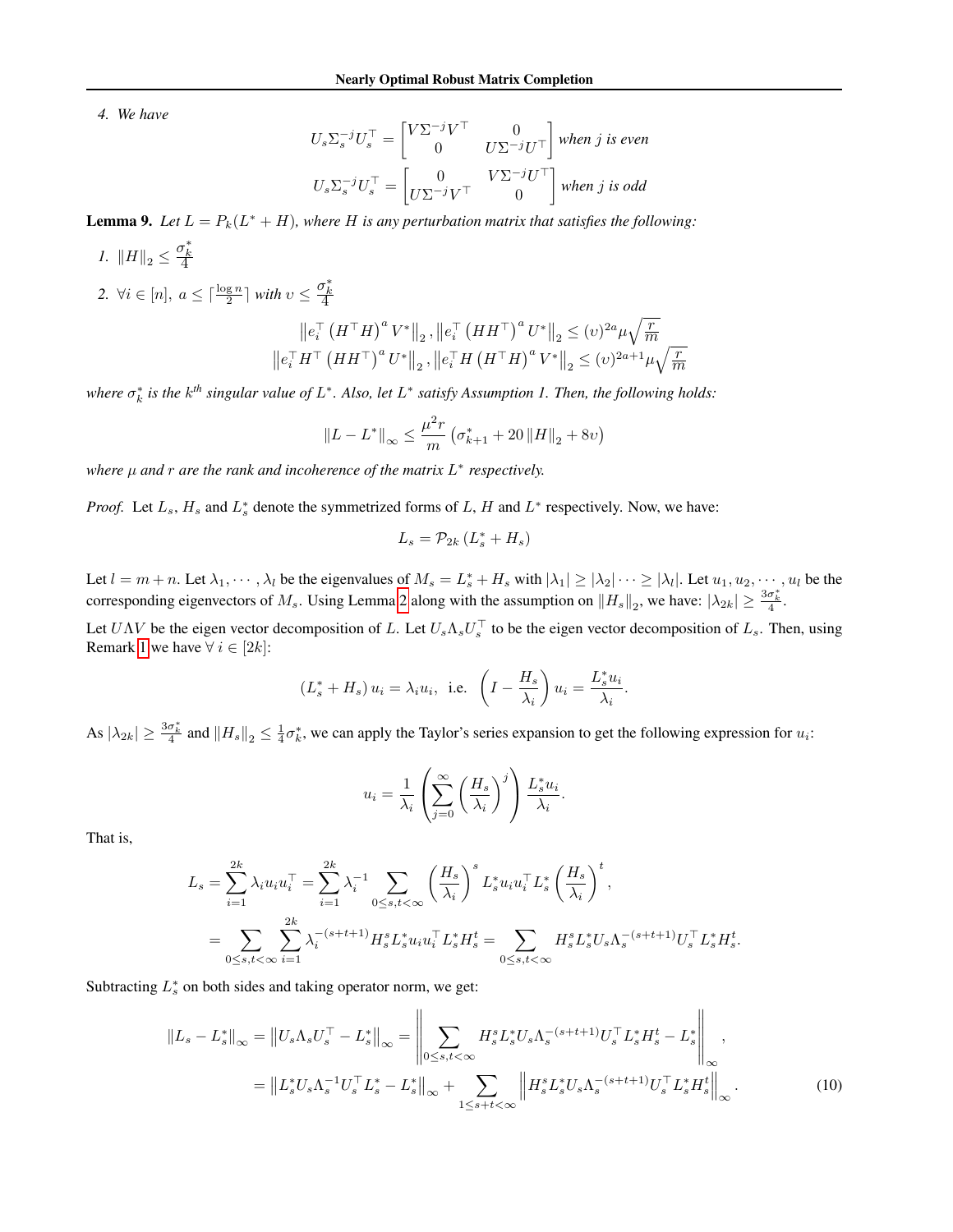We separately bound the first and the second term of RHS. The first term can be bounded as follows:

$$
\left\| L_s^* U_s \Lambda_s^{-1} U_s^\top L_s^* - L_s^* \right\|_{\infty} \stackrel{(\zeta_1)}{=} \left\| L_s^* \begin{bmatrix} 0 & V \Lambda^{-1} U^\top \\ U \Lambda^{-1} V^\top & 0 \end{bmatrix} L_s^* - L_s^* \right\|_{\infty}
$$
\n(11)

<span id="page-13-1"></span>
$$
\leq \left\| L^* V \Lambda^{-1} U^\top L^* - L^* \right\|_{\infty} \stackrel{\left(\zeta_2\right)}{\leq} \frac{\mu^2 r}{\sqrt{mn}} \left\| L^* V \Lambda^{-1} U^\top L^* - L^* \right\|_2 \stackrel{\left(\zeta_3\right)}{\leq} \frac{\mu^2 r}{\sqrt{mn}} \left( \left| \sigma_{k+1}^* \right| + 5 \left\| H \right\|_2 \right),\tag{12}
$$

where  $(\zeta_1)$  follows Remark [1,](#page-11-0)  $(\zeta_2)$  from Lemma [6](#page-10-1) and  $(\zeta_3)$  follows from Claim 1 of Lemma [5](#page-10-2) after symmetrization. We now bound second term of RHS of [\(10\)](#page-12-1) which we again split in two parts. We first bound the terms with  $s + t > \log n$ :

$$
\left\| H_s^s L_s^* U_s \Lambda_s^{(s+t+1)} U_s^\top L_s^* H_s^t \right\|_{\infty} \leq \left\| H_s^s L_s^* U_s \Lambda_s^{-(s+t+1)} U_s^\top L_s^* H_s^t \right\|_2 \stackrel{(\zeta_1)}{\leq} \left\| H_s \right\|_2^{s+t} 4 \left( \frac{2}{\sigma_k^*} \right)^{-(s+t-1)}
$$
  

$$
\leq 4 \left\| H \right\|_2 \left( \left\| H \right\|_2 \frac{2}{\sigma_k^*} \right)^{(s+t-1)} \stackrel{(\zeta_2)}{\leq} 4 \left\| H \right\|_2 \left( \frac{1}{2} \right)^{(s+t-1)}
$$
  

$$
\leq \frac{4}{n} \left\| H \right\|_2 \left( \frac{1}{2} \right)^{(s+t-1-\log n)} \leq 4 \frac{\mu^2 r}{m} \left\| H \right\|_2 \left( \frac{1}{2} \right)^{(s+t-1-\log n)}, \tag{13}
$$

where  $(\zeta_1)$  follows from the second claim of Lemma [5](#page-10-2) and noting that  $||H_s||_2 = ||H||_2$  and  $(\zeta_2)$  follows from assumption on  $||H||_2$  and using the fact that  $s + t \ge \log n$ .

Summing up over all terms with  $s + t > \log n$ , we get from [\(13\)](#page-13-0) and [\(12\)](#page-13-1):

<span id="page-13-3"></span><span id="page-13-2"></span><span id="page-13-0"></span>
$$
\|L_s - L_s^*\|_{\infty} \le \frac{\mu^2 r}{m} \left( |\sigma_{k+1}^*| + 20 \|H\|_2 \right) + \sum_{0 < s+t \le \log n} \left\| H_s^s L_s^* U_s \Lambda_s^{-(s+t+1)} U_s^\top L_s^* H_s^t \right\|_{\infty} \tag{14}
$$

where the first inequality follows because  $m \leq n$ .

Now, for terms corresponding to  $1 \leq s + t \leq \log n$ , we have:

$$
\left\| H_s^s L_s^* U_s \Lambda_s^{-(s+t+1)} U_s^\top L_s^* H_s^t \right\|_{\infty} = \max_{q_1 \in [m+n], q_2 \in [m+n]} \left| e_{q_1}^\top H_s^s L_s^* U_s \Lambda_s^{-(s+t+1)} U_s^\top L_s^* H_s^t e_{q_2} \right|
$$
  

$$
\leq \left( \max_{q_1 \in [m+n]} \left\| e_{q_1}^\top H_s^s U_s^* \right\|_2 \right) \left\| \Sigma_s^* (U_s^*)^\top U_s \Lambda_s^{-(s+t+1)} U_s^\top U_s^* \Sigma_s^* \right\|_2 \left( \max_{q_2 \in [m+n]} \left\| e_{q_2}^\top H^t U_s^* \right\|_2 \right), \tag{15}
$$

We will now bound the terms,  $\max_{q_1 \in [m+n]}$  $\left\|e_{q_1}^{\top}H_s^sU_s^*\right\|_2$ . Note from Remark [1.](#page-11-0)1 that  $U_s^*=\frac{1}{\sqrt{2}}$ 2  $\begin{bmatrix} V^* & V^* \end{bmatrix}$  $U^*$  –  $U^*$  . Now, we have the following cases for  $H_s^s$ :

$$
H_s^j = \begin{bmatrix} \left(H^\top H\right)^{\frac{s}{2}} & 0\\ 0 & \left(HH^\top\right)^{\frac{s}{2}} \end{bmatrix}
$$
 when  $s$  is even 
$$
H_s^j = \begin{bmatrix} 0 & H^\top \left(HH^\top\right)^{\lfloor \frac{s}{2} \rfloor}\\ H \left(H^\top H\right)^{\lfloor \frac{s}{2} \rfloor} & 0 \end{bmatrix}
$$
 when  $s$  is odd

In these two cases, we have:

$$
H_s^s U_s^* = \frac{1}{\sqrt{2}} \begin{bmatrix} \left(H^\top H\right)^{\frac{s}{2}} V^* & \left(H^\top H\right)^{\frac{s}{2}} V^* \\ \left(H H^\top\right)^{\frac{s}{2}} U^* & -\left(H H^\top\right)^{\frac{s}{2}} U^* \end{bmatrix} \quad H_s^s U_s^* = \frac{1}{\sqrt{2}} \begin{bmatrix} H^\top \left(H H^\top\right)^{\lfloor \frac{s}{2} \rfloor} U^* & -H^\top \left(H H^\top\right)^{\lfloor \frac{s}{2} \rfloor} U^* \\ H \left(H^\top H\right)^{\lfloor \frac{s}{2} \rfloor} V^* & H \left(H^\top H\right)^{\lfloor \frac{s}{2} \rfloor} V^* \end{bmatrix}
$$

This leads to the following 4 cases for  $\max_{q_1 \in [m+n]}$  $||e_{q_1}^{\top} H_s^s U_s^*||_2$ :

$$
\begin{array}{ll}\n\text{for } s \text{ even} & \max_{q' \in [n]} \left\| e_{q'}^\top \left( H^\top H \right)^{\frac{s}{2}} V^* \right\|_2 & \max_{q' \in [m]} \left\| e_{q'}^\top \left( H H^\top \right)^{\frac{s}{2}} U^* \right\|_2 \\
\text{for } s \text{ odd} & \max_{q' \in [n]} \left\| e_{q'}^\top H^\top \left( H H^\top \right)^{\lfloor \frac{s}{2} \rfloor} U^* \right\|_2 & \max_{q' \in [m]} \left\| e_{q'}^\top H \left( H^\top H \right)^{\lfloor \frac{s}{2} \rfloor} V^* \right\|_2\n\end{array}
$$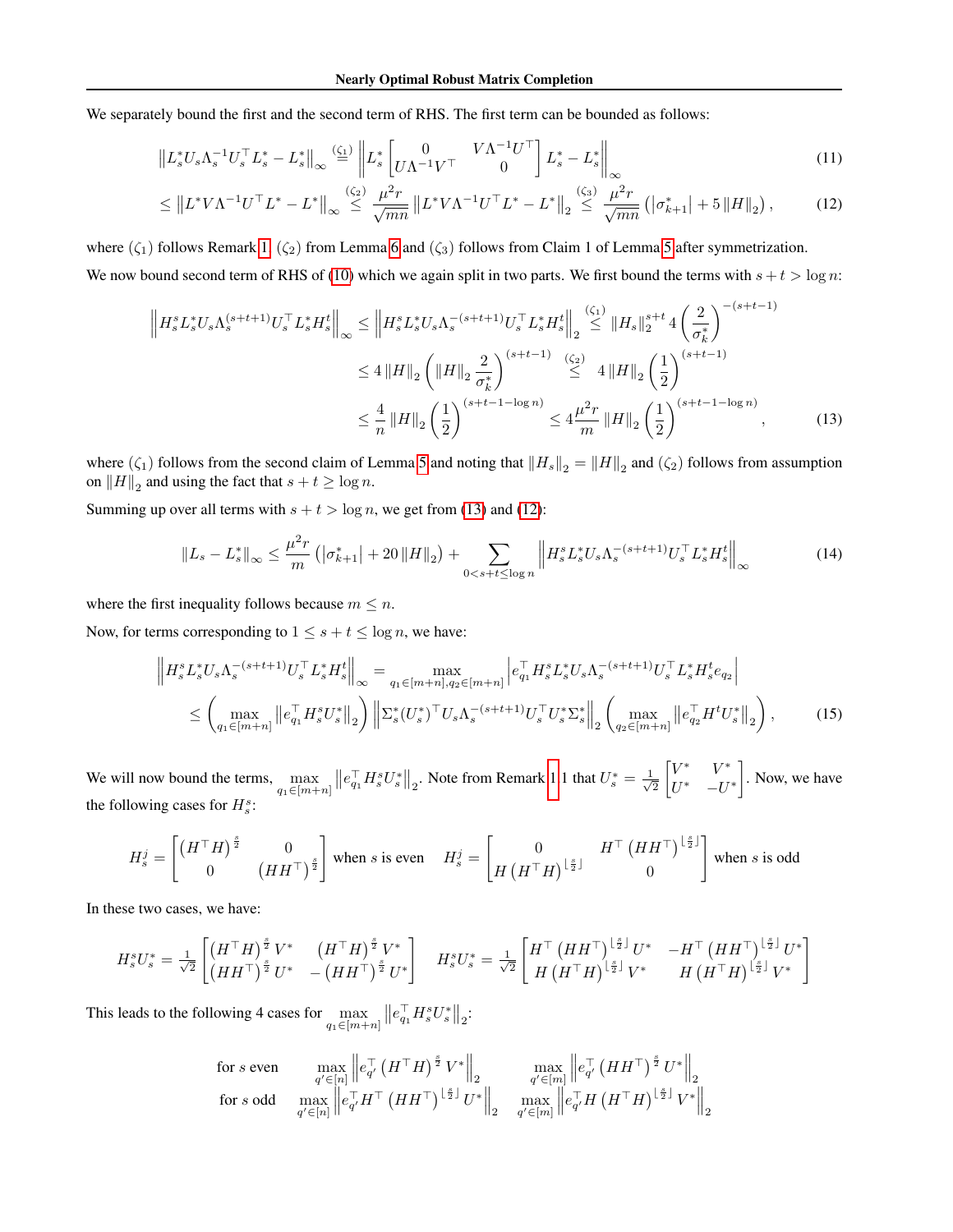We can now bound the terms in  $(15)$  as follows:

<span id="page-14-0"></span>
$$
\left\| H_s^s L_s^* U_s \Lambda_s^{-(s+t+1)} U_s^\top L_s^* H_s^t \right\|_{\infty} \stackrel{(\zeta_1)}{\leq} \frac{\mu^2 r}{m} v^{s+t} \left\| L_s^* U_s \Lambda_s^{-(s+t+1)} U_s^\top L_s^* \right\|_2
$$
  

$$
\stackrel{(\zeta_2)}{\leq} \frac{4\mu^2 r}{m} v^{s+t} \left( \frac{2}{\sigma_k^*} \right)^{s+t-1} \leq \frac{4\mu^2 r}{m} v \left( \frac{1}{2} \right)^{s+t-1} (16)
$$

where  $(\zeta_1)$  follows from the second assumption of the Lemma and the preceding argument and  $(\zeta_2)$  follows from Claim 2 of Lemma [5](#page-10-2) and the final step follows from our bound on  $v$ .

Finally, note from the Remark [1](#page-11-0) that  $||L_s^* - L_s||_{\infty} = ||L^* - L^{(t+1)}||_{\infty}$ . Now, summing up [\(16\)](#page-14-0) over all  $1 \le s + t \le \log n$ and combining with [\(14\)](#page-13-3), the lemma is proved. П

In the next lemma, we show that with the threshold chosen in the algorithm, we show an improvement in the estimation of  $\widetilde{S}^*$  by  $\widetilde{S}^{(t)}$ .

<span id="page-14-1"></span>Lemma 10. In the t<sup>th</sup> iterate of the  $q^{th}$  stage, assume the following holds:

1. 
$$
||L^* - L^{(t)}||_{\infty} \le \frac{2\mu^2 r}{m} \left(\sigma_{k+1}^* + \left(\frac{1}{2}\right)^z \sigma_k^*\right)
$$
  
\n2.  $\frac{7}{8}\eta \left(\sigma_{k+1}^* + \left(\frac{1}{2}\right)^z \sigma_k^*\right) \le \zeta^{(t)} \le \frac{9}{8}\eta \left(\sigma_{k+1}^* + \left(\frac{1}{2}\right)^z \sigma_k^*\right)$ 

where  $\sigma_k^*$  and  $\sigma_{k+1}^*$  are the k and  $(k+1)^{th}$  singular values of  $L^*$ ,  $\lambda_k$  and  $\lambda_{k+1}$  are the k and  $(k+1)^{th}$  singular values of  $M^{(t)}$  and, r and  $\mu$  are the rank and incoherence of the  $m \times n$  matrix  $L^*$  respectively. Then we have

1. 
$$
Supp\left(\widetilde{S}^{(t)}\right) \subseteq Supp\left(\widetilde{S}^*\right)
$$
  
2.  $\left\|\widetilde{S}^{(t)} - \widetilde{S}^*\right\|_{\infty} \le \frac{8\mu^2 r}{m}\left(\sigma_{k+1}^* + \left(\frac{1}{2}\right)^2 \sigma_k^*\right)$ 

*Proof.* We first prove the first claim of the lemma. Consider an index pair  $(i, j) \notin Supp(\widetilde{S}^*)$ .

$$
\left| M_{ij} - L_{ij}^{(t)} \right| \le \frac{2\mu^2 r}{m} \left( \sigma_{k+1}^* + \left( \frac{1}{2} \right)^z \sigma_k^* \right) \stackrel{(\zeta_1)}{\le} \frac{16\mu^2 r}{7m\eta} \zeta^{(t)} \stackrel{(\zeta_2)}{\le} \zeta^{(t)}
$$

where  $(\zeta_1)$  follows from the second assumption of the lemma and  $(\zeta_2)$  follows from our setting of  $\eta = \frac{4\mu^2 r}{m}$ . Hence, we do not threshold any entry that is not corrupted by  $\widetilde{S}^*$ .

Now, we prove the second claim of the lemma. Consider an index entry  $(i, j) \in Supp(\tilde{S}^*)$ . Here, we consider two cases:

1. The entry  $(i, j) \in Supp(\widetilde{S}^{(t)})$ : Here the entry  $(i, j)$  is thresholded. We know that  $L_{ij}^{(t)} + \widetilde{S}_{ij}^{(t)} = L_{ij}^* + \widetilde{S}_{ij}^*$  from which we get

$$
\left| \widetilde{S}_{ij}^{(t)} - \widetilde{S}_{ij}^* \right| = \left| L_{ij}^* - L_{ij}^{(t)} \right| \le \left\| L^* - L^{(t)} \right\|_{\infty}
$$

2. The entry  $(i, j) \notin Supp(\widetilde{S}^{(t)})$ : Here the entry  $(i, j)$  is not thresholded. We know that  $\left| L_{ij}^* + \widetilde{S}_{ij}^* - L_{ij}^{(t)} \right| \leq \zeta^{(t)}$  from which we get

$$
\begin{split} \left| \widetilde{S}_{ij}^* \right| &\leq \zeta^{(t)} + \left| L_{ij}^* - L_{ij}^{(t)} \right| \\ &\leq \frac{36\mu^2 r}{8m} \left( \sigma_{k+1}^* + \left( \frac{1}{2} \right)^z \sigma_k^* \right) + \frac{2\mu^2 r}{m} \left( \sigma_{k+1}^* + \left( \frac{1}{2} \right)^z \sigma_k^* \right) \\ &\leq \frac{8\mu^2 r}{m} \left( \sigma_{k+1}^* + \left( \frac{1}{2} \right)^z \sigma_k^* \right) \end{split}
$$

where  $(\zeta_2)$  follows from the second assumption along with our setting of  $\eta = 4 \frac{\mu^2 r}{m}$ . The above two cases prove the second statement of the lemma.

 $\Box$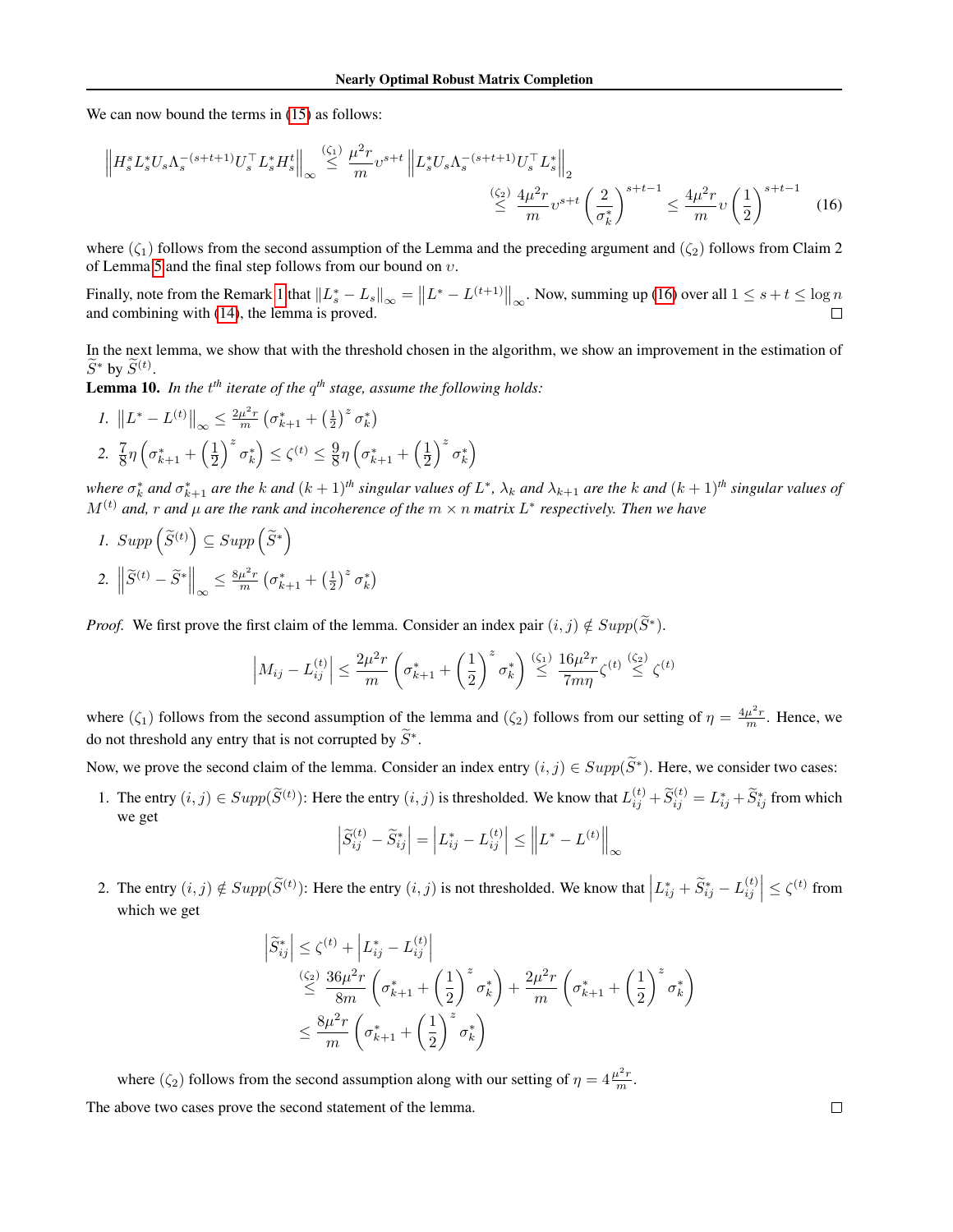We will now prove Lemma [1](#page-5-2)

**Proof of Lemma [1:](#page-5-2)** Recall the definitions of  $E_1 = (\tilde{S}^* - \tilde{S}^{(t)})$  ,  $E_2 = (L^{(t)} - L^*)$  ,  $E_3 = (I - \frac{\mathcal{P}_{\Omega_{q,t}}}{p}) (E_2 - E_1)$  and  $\beta = 2\sqrt{\frac{n}{p}} ||E_2 - E_1||_{\infty}$ . Recall that  $H \coloneqq E_1 + E_3$  From Lemma [4,](#page-9-2) we have that  $\frac{1}{\beta}E_3$  satisfies Definition [1.](#page-9-1) This implies that the matrix  $\frac{1}{\beta}(E_1 + E_3)$  satisfies the conditions of Lemma [14.](#page-22-0) Now, we have  $\forall 1 \le a \le [\log n]$  and  $\forall i \in [n]$ :

$$
||e_i(HH^\top)^a U^*||_2 = \beta^{2a} ||e_i \left( \left( \frac{1}{\beta} H \right) \left( \frac{1}{\beta} H \right)^\top \right)^a U^*||_2
$$
  

$$
\leq \beta^{2a} \left( \frac{\rho n}{\beta} ||E_1||_{\infty} + c \log n \right)^{2a} \mu \sqrt{\frac{r}{m}} \leq \mu \sqrt{\frac{r}{m}} \left( \rho n ||E_1||_{\infty} + 2c \sqrt{\frac{n}{p}} \left( ||E_1 - E_2||_{\infty} \right) \log n \right)^{2a}
$$

where  $(\zeta)$  follows from the application of Lemma [14](#page-22-0) along with the incoherence assumption on  $U^*$ . The other statements of the lemma can be proved in a similar manner by invocations of the different claims of Lemma [14.](#page-22-0)

#### 5.2. Algorithm PG-RMC

**Proof of Theorem [1:](#page-3-1)** We know that  $T \geq \log(\frac{20\mu^2 n r \sigma_1^*}{\epsilon})$ . Consider the stage q reached at the termination of the algorithm. We know from Lemma [11](#page-16-0) that:

1.  $||E^{(T)}||_{\infty} \leq \frac{8\mu^2 r}{m} \left(\sigma_{k_q+1}^* + \left(\frac{1}{2}\right)^{T-3} \sigma_{k_q}^*\right) \leq \frac{8\mu^2 r}{m} \sigma_{k_q+1}^* + \frac{\epsilon}{10n}$ 2.  $||L^{(T)} - L^*||_{\infty} \le \frac{2\mu^2 r}{m} \left(\sigma_{k_q+1}^* + \left(\frac{1}{2}\right)^{T-3} \left|\sigma_{k_q}^*\right|$  $\Big) \leq \frac{2\mu^2r}{m}\sigma_{k_q+1}^* + \frac{\epsilon}{10n}$ 

Combining this with Lemmas [2](#page-9-0) and [7,](#page-10-0) we get:

<span id="page-15-0"></span>
$$
\left| \sigma_{k_q+1}(M^{(T)}) \right| \ge \sigma_{k_q+1}^* - \frac{1}{100} \left( \sigma_{k_q+1}^* + \frac{m\epsilon}{10n\mu^2 r} \right) \tag{17}
$$

When the while loop terminates,  $\eta \sigma_{k_q+1}(M^{(T)}) < \frac{\epsilon}{2n}$ , which from [\(17\)](#page-15-0), implies that  $\sigma_{k_q+1}^* < \frac{m\epsilon}{7n\mu^2r}$ . So we have:

$$
\|L-L^*\|_\infty = \left\|L^{(T)}-L^*\right\|_\infty \leq \frac{2\mu^2r}{m}\sigma^*_{k_q+1} + \frac{\epsilon}{10n} \leq \frac{\epsilon}{2n}.
$$

We will now bound the number of iterations required for the **PG-RMC** to converge.

From claim 2 of Lemma [12,](#page-18-0) we have  $\sigma_{k_q+1}^* \leq \frac{17}{32} \sigma_{k_{q-1}+1}^* \quad \forall q \geq 1$ . By recursively applying this inequality, we get  $\sigma_{k_q+1}^* \leq (\frac{17}{32})^q \sigma_1^*$ . We know that when the algorithm terminates,  $\sigma_{k_q+1}^* < \frac{\epsilon}{7\mu^2 r}$ . Since,  $(\frac{17}{32})^q \sigma_1^*$  is an upper bound for  $\sigma_{k_q+1}^*$ , an upper bound for the number of iterations is  $5 \log \left( \frac{7\mu^2 r \sigma_1^*}{\epsilon} \right)$ . Also, note that an upper bound to this quantity is used to partition the samples provided to the algorithm. This happens with probability  $\geq 1-T^2n^{-(10+\log \alpha)} \geq 1-n^{-\log \alpha}$ . This concludes the proof.

In the following lemma, we show that we make progress simultaneously in the estimation of both  $\widetilde{S}^*$  and  $L^*$  by  $\widetilde{S}^{(t)}$  and  $\widetilde{L}^{(t)}$  $L^{(t)}$ . We make use of Lemmas [9](#page-12-0) and [10](#page-14-1) to show progress in the estimation of one affects the other alternatively. We also emphasize the roles of the following quantities in enabling us to prove our convergence result:

- 1.  $\|H\|_2$  We use Lemma [7](#page-10-0) to bound this quantity
- 2. The analysis of the following 4 quantities is crucial to obtaining error bounds in  $\|\|_{\infty}$  norm

$$
\begin{array}{ll}\n\text{for } j \text{ even} & \max_{q' \in [n]} \left\| e_{q'}^\top \left( H^\top H \right)^{\frac{j}{2}} V^* \right\|_2 & \max_{q' \in [m]} \left\| e_{q'}^\top \left( H H^\top \right)^{\frac{j}{2}} U^* \right\|_2 \\
\text{for } j \text{ odd} & \max_{q' \in [n]} \left\| e_{q'}^\top H^\top \left( H H^\top \right)^{\lfloor \frac{j}{2} \rfloor} U^* \right\|_2 & \max_{q' \in [m]} \left\| e_{q'}^\top H \left( H^\top H \right)^{\lfloor \frac{j}{2} \rfloor} V^* \right\|_2\n\end{array}
$$

We use Lemma [1](#page-5-2) to bound this quantity.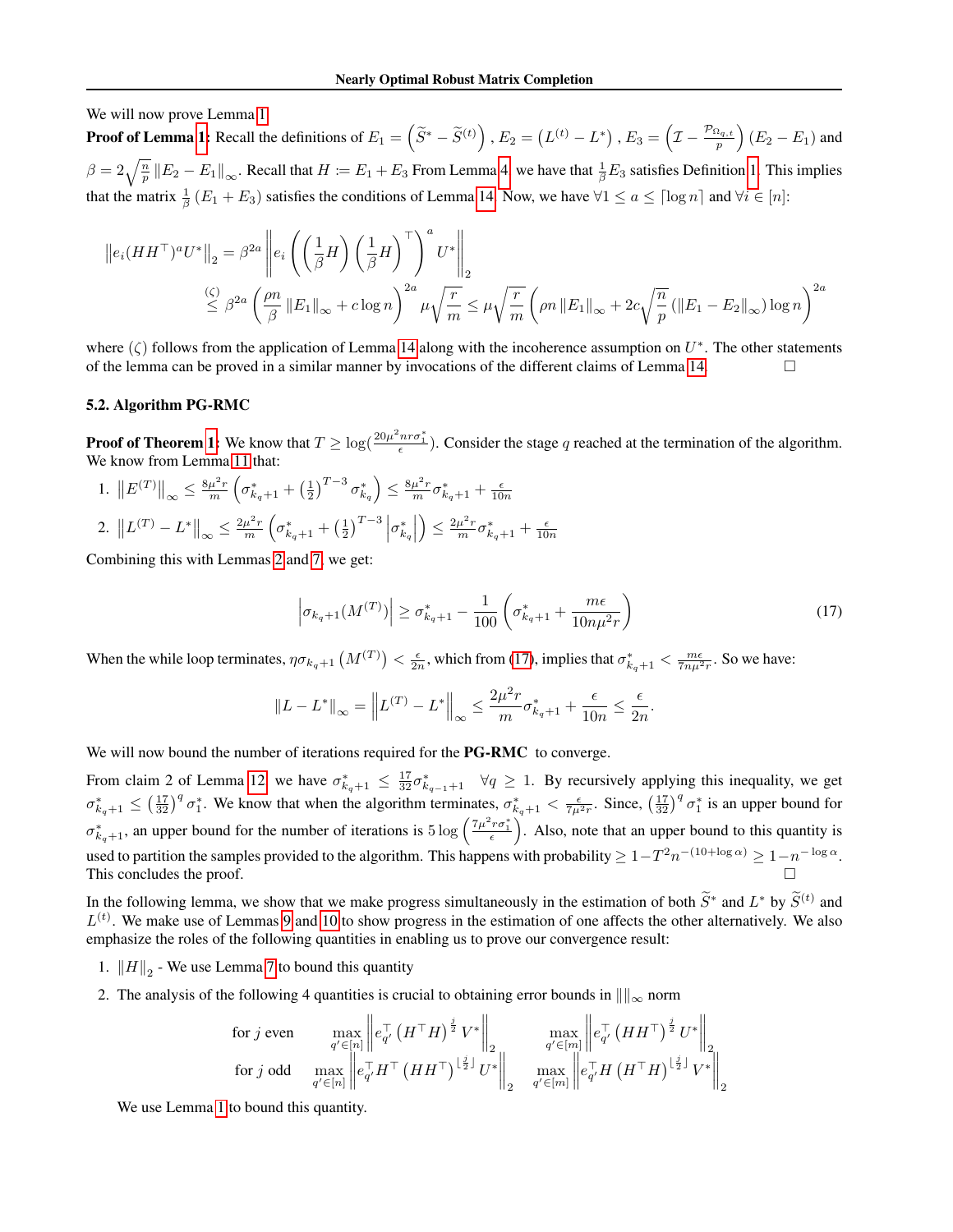<span id="page-16-0"></span>**Lemma 11.** Let  $L^*, \Omega, \widetilde{S}^*$  and  $\widetilde{S}^{(t)}$  satisfy Assumptions 1,2,3 respectively. Then, in the  $t^{th}$  iteration of the  $q^{th}$  stage of *Algorithm [1,](#page-3-2)*  $\widetilde{S}^{(t)}$  *and*  $L^{(t)}$  *satisfy:* 

$$
\left\|\tilde{S}^{(t)} - \tilde{S}^*\right\|_{\infty} \le \frac{8\mu^2 r}{m} \left( \left|\sigma_{k_q+1}^*\right| + \left(\frac{1}{2}\right)^{t-3} \left|\sigma_{k_q}^*\right| \right),
$$
  
\n
$$
\text{Supp}\left(\tilde{S}^{(t)}\right) \subseteq \text{Supp}\left(\tilde{S}^*\right),
$$
  
\n
$$
\frac{7}{8}\eta \left( \left|\sigma_{k_q+1}^*\right| + \left(\frac{1}{2}\right)^{t-2} \left|\sigma_{k_q}^*\right| \right) \le \zeta^{(t+1)} \le \frac{9}{8}\eta \left( \left|\sigma_{k_q+1}^*\right| + \left(\frac{1}{2}\right)^{t-2} \left|\sigma_{k_q}^*\right| \right) \text{ and}
$$
  
\n
$$
\left\| L^{(t)} - L^*\right\|_{\infty} \le \frac{2\mu^2 r}{m} \left( \left|\sigma_{k_q+1}^*\right| + \left(\frac{1}{2}\right)^{t-3} \left|\sigma_{k_q}^*\right| \right).
$$

*with probability*  $\geq 1 - ((q-1)T+t-1)n^{-(10+\log \alpha)}$  *where* T *is the number of iterations in the inner loop.* 

*Proof.* We prove the lemma by induction on both q and t. Recall that  $E^{(t)} = \widetilde{S}^* - \widetilde{S}^{(t)}$ 

**Base Case:**  $q = 1$  and  $t = 0$ 

We begin by first proving an upper bound on  $||L^*||_{\infty}$ . We do this as follows:

$$
\left| L_{ij}^* \right| = \left| \sum_{k=1}^r \sigma_k^* u_{ik}^* v_{jk}^* \right| \leq \sum_{k=1}^r \sigma_k^* \left| u_{ik}^* v_{jk}^* \right| \leq \sigma_1^* \sum_{k=1}^r \left| u_{ik}^* v_{jk}^* \right| \leq \frac{\mu^2 r}{\sqrt{mn}} \sigma_1^*
$$

where the last inequality follows from Cauchy-Schwartz and the incoherence of  $U^*$ . This directly proves the third claim of the lemma for the base case. Recall, that  $\zeta^{(0)} = \eta \sigma_1^*$ . We now have from the thresholding step and the incoherence assumption on  $L^*$ :

1.  $||E^{(0)}||_{\infty} \leq \frac{8\mu^2 r}{m} (\sigma_2^* + 2\sigma_1^*) \leq \frac{8\mu^2 r}{m} (8\sigma_{k_1}^*)$ , and 2. Supp  $(\widetilde{S}^{(t)}) \subseteq \text{Supp}(\widetilde{S}^*)$ .

where  $(\zeta)$  follows from Lemma [12.](#page-18-0)

Finally, from Lemma [8,](#page-11-1) we have:

$$
\frac{7}{8}\eta\left(\sigma_{k_1+1}^*+4\sigma_{k_1}^*\right) \le \zeta^{(1)} = \eta\left(\sigma_{k_1+1}(M^{(t)})+4\sigma_{k_1}(M^{(t)})\right) \le \frac{9}{8}\eta\left(\sigma_{k_1+1}^*+4\sigma_{k_1}^*\right)
$$

So the base case of induction is satisfied.

#### Induction over t

We first prove the inductive step over  $t$  (for a fixed  $q$ ). By inductive hypothesis we assume that:

a) 
$$
||E^{(t)}||_{\infty} \le \frac{8\mu^2 r}{m} \left(\sigma_{k_q+1}^* + \left(\frac{1}{2}\right)^{t-3} \sigma_{k_q}^*\right)
$$
  
\nb)  $\text{Supp}\left(\widetilde{S}^{(t)}\right) \subseteq \text{Supp}\left(\widetilde{S}^*\right).$   
\nc)  $||L^* - L^{(t)}||_{\infty} \le \frac{2\mu^2 r}{m} \left(\sigma_{k_q+1}^* + \left(\frac{1}{2}\right)^{t-3} \sigma_{k_q}^*\right)$   
\nd)  $\frac{7}{8} \eta \left(\left|\sigma_{k_q+1}^*\right| + \left(\frac{1}{2}\right)^{t-2} \left|\sigma_{k_q}^*\right|\right) \le \zeta^{(t+1)} \le \frac{9}{8} \eta \left(\left|\sigma_{k_q+1}^*\right| + \left(\frac{1}{2}\right)^{t-2} \left|\sigma_{k_q}^*\right|\right)$ 

with probability  $1 - ((q - 1)T + t - 1)n^{-(10 + \log \alpha)}$ . Then by Lemma [9,](#page-12-0) we have:

<span id="page-16-1"></span>
$$
\left\| L^{(t+1)} - L^* \right\|_{\infty} \le \frac{\mu^2 r}{m} \left( \sigma_{k_q + 1}^* + 20 \left\| H \right\|_2 + 8\upsilon \right) \tag{18}
$$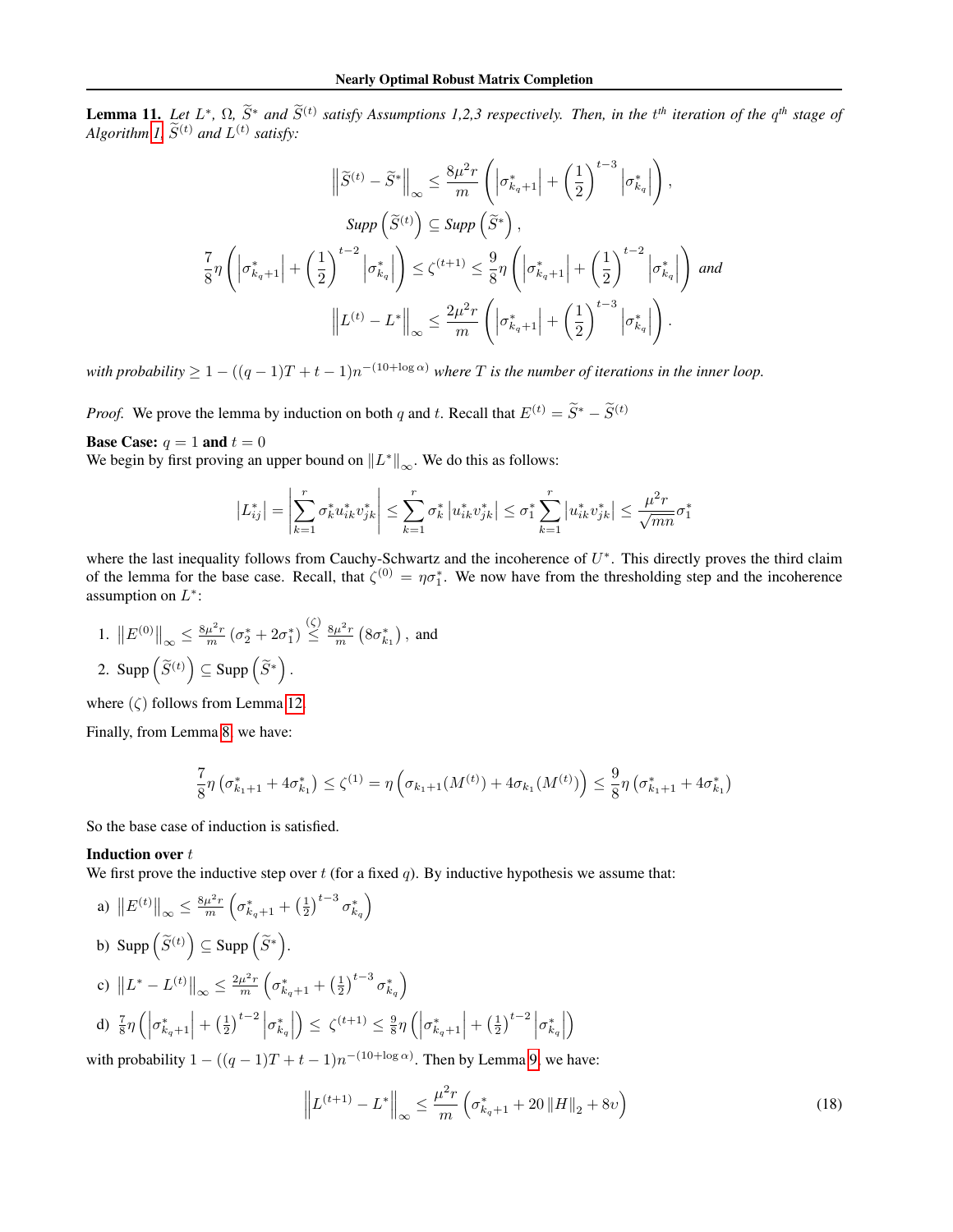From Lemma [1,](#page-5-2) we have:

<span id="page-17-1"></span>
$$
v \le \rho n \left\| E^{(t)} \right\|_{\infty} + 8\beta \alpha \log n \stackrel{(\zeta_1)}{\le} \frac{1}{100} \left( \sigma_{k_q+1}^* + \left( \frac{1}{2} \right)^{t-3} \sigma_{k_q}^* \right) + 8\beta \alpha \log n \stackrel{(\zeta_2)}{\le} \frac{1}{50} \left( \sigma_{k_q+1}^* + \left( \frac{1}{2} \right)^{t-3} \sigma_{k_q}^* \right) \tag{19}
$$

where  $(\zeta_1)$  follows from our assumptions on  $\rho$  and our inductive hypothesis on  $||E^{(t)}||_{\infty}$  and  $(\zeta_2)$  follows from our assumption on p and by noticing that  $||D||_{\infty} \le ||E^{(t)}||_{\infty} + ||L^* - L^{(t)}||_{\infty}$ . Recall that  $D = L^{(t)} - L^* + \widetilde{S}^{(t)} - \widetilde{S}^*$ . From Lemma [7:](#page-10-0)

<span id="page-17-0"></span>
$$
||H||_2 \le \frac{1}{100} \left( \sigma_{k_q+1}^* + \left(\frac{1}{2}\right)^{t-3} \sigma_{k_q}^* \right) \tag{20}
$$

with probability  $\geq 1 - n^{-(10 + \log \alpha)}$ . From Equations [\(20\)](#page-17-0), [\(19\)](#page-17-1) and [\(18\)](#page-16-1), we have:

$$
\left\| L^* - L^{(t+1)} \right\|_{\infty} \le \frac{2\mu^2 r}{m} \left( \sigma_{k_q+1}^* + \left( \frac{1}{2} \right)^{t-2} \sigma_{k_q}^* \right)
$$

which by union bound holds with probability  $\geq 1-((q-1)T+t)n^{-(10+\log \alpha)}$ . Hence, using Lemma [10](#page-14-1) and our inductive hypothesis on  $\zeta^{(t+1)}$  we have:

1.  $||E^{(t+1)}||_{\infty} \leq \frac{8\mu^2 r}{m} \left(\sigma_{k_q+1}^* + \left(\frac{1}{2}\right)^{t-2} \sigma_{k_q}^*\right)$ 2. Supp  $(\widetilde{S}^{(t+1)}) \subseteq \text{Supp } (\widetilde{S}^*)$ .

which also holds with probability  $\geq 1 - ((q-1)T+t)n^{-(10+\log \alpha)}$ . This concludes the proof for induction over t. Finally, from Lemma [8](#page-11-1) and our bounds on  $||E^{(t+1)}||_{\infty}$  and  $||L^* - L^{(t+1)}||_{\infty}$ , we have:

$$
\frac{7}{8}\eta\left(\left|\sigma_{k_q+1}^*\right|+\left(\frac{1}{2}\right)^{t-1}\left|\sigma_{k_q}^*\right|\right)\leq \zeta^{(t+2)}\leq \frac{9}{8}\eta\left(\left|\sigma_{k_q+1}^*\right|+\left(\frac{1}{2}\right)^{t-1}\left|\sigma_{k_q}^*\right|\right)
$$

#### Induction Over Stages q

We now prove the induction over q. Suppose the hypothesis holds for stage q. At the end of stage q, we have:

1.  $||E^{(T)}||_{\infty} \leq \frac{8\mu^2 r}{m} \left(\sigma_{k_q+1}^* + \left(\frac{1}{2}\right)^{T-3} \sigma_{k_q}^* \right) \leq \frac{8\mu^2 r \sigma_{k_q+1}^*}{m} + \frac{\epsilon}{10n}$ , and 2. Supp  $(\widetilde{S}^{(T)}) \subseteq \text{Supp } (\widetilde{S}^*)$ . 3.  $\frac{7}{8}\eta \left( \left| \sigma_{k_q+1}^{*} \right| + \left( \frac{1}{2} \right)^{T-2} \left| \sigma_{k_q}^{*} \right| \right)$  $\left( \frac{1}{2} \right) \leq \zeta^{(T+1)} \leq \frac{9}{8} \eta \left( \left| \sigma_{k_q+1}^* \right| + \left( \frac{1}{2} \right)^{T-2} \left| \sigma_{k_q}^* \right| \right)$  $\setminus$ 

with probability  $\geq 1 - (qT - 1)n^{-(10 + \log \alpha)}$ . From Lemmas [2](#page-9-0) and [7,](#page-10-0) we get:

<span id="page-17-2"></span>
$$
\left| \sigma_{k_q+1} \left( M^{(T)} \right) - \sigma_{k_q+1}^* \right| \le \| H \|_2 \le \frac{1}{100} \left( \sigma_{k_q+1}^* + \frac{m\epsilon}{10n\mu^2 r} \right) \tag{21}
$$

with probability  $1 - n^{-(10 + \log \alpha)}$ . We know that  $\eta \sigma_{k_q+1}(M^{(t)}) \ge \frac{\epsilon}{2n}$  which with [\(21\)](#page-17-2) implies that  $\left|\sigma_{k_q+1}^*\right| > \frac{m\epsilon}{10n\mu^2r}$ .

$$
\left\| L^{(T+1)} - L^* \right\|_{\infty} \le \frac{2\mu^2 r}{m} \left( \sigma_{k_q+1}^* + \left( \frac{1}{2} \right)^{T-2} \sigma_{k_q}^* \right) \le \frac{2\mu^2 r}{m} \left( \sigma_{k_q+1}^* + \frac{m\epsilon}{20n\mu^2 rn} \right)
$$
  

$$
\le \frac{2\mu^2 r}{m} \left( \sigma_{k_q+1}^* + \frac{\sigma_{k_q+1}^*}{2} \right) \le \frac{2\mu^2 r}{m} \left( 2\sigma_{k_q+1}^* \right) \stackrel{( \zeta_4)}{\le} \frac{2\mu^2 r}{m} \left( 8\sigma_{k_{q+1}}^* \right)
$$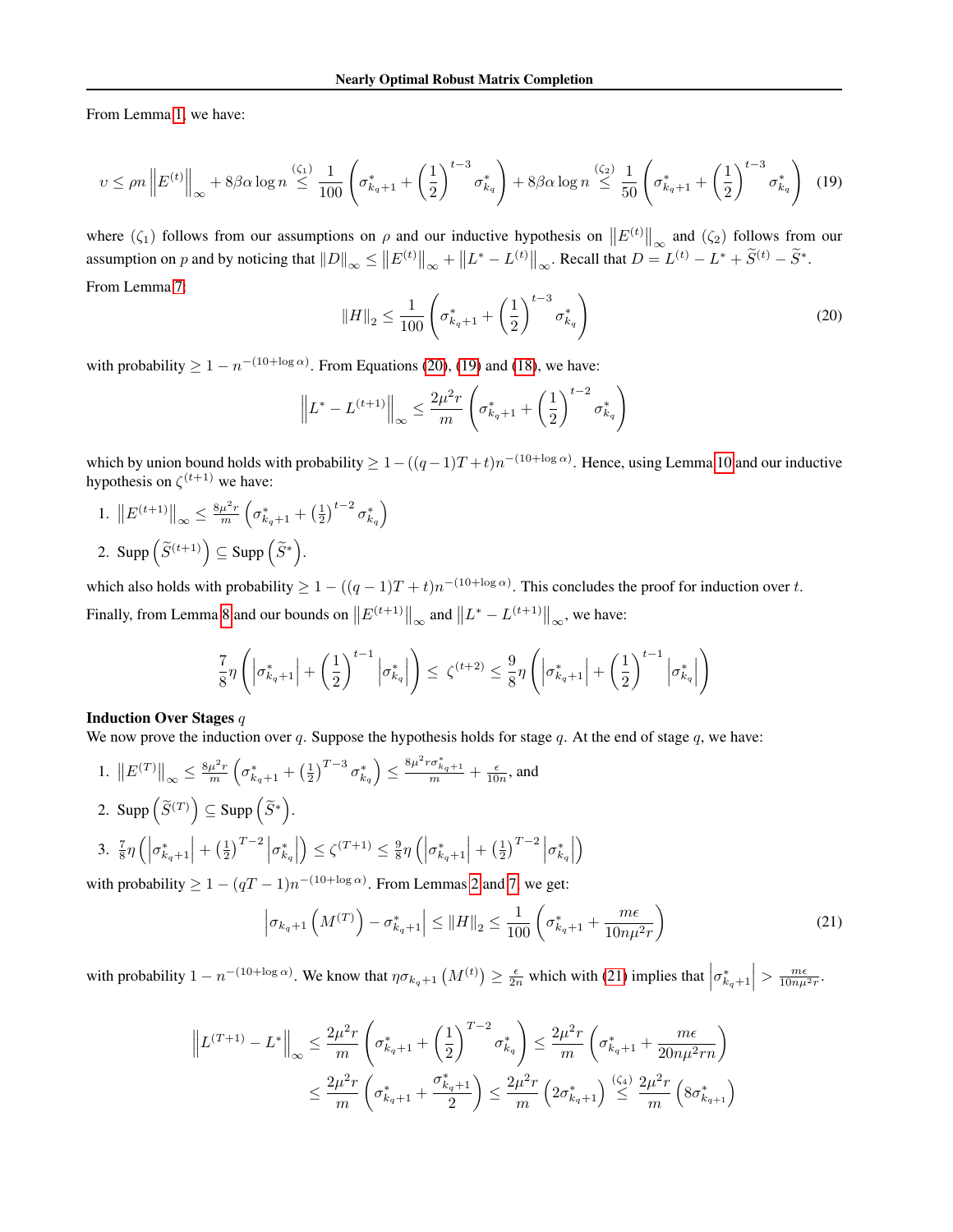where  $(\zeta_4)$  follows from Lemma [12.](#page-18-0) By union bound this holds with probability  $\geq 1 - qTn^{-(10 + \log \alpha)}$ .

Now, from Lemma [10](#page-14-1) and the inductive hypothesis on  $\zeta^{T+1}$ , we have through a similar series of arguments as above:

1.  $||E^{(0)}||_{\infty} \leq \frac{8\mu^2 r}{m} \left(8\sigma_{k_{q+1}}^*\right)$ 2. Supp  $(\widetilde{S}^{(0)}) \subseteq$  Supp  $(\widetilde{S}^*)$ 

which holds with probability  $\geq 1 - qT n^{-(10 + \log \alpha)}$ .

Recall, now that  $L^{(0)} = L^{(T+1)}$ . Finally, from Lemma [8](#page-11-1) and our bounds on  $||E^{(0)}||_{\infty}$  and  $||L^{(0)} - L^*||_{\infty}$ , we have:

$$
\frac{7}{8}\eta \left( \left| \sigma_{k_{q+1}+1}^* \right| + 4 \left| \sigma_{k_{q+1}}^* \right| \right) \leq \ \zeta^{(1)} \leq \frac{9}{8}\eta \left( \left| \sigma_{k_{q+1}+1}^* \right| + 4 \left| \sigma_{k_{q+1}}^* \right| \right)
$$

<span id="page-18-0"></span>Lemma 12. *Suppose at the beginning of the* q *th stage of algorithm [1:](#page-3-2)*

1. 
$$
||L^* - L^{(0)}||_{\infty} \le \frac{2\mu^2 r}{m} \left(2\sigma_{k_{q-1}+1}^*\right)
$$
  
2.  $||E^{(0)}||_{\infty} \le \frac{8\mu^2 r}{m} \left(2\sigma_{k_{q-1}+1}^*\right)$ 

*Then, the following hold:*

- *1.*  $\sigma_{k_q}^* \geq \frac{15}{32} \sigma_{k_{q-1}+1}^*$ 2.  $\sigma_{k_q+1}^* \leq \frac{17}{32} \sigma_{k_{q-1}+1}^*$
- *with probability*  $\geq 1 n^{-(10 + \log \alpha)}$

*Proof.* We know that:

$$
\lambda_{k_q} \leq \sigma_{k_q}^* + \|H\|_2 \,, \qquad \lambda_{k_{q-1}+1} \geq \sigma_{k_{q-1}+1}^* - \|H\|_2 \,, \qquad \lambda_{k_q} \geq \frac{\lambda_{k_{q-1}+1}}{2}
$$

Combining the three inequalities, we get:

$$
\sigma_{k_{q}}^{\ast}\geq\frac{\sigma_{k_{q-1}+1}^{\ast}-3\left\Vert H\right\Vert _{2}}{2}
$$

Applying Lemma [7,](#page-10-0) we get the first claim of the lemma.

Similar to the first claim, we have:

$$
\lambda_{k_q+1} \geq \sigma_{k_q+1}^* - \|H\|_2, \qquad \lambda_{k_{q-1}+1} \leq \sigma_{k_{q-1}+1}^* + \|H\|_2, \qquad \lambda_{k_q+1} \leq \frac{\lambda_{k_{q-1}+1}}{2}
$$

Again, combining the three inequalities, we get:

$$
\sigma_{k_{q}+1}^{*} \leq \frac{\sigma_{k_{q-1}+1}^{*}+3\left\|H\right\|_{2}}{2}
$$

Another application of Lemma [7](#page-10-0) gives the second claim.

 $\Box$ 

 $\Box$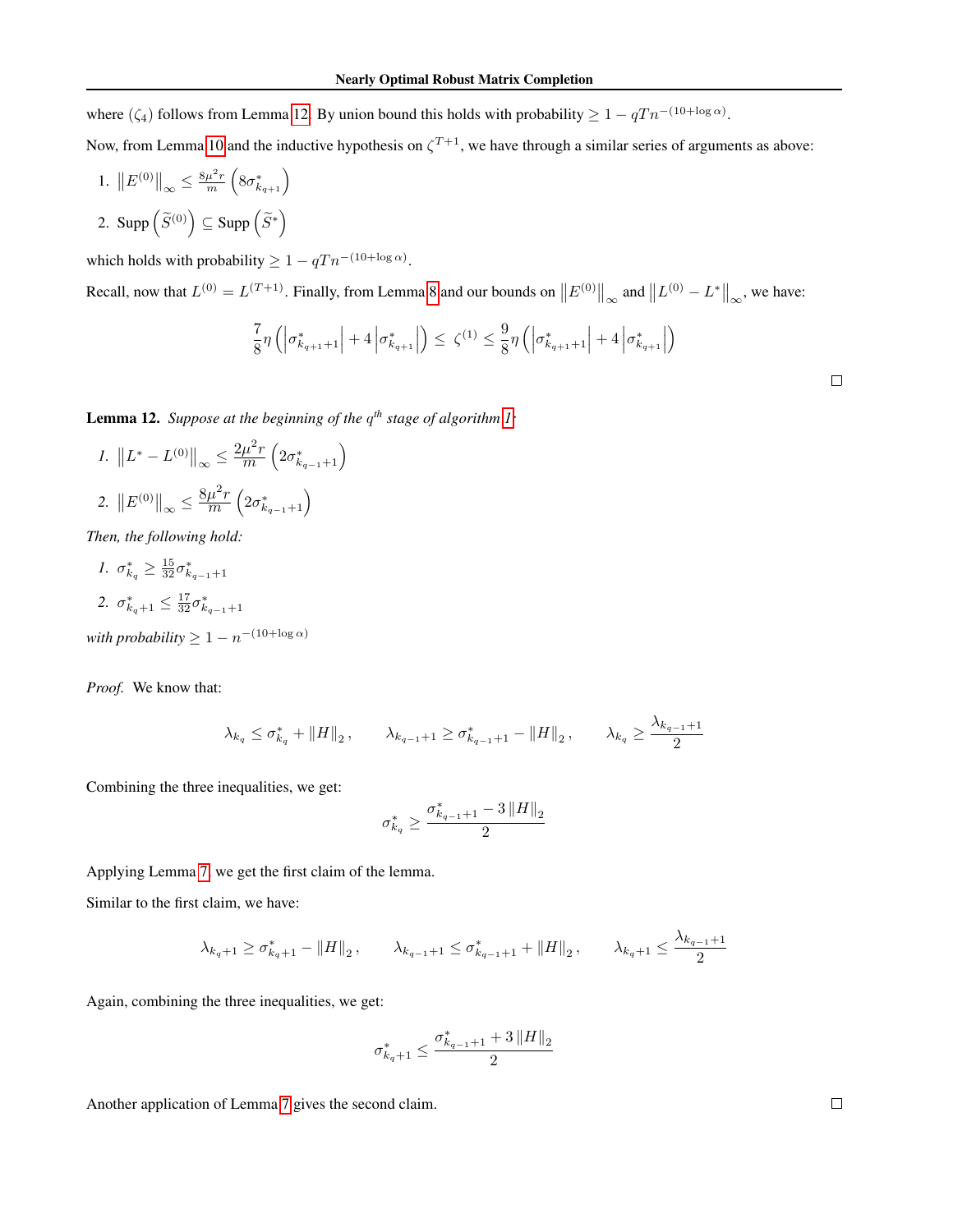## <span id="page-19-1"></span>**Algorithm 3**  $\widehat{L} = \textbf{R-RMC}(\Omega, \mathcal{P}_{\Omega}(M), \epsilon, r, \eta, \sigma)$ : Non-convex Robust Matrix Completion

1: Input: Observed entries  $\Omega$ , Matrix  $\mathcal{P}_{\Omega}(M) \in \mathbb{R}^{m \times n}$ , convergence criterion  $\epsilon$ , target rank r, thresholding parameter  $\eta$ , upper bound on  $\sigma_1^*$   $\sigma$ 2:  $T \leftarrow 10 \log \frac{20 \mu^2 n r \sigma}{\epsilon}$ 3: Partition  $\Omega$  into  $rT + 1$  subsets  $\{\Omega_0\} \cup \{\Omega_{q,t} : q \in [r], t \in [T]\}$  using [2](#page-3-3) */\*Number of inner iterations\*/* 4:  $L^{(0)}=0, \, \zeta^{(0)}\,\leftarrow\,\eta\sigma$ 5:  $M^{(0)} \leftarrow \frac{mn}{|\Omega_0|} \mathcal{P}_{\Omega_0}(M - \mathcal{HT}_{\zeta}(M))$ 6:  $q \leftarrow 0$ 7: while  $\sigma_{q+1}(M^{(0)})>\frac{\epsilon}{2\eta m}$  do 8:  $q \leftarrow q + 1$ 9: **for** Iteration  $t = 0$  to  $t = T$  do  $10:$  $\mathcal{H}^{(t)} = H_{\zeta}(\mathcal{P}_{\Omega_{q,t}}(M-L^{(t)})$ )) */\*Projection onto set of sparse matrices\*/* 11:  $M^{(t)} = L^{(t)} - \frac{mn}{|\Omega_{q,t}|} \mathcal{P}_{\Omega_{q,t}}(L^{(t)} + S)$ (t) − M) */\*Gradient Descent Update\*/*  $12:$  $L^{(t+1)} = P_q(M^{(t)})$ ) */\*Projected Gradient Descent step\*/* 13: Set threshold  $\zeta^{(t+1)} \leftarrow \eta \left( \sigma_{q+1}(M^{(t)}) + \left(\frac{1}{2}\right)^t \sigma_q(M^{(t)}) \right)$ 14: end for  $15:$  $(0) = S^{(T)}, L^{(0)} = L^{(T+1)}, M^{(0)} = M^{(T)}, \zeta^{(0)} = \zeta^{(T+1)}$ 16: end while 17: **Return:**  $L^{(T+1)}$ 

### <span id="page-19-0"></span>5.3. Algorithm R-RMC

**Proof of Theorem [2:](#page-3-4)** We know that  $T \geq \log(\frac{20\mu^2 n r \sigma_1^*}{\epsilon}).$ 

Consider the stage q reached at the termination of the algorithm. We know from Lemma [13](#page-19-2) that:

1.  $||E^{(T)}||_{\infty} \leq \frac{8\mu^2 r}{m} \left(\sigma_{q+1}^* + \left(\frac{1}{2}\right)^{T-1} \sigma_q^*\right) \leq \frac{8\mu^2 r}{m} \sigma_{q+1}^* + \frac{\epsilon}{10n}$ 2.  $||L^{(T)} - L^*||_{\infty} \leq \frac{2\mu^2 r}{m} \left(\sigma_{q+1}^* + \left(\frac{1}{2}\right)^{T-1} \sigma_q^*\right) \leq \frac{2\mu^2 r}{m} \sigma_{q+1}^* + \frac{\epsilon}{10n}$ 

Combining this with Lemmas [2](#page-9-0) and [7,](#page-10-0) we get:

<span id="page-19-3"></span>
$$
\sigma_{q+1}(M^{(T)}) \ge \sigma_{q+1}^* - \frac{1}{100} \left( \sigma_{q+1}^* + \frac{m\epsilon}{10n\mu^2 r} \right)
$$
\n(22)

When the while loop terminates,  $\eta \sigma_{q+1}(M^{(T)}) < \frac{\epsilon}{2n}$ , which from [\(22\)](#page-19-3), implies that  $\sigma_{q+1}^* < \frac{m\epsilon}{7n\mu^2r}$ . So we have:

$$
||L - L^*||_{\infty} = ||L^{(T)} - L^*||_{\infty} \le \frac{2\mu^2 r}{m} |\sigma_{k_q+1}^*| + \frac{\epsilon}{10n} \le \frac{\epsilon}{2n}.
$$

As in the case of the proof of Theorem [1,](#page-3-1) the following lemma shows that we simultaneously make progress in both the estimation of  $L^*$  and  $\widetilde{S}^*$  by  $L^{(t)}$  and  $\widetilde{S}^{(t)}$  respectively. Similar to Lemma [11,](#page-16-0) we make use of Lemmas [10](#page-14-1) and [9](#page-12-0) to show how improvement in estimation of one of the quantities affects the other and the other five terms,  $\|H\|_2$ ,  $\max_{q' \in [n]}$  $\left\| e^\top_{q'} \left( H^\top H \right)^j V^* \right\|_2, \ \max_{q' \in [m]}$  $\left\| e_{q'}^\top \left(H H^\top \right)^j U^* \right\|_2$ , max<br>  $_{q'\in [n]}$  $\left\| e_{q'}^\top H^\top \left( H H^\top \right)^j U^* \right\|_2$  and  $\max_{q' \in [m]}$  $\left\| e^\top_{q'} H \left( H^\top H \right)^j V^* \right\|_2$ are analyzed the same way:

<span id="page-19-2"></span>**Lemma 13.** Let  $L^*$ ,  $\Omega$ ,  $\tilde{S}^*$  and  $\tilde{S}^{(t)}$  satisfy Assumptions 1,2,3 respectively. Then, in the  $t^{th}$  iteration of the  $q^{th}$  stage of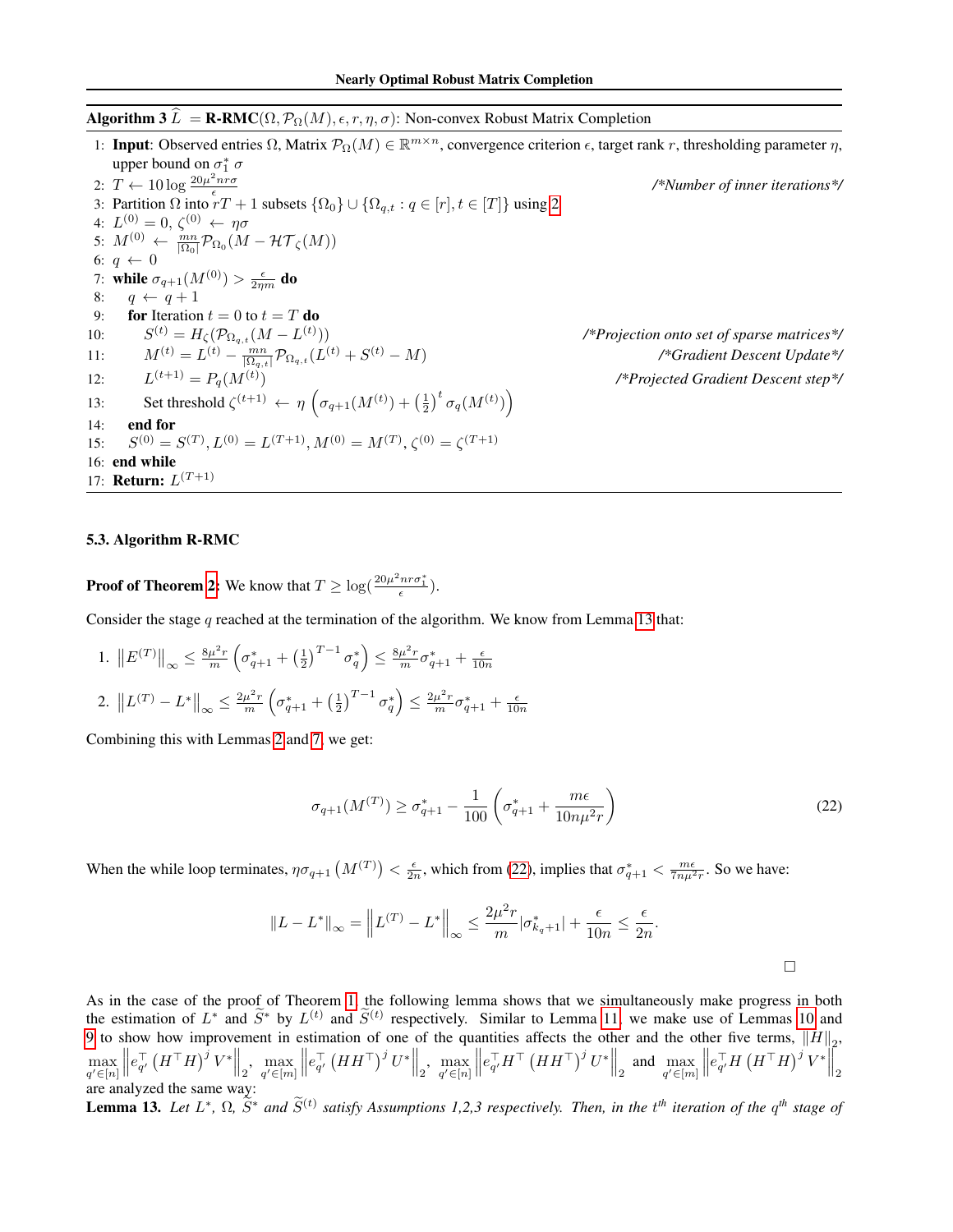*Algorithm* [3,](#page-19-1)  $\widetilde{S}^{(t)}$  *and*  $L^{(t)}$  *satisfy:* 

$$
\left\| \widetilde{S}^{(t)} - \widetilde{S}^* \right\|_{\infty} \le \frac{8\mu^2 r}{m} \left( \sigma_{q+1}^* + \left( \frac{1}{2} \right)^{t-1} \sigma_q^* \right),
$$
  
\n
$$
Supp \left( \widetilde{S}^{(t)} \right) \subseteq Supp \left( \widetilde{S}^* \right),
$$
  
\n
$$
\frac{7}{8} \eta \left( \left| \sigma_{q+1}^* \right| + \left( \frac{1}{2} \right)^t \left| \sigma_q^* \right| \right) \le \zeta^{(t+1)} \le \frac{9}{8} \eta \left( \left| \sigma_{q+1}^* \right| + \left( \frac{1}{2} \right)^t \left| \sigma_q^* \right| \right) \text{ and }
$$
  
\n
$$
\left\| L^{(t)} - L^* \right\|_{\infty} \le \frac{2\mu^2 r}{m} \left( \sigma_{q+1}^* + \left( \frac{1}{2} \right)^{t-1} \sigma_q^* \right).
$$

*with probability*  $\geq 1 - ((q-1)T+t-1)n^{-(10+\log \alpha)}$  *where* T *is the number of iterations in the inner loop.* 

*Proof.* We prove the lemma by induction on both  $q$  and  $t$ .

**Base Case:**  $q = 1$  and  $t = 0$ 

We begin by first proving an upper bound on  $||L^*||_{\infty}$ . We do this as follows:

$$
|L_{ij}^*| = \left| \sum_{k=1}^r \sigma_k^* u_{ik}^* v_{jk}^* \right| \le \sum_{k=1}^r |\sigma_k^* u_{ik}^* v_{jk}^*| \le \sigma_1^* \sum_{k=1}^r |u_{ik}^* v_{jk}^*| \le \frac{\mu^2 r}{m} \sigma_1^*
$$

where the last inequality follows from Cauchy-Schwartz and the incoherence of  $U^*$ . This directly proves the third claim of the lemma for the base case. Recall that  $\zeta^{(0)} = \eta \sigma_1^*$ . We also note that due to the thresholding step and the incoherence assumption on  $L^*$ , we have:

1.  $||E^{(0)}||_{\infty} \leq \frac{8\mu^2 r}{m} (\sigma_2^* + 2\sigma_1^*)$ 2. Supp  $(\widetilde{S}^{(t)}) \subseteq \text{Supp}(\widetilde{S}^*)$ .

From Lemma [8](#page-11-1) and our bounds on  $E^{(0)}$  and  $||L^{(1)} - L^*||_{\infty}$ , we have:

$$
\frac{7}{8}\eta\left(|\sigma_2^*|+|\sigma_1^*|\right)\leq \zeta^{(1)}\leq \frac{9}{8}\eta\left(|\sigma_2^*|+|\sigma_1^*|\right)
$$

So the base case of induction is satisfied.

## Induction over t

We first prove the inductive step over  $t$  (for a fixed  $q$ ). By inductive hypothesis we assume that:

a) 
$$
||E^{(t)}||_{\infty} \le \frac{8\mu^2 r}{m} \left( |\sigma_{q+1}^*| + (\frac{1}{2})^{t-1} |\sigma_q^*| \right)
$$
  
\nb) 
$$
\text{Supp} \left( \widetilde{S}^{(t)} \right) \subseteq \text{Supp} \left( \widetilde{S}^* \right).
$$
  
\nc) 
$$
||L^* - L^{(t)}||_{\infty} \le \frac{2\mu^2 r}{m} \left( |\sigma_{q+1}^*| + (\frac{1}{2})^{t-1} |\sigma_q^*| \right)
$$
  
\nd) 
$$
\frac{7}{8} \eta \left( |\sigma_{q+1}^*| + (\frac{1}{2})^t |\sigma_q^*| \right) \le \zeta^{(t+1)} \le \frac{9}{8} \eta \left( |\sigma_{q+1}^*| + (\frac{1}{2})^t |\sigma_q^*| \right)
$$

with probability  $1 - ((q - 1)T + t - 1)n^{-(10 + \log \alpha)}$ .

Then by Lemma [9,](#page-12-0) we have:

<span id="page-20-0"></span>
$$
\left\| L^{(t+1)} - L^* \right\|_{\infty} \le \frac{\mu^2 r}{m} \left( |\sigma_{k_q+1}^*| + 20 \|H\|_2 + 8\upsilon \right)
$$
 (23)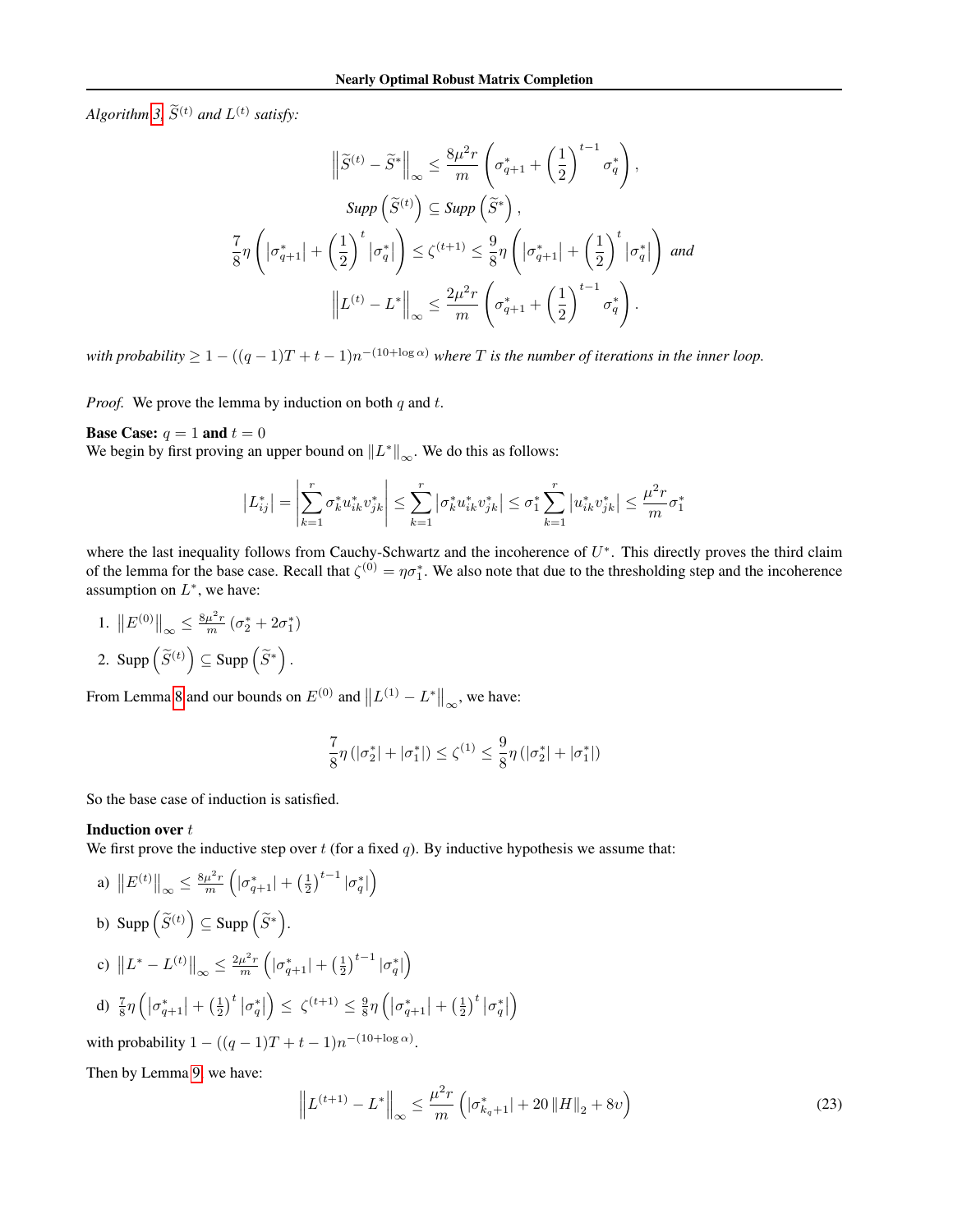From Lemma [1,](#page-5-2) we have:

<span id="page-21-1"></span>
$$
v \le \rho n \left\| E^{(t)} \right\|_{\infty} + 8\beta \alpha \log n \stackrel{( \zeta_1 )}{\le} \frac{1}{100} \left( \sigma_{q+1}^{*} + \left( \frac{1}{2} \right)^{t-1} \sigma_q^{*} \right) + 8\beta \alpha \log n \stackrel{( \zeta_2 )}{\le} \frac{1}{50} \left( \sigma_{q+1}^{*} + \left( \frac{1}{2} \right)^{t-1} \sigma_q^{*} \right) \tag{24}
$$

where  $(\zeta_1)$  follows from our assumptions on  $\rho$  and our inductive hypothesis on  $||E^{(t)}||_{\infty}$  and  $(\zeta_2)$  follows from our assumption on p and by noticing that  $||D||_{\infty} \le ||E^{(t)}||_{\infty} + ||L^* - L^{(t)}||_{\infty}$ . Recall that  $D = L^{(t)} - L^* + \widetilde{S}^{(t)} - \widetilde{S}^*$ . From Lemma [7:](#page-10-0)

<span id="page-21-0"></span>
$$
||H||_2 \le \frac{1}{100} \left( \sigma_{q+1}^* + \left(\frac{1}{2}\right)^{t-1} \sigma_q^* \right) \tag{25}
$$

with probability  $\geq 1 - n^{-(10 + \log \alpha)}$ . From Equations [\(25\)](#page-21-0), [\(24\)](#page-21-1) and [\(23\)](#page-20-0), we have:

$$
\left\| L^* - L^{(t+1)} \right\|_{\infty} \le \frac{2\mu^2 r}{m} \left( \sigma_{q+1}^* + \left( \frac{1}{2} \right)^t \sigma_q^* \right)
$$

which by union bound holds with probability  $\geq 1-((q-1)T+t)n^{-(10+\log \alpha)}$ . Hence, using Lemma [10](#page-14-1) and the inductive hypothesis on  $\zeta^{(t+1)}$  we have:

1.  $||E^{(t+1)}||_{\infty} \leq \frac{8\mu^2 r}{m} \left(\sigma_{q+1}^* + \left(\frac{1}{2}\right)^t \sigma_q^*\right)$ 2. Supp  $(\widetilde{S}^{(t+1)}) \subseteq \text{Supp } (\widetilde{S}^*)$ .

which also holds with probability  $\geq 1 - ((q-1)T+t)n^{-(10+\log \alpha)}$ . This concludes the proof for induction over t. Finally, using Lemma [8](#page-11-1) and our bounds on  $||E^{(t+1)}||_{\infty}$  and  $||L^{(t+1)} - L^*||_{\infty}$ , we have:

$$
\frac{7}{8}\eta\left(\left|\sigma_{q+1}^*\right|+\left(\frac{1}{2}\right)^{t+1}\left|\sigma_q^*\right|\right)\leq \zeta^{(t+2)}\leq \frac{9}{8}\eta\left(\left|\sigma_{q+1}^*\right|+\left(\frac{1}{2}\right)^{t+1}\left|\sigma_q^*\right|\right)
$$

#### Induction Over Stages q

We now prove the induction over q. Suppose the hypothesis holds for stage q. At the end of stage q, we have:

1.  $||E^{(T)}||_{\infty} \leq \frac{8\mu^2 r}{m} \left(\sigma_{q+1}^* + \left(\frac{1}{2}\right)^{T-1} \sigma_q^*\right) \leq \frac{8\mu^2 r \sigma_{q+1}^*}{m} + \frac{\epsilon}{10n}$ 2. Supp  $(\widetilde{S}^{(T)}) \subseteq \text{Supp}(\widetilde{S}^*)$ 3.  $\frac{7}{8}\eta\left(\left|\sigma_{q+1}^*\right|+\left(\frac{1}{2}\right)^T\left|\sigma_{q}^*\right|\right)$  $\left(\left|\sigma_{q+1}^{(T+1)}\right|\leq \frac{9}{8}\eta\left(\left|\sigma_{q+1}^{*}\right|+\left(\frac{1}{2}\right)^{T}\left|\sigma_{q}^{*}\right|\right)\right)$  $\setminus$ 

with probability  $\geq 1 - (qT - 1)n^{-(10 + \log \alpha)}$ .

From Lemmas [2](#page-9-0) and [7](#page-10-0) we get:

<span id="page-21-2"></span>
$$
\left|\sigma_{q+1}\left(M^{(T)}\right) - \sigma_{q+1}^{*}\right| \leq \|H\|_{2} \leq \frac{1}{100} \left(\sigma_{q+1}^{*} + \frac{m\epsilon}{10n\mu^{2}r}\right)
$$
\n(26)

with probability  $1 - n^{-(10 + \log \alpha)}$ . We know that  $\eta \sigma_{q+1}(M^{(t)}) \ge \frac{\epsilon}{2n}$  which with [\(26\)](#page-21-2) implies that  $\sigma_{q+1}^* > \frac{m\epsilon}{10n\mu^2r}$ .

$$
\left\| L^{(T+1)} - L^* \right\|_{\infty} \le \frac{2\mu^2 r}{m} \left( \sigma_{q+1}^* + \left( \frac{1}{2} \right)^T \sigma_q^* \right) \le \frac{2\mu^2 r}{m} \left( \sigma_{q+1}^* + \frac{m\epsilon}{20\mu^2 rn} \right)
$$
  

$$
\le \frac{2\mu^2 r}{m} \left( \sigma_{q+1}^* + \frac{\sigma_{q+1}^*}{2} \right) \le \frac{2\mu^2 r}{m} \left( 2\sigma_{q+1}^* \right)
$$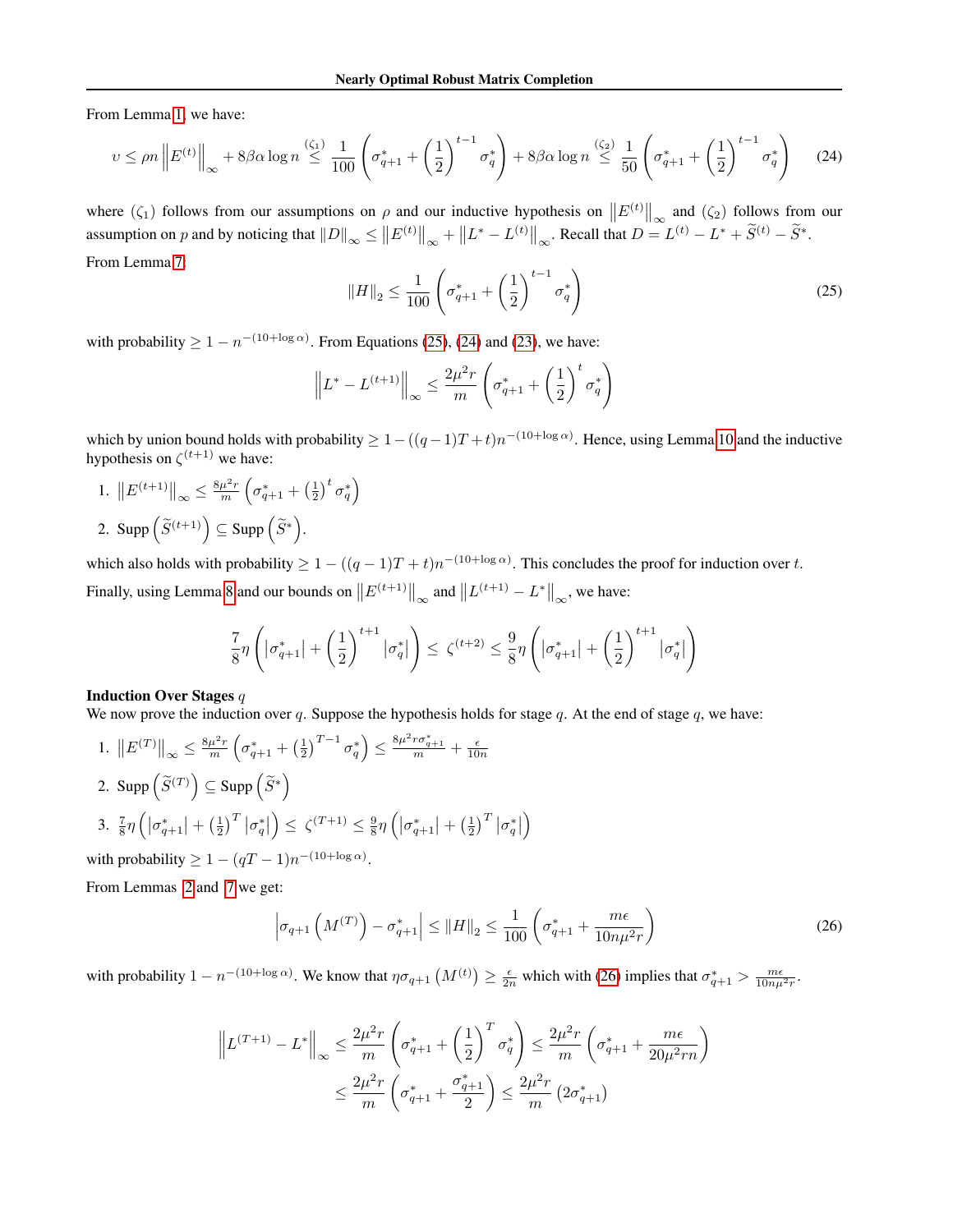By union bound this holds with probability  $\geq 1 - qT n^{-(10 + \log \alpha)}$ .

Now, from Lemma [10](#page-14-1) and our inductive hypothesis on  $\zeta^{(T+1)}$ , we have through a similar series of arguments as above:

1.  $||E^{(0)}||_{\infty} \leq \frac{8\mu^2 r}{m} (2\sigma_{q+1}^*)$ 2. Supp  $(\widetilde{S}^{(0)}) \subseteq$  Supp  $(\widetilde{S}^*)$ 

which holds with probability  $\geq 1 - qT n^{-(10 + \log \alpha)}$ .

Recall, now that  $L^{(0)} = L^{(T+1)}$ . Finally, from Lemma [8](#page-11-1) and our bounds on  $||E^{(0)}||_{\infty}$  and  $||L^{(0)} - L^*||_{\infty}$ , we have:

$$
\frac{7}{8}\eta \left( \left| \sigma _{q+2}^* \right| + \left| \sigma _{q+1}^* \right| \right) \le \ \zeta ^{(1)} \le \frac{9}{8}\eta \left( \left| \sigma _{q+2}^* \right| + \left| \sigma _{q+1}^* \right| \right)
$$

 $\Box$ 

### 5.4. Proof of a generalized form of Lemma [1](#page-5-2)

<span id="page-22-0"></span>**Lemma [1](#page-9-1)4.** Suppose  $H = H_1 + H_2$  and  $H \in \mathbb{R}^{m \times n}$  where  $H_1$  satisfies Definition 1 (Definition 7 from [\(Jain &](#page-8-6) *[Netrapalli, 2015\)](#page-8-6)) and* H<sup>2</sup> *is a matrix with column and row sparsity* ρ*. Let* U *be a matrix with rows denoted as*  $u_1, \ldots, u_m$  and let V be a matrix with rows denoted as  $v_1, \ldots, v_n$ . Let  $e_q$  be the  $q^{th}$  vector from standard basis. Let  $\tau = \max \{ \max_{i \in [m]} \|u_i\|, \max_{i \in [n]} \|v_i\| \}.$  Then, for  $0 \le a \le \log n$ :

$$
\max_{q \in [n]} \left\| e_q^\top \left( H^\top H \right)^a V \right\|_2, \max_{q \in [m]} \left\| e_q^\top \left( H H^\top \right)^a U \right\|_2 \le (\rho n \left\| H_2 \right\|_\infty + c \log n)^{2a} \tau
$$
  

$$
\max_{q \in [n]} \left\| e_q^\top H^\top \left( H H^\top \right)^a U \right\|_2, \max_{q \in [m]} \left\| e_q^\top H \left( H^\top H \right)^a V \right\|_2 \le (\rho n \left\| H_2 \right\|_\infty + c \log n)^{2a+1} \tau
$$

*with probability*  $n^{-2 \log \frac{c}{4} + 4}$ .

*Proof.* Similar to [\(Jain & Netrapalli, 2015\)](#page-8-6), we will prove the statement for  $q = 1$  and it can be proved for  $q \in [n]$  by taking a union bound over all  $q$ . For the sake of brevity, we will prove only the inequality:

$$
\max_{q \in [n]} \left\| e_q^\top \left( H^\top H \right)^a V \right\|_2 \leq (\rho n \left\| H_2 \right\|_\infty + c \log n)^{2a} \tau
$$

The rest of the lemma follows by applying similar arguments to the appropriate quantities.

Let  $\omega : [2a] \to \{1,2\}$  be a function used to index a single term in the expansion of  $(H<sup>T</sup>H)^a$ . We express the term as follows:

$$
(H^\top H)^a = \sum_{\omega} \prod_{i=1}^a H_{\omega(2i-1)}^\top H_{\omega(2i)}
$$

We will now fix one such term  $\omega$  and then bound the length of the following random vector:

$$
v_\omega=e_1^\top\prod_{i=1}^a(H_{\omega(2i-1)}^\top H_{\omega(2i)})V
$$

Let  $\alpha$  be used to denote a tuple  $(i, j)$  of integers used to index entries in a matrix. Let  $T(i)$  be used to denote the parity function computed on  $i$ , i.e, 0 if  $i$  is divisible by 2 and 1 otherwise. This function indicates if the matrix in the expansion is transposed or not. We now introduce  $B^{p,q}_{(i)}$  $\{ (i,j),(k,l), p \in \{1,2\}, q \in \{0,1\} \text{ and } A_{(k,l)}^p$  $\{ (i,j), p \in \{1,2\} \text{ which are defined as }$ follows: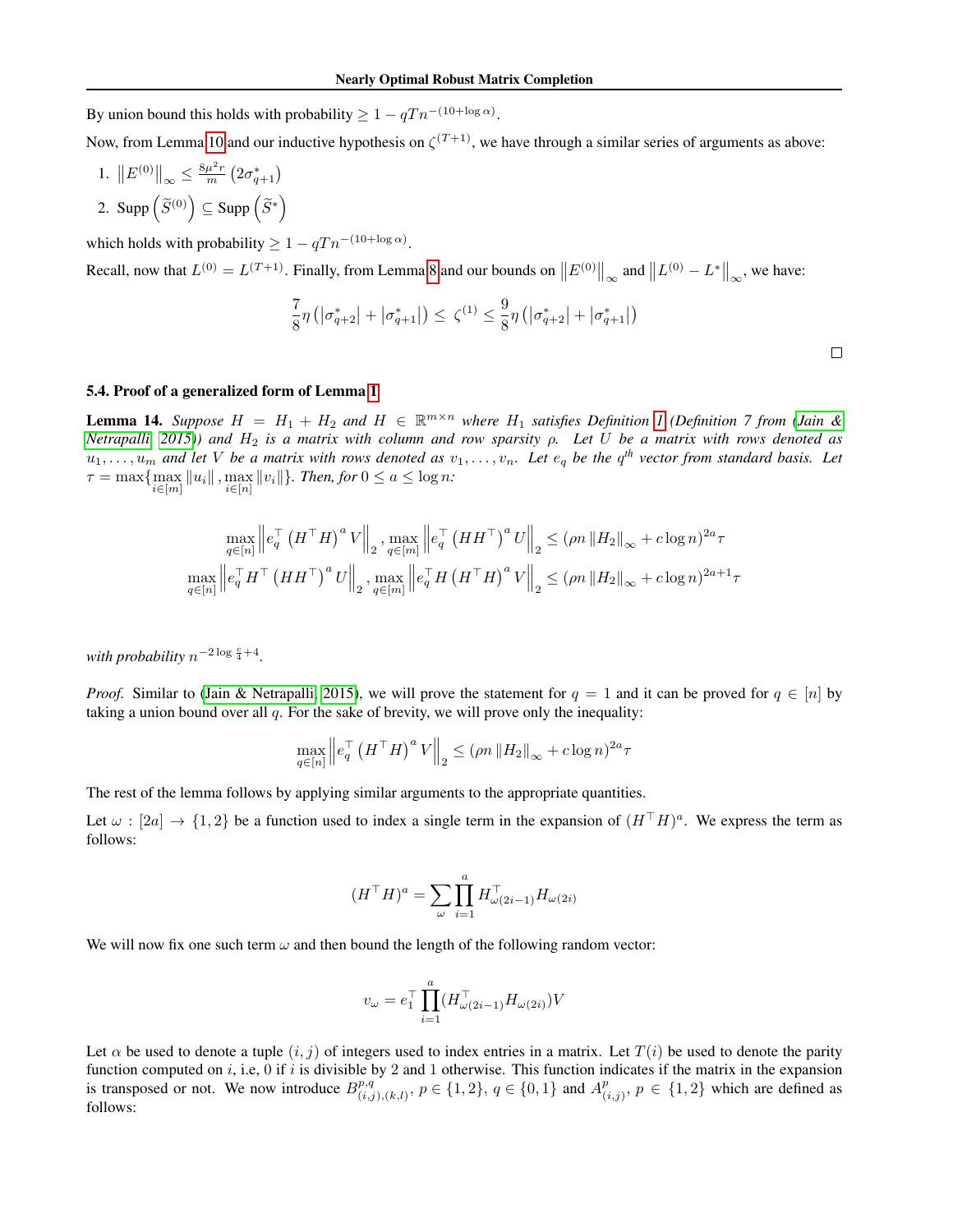$$
A_{(i,j)}^p := \delta_{i,1}(\delta_{p,1} + \delta_{p,2} 1\!\!1_{\{(i,j)\in Supp(H_2)\}})
$$
  

$$
B_{(i,j),(k,l)}^{p,q} := (\delta_{q,1}\delta_{j,l} + \delta_{q,0}\delta_{i,k})(\delta_{p,1} + \delta_{p,2} 1\!\!1_{\{(k,l)\in Supp(H_2)\}})
$$

where  $\delta_{i,j} = 1$  if  $i = j$  and 0 otherwise. We will subsequently write the random vector  $v_\omega$  in terms of the individual entries of the matrices. The role of  $B^{p,q}_{(q,q)}$  $_{(i,j),(k,l)}^{p,q}$  and  $A_{(i)}^p$  $\binom{p}{(i,j)}$  is to ensure consistency in the terms used to describe  $v_\omega$ . We will use  $h_{i,\alpha}$  to refer to  $(H_i)_{\alpha}$ .

With this notation in hand, we are ready to describe  $v_{\omega}$ .

$$
v_{\omega} = \sum_{\substack{\alpha_1, \dots, \alpha_{2a} \\ \alpha_1(1) = 1}} A_{\alpha_1}^{\omega(1)} B_{\alpha_1 \alpha_2}^{\omega(2), T(2)} \dots B_{\alpha_{2a-1} \alpha_{2a}}^{\omega(2a), T(2a)} h_{\omega(1), \alpha_1} \dots h_{\omega(2a), \alpha_{2a}} v_{\alpha_{2a}(2)}
$$

We now write the squared length of  $v_\omega$  as follows:

$$
X_{\omega} = \sum_{\substack{\alpha_1, \dots, \alpha_{2a}, \alpha'_1, \dots, \alpha'_{2a} \\ \alpha_1(1) = 1, \alpha'_1(1) = 1}} A_{\alpha_1}^{\omega(1)} B_{\alpha_1 \alpha_2}^{\omega(2), T(2)} \dots B_{\alpha_{2a-1} \alpha_{2a}}^{\omega(2a), T(2a)} h_{\omega(1), \alpha_1} \dots h_{\omega(2a), \alpha_{2a}} \dots
$$
  

$$
A_{\alpha_1}^{\omega(1)} B_{\alpha'_1 \alpha'_2}^{\omega(2), T(2)} \dots B_{\alpha'_{2a-1} \alpha'_{2a}}^{\omega(2a), T(2a)} h_{\omega(1), \alpha'_1} \dots h_{\omega(2a), \alpha'_{2a}} \langle v_{\alpha_{2a}(2)}, v_{\alpha'_{2a}(2)} \rangle
$$

We can see from the above equations that the entries used to represent  $v_\omega$  are defined with respect to paths in a bipartite graph. In the following, we introduce notations to represent entire paths rather than just individual edges:

Let  $\alpha := (\alpha_1, \ldots, \alpha_{2a})$  and

$$
\zeta_{\alpha} := A_{\alpha_1}^{\omega(1)} B_{\alpha_1 \alpha_2}^{\omega(2), T(2)} \dots B_{\alpha_{2a-1} \alpha_{2a}}^{\omega(2a), T(2a)} h_{\omega(1), \alpha_1} \dots h_{\omega(2a), \alpha_{2a}}
$$

Now, we can write:

$$
X_{\omega} = \sum_{\substack{\boldsymbol{\alpha}, \boldsymbol{\alpha'} \\ \alpha_1(1) = \alpha'_1(1) = 1}} \zeta_{\boldsymbol{\alpha}} \zeta_{\boldsymbol{\alpha'}} \langle v_{\alpha_{2a}(2)}, v_{\alpha'_{2a}(2)} \rangle
$$

Calculating the  $k^{\text{th}}$  moment expansion of  $X_{\omega}$  for some number k, we obtain:

<span id="page-23-0"></span>
$$
\mathbb{E}[X_{\omega}^k] = \sum_{\alpha^1,\ldots,\alpha^{2k}} \mathbb{E}[\zeta_{\alpha^1}\ldots\zeta_{\alpha^{2k}} \langle v_{\alpha^1_{2a}(2)}, v_{\alpha^2_{2a}(2)} \rangle \ldots \langle v_{\alpha^{2k-1}_{2a}(2)}, v_{\alpha^{2k}_{2a}(2)} \rangle] \tag{27}
$$

We now show how to bound the above moment effectively. Notice that the moment is defined with respect to a collection of 2k paths. We denote this collection by  $\Delta := (\alpha^1, \dots, \alpha^{2k})$ . For each such collection, we define a partition  $\Gamma(\Delta)$  of the index set  $\{(s, l) : s \in [2k], l \in [2a]\}$  where  $(s, l)$  and  $(s', l')$  are in the same equivalence class if  $\omega(l) = \omega(l') = 1$  and  $\alpha_l^s = \alpha_{l'}^{s'}$ . Additionally, each  $(s, l)$  such that  $\omega(l) = 2$  is in a separate equivalence class.

We bound the expression in [\(27\)](#page-23-0) by partitioning all possible collections of  $2k$  paths based on the partitions defined by them in the above manner. We then proceed to bound the contribution of any one specific path to [\(27\)](#page-23-0) following a particular partition Γ, the number of paths satisfying that particular partition and finally, the total number of partitions. Consider a partition  $\Gamma$  with non-zero contribution to the  $k^{th}$  moment. Since,  $H_1$  is a matrix with 0 mean, any equivalence class of Γ containing an index (s, l) such that  $ω(l) = 1$  contains at least two elements (Otherwise, for any  $Δ$  satisfying Γ has 0 contribution to the  $k^{th}$  as the element in the singleton equivalence class has mean 0).

We proceed to bound [\(27\)](#page-23-0) by taking absolute values:

<span id="page-23-1"></span>
$$
\mathbb{E}[X_{\omega}^k] \leq \sum_{\alpha^1,\ldots,\alpha^{2k}} \mathbb{E}[|\zeta_{\alpha^1}| \ldots |\zeta_{\alpha^{2k}}| |\langle v_{\alpha^1_{2a}(2)}, v_{\alpha^2_{2a}(2)} \rangle| \ldots |\langle v_{\alpha^{2k-1}_{2a}(2)}, v_{\alpha^{2k}_{2a}(2)} \rangle|]
$$
(28)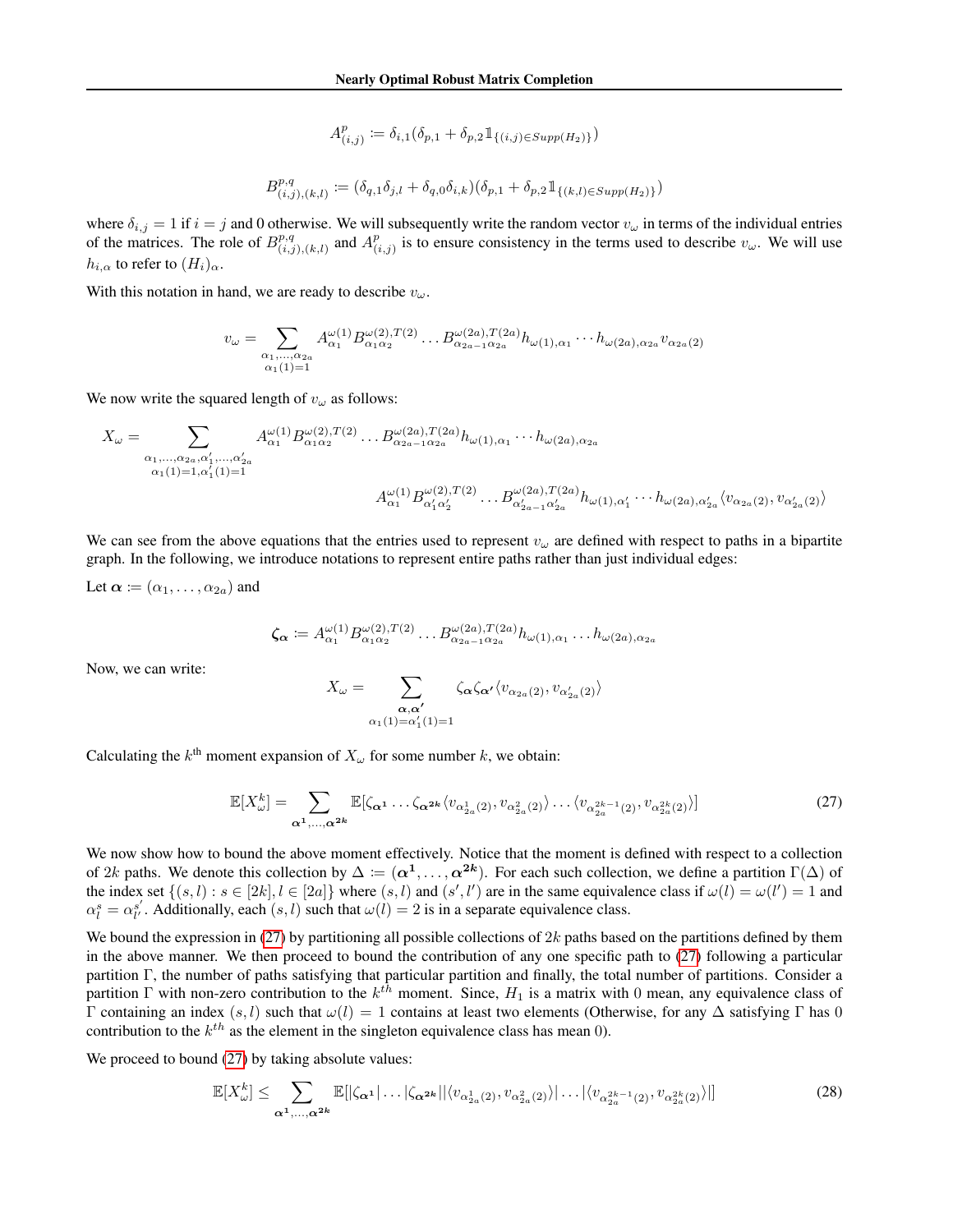We now fix one particular partition and bound the contribution to [\(28\)](#page-23-1) of all collections of paths  $\Delta$  that correspond to a valid partition Γ.

We construct from Γ a directed multigraph G. The equivalence classes of Γ form the vertex set of G,  $V(G)$ . There are 4 kinds of edges in G where each type is indexed by a tuple  $(p,q)$  where  $p \in \{1,2\}$ ,  $q \in \{0,1\}$ . We denote the edge sets corresponding to these 4 edge types by  $E_{(1,0)}$ ,  $E_{(1,1)}$ ,  $E_{(2,0)}$  and  $E_{(2,1)}$  respectively. An edge of type  $(p,q)$  exists from equivalence class  $\gamma_1$  to equivalence class  $\gamma_2$  if there exists  $(s, l) \in \gamma_1$  and  $(s', l') \in \gamma_2$  such that  $l' = l + 1$ ,  $s = s'$ ,  $\omega(s') = p$  and  $T(l') = q$ .

The summation in [28](#page-23-1) can be written as follows:

$$
\mathbb{E}[|\zeta_{\alpha^1}| \dots |\zeta_{\alpha^{2k}}| \left| \langle v_{\alpha^1_{2a}(2)}, v_{\alpha^2_{2a}(2)} \rangle \right| \dots \left| \langle v_{\alpha^{2k-1}_{2a}(2)}, v_{\alpha^{2k}_{2a}(2)} \rangle \right|]
$$
\n
$$
\leq \tau^{2k} \left( \prod_{s=1}^{2k} A^{\omega(1)}_{\alpha_1^s} \prod_{l=1}^{2a-1} B^{\omega(l+1), T(l+1)}_{\alpha_i^s, \alpha_{l+1}^s} \right) \mathbb{E} \left[ \left( \prod_{s=1}^{2k} \prod_{l=1}^{2a} \left| h_{\omega(l), \alpha_i^s} \right| \right) \right]
$$
\n
$$
\stackrel{(\zeta_1)}{\leq} \tau^{2k} \left( \prod_{s=1}^{2k} A^{\omega(1)}_{\alpha_1^s} \prod_{l=1}^{2a-1} B^{\omega(l+1), T(l+1)}_{\alpha_i^s, \alpha_{l+1}^s} \right) \prod_{\gamma \in V_1(G)} \frac{1}{n} \prod_{\gamma \in V_2(G)} \|H_2\|_{\infty}
$$
\n
$$
= \frac{\tau^{2k} \|H_2\|_{\infty}^{w_2}}{n^{w_1}} \left( \prod_{s=1}^{2k} A^{\omega(1)}_{\alpha_1^s} \prod_{l=1}^{2a-1} B^{\omega(l+1), T(l+1)}_{\alpha_i^s, \alpha_{l+1}^s} \right)
$$

where  $(\zeta_1)$  follows from the moment conditions on  $H_1$ .  $V_1(G)$  and  $V_2(G)$  are the vertices in the graph corresponding to tuples  $(i, j)$  such that  $\omega(j) = 1$  and  $\omega(j) = 2$  respectively and  $w_1 = |V_1(G)|$ ,  $w_2 = |V_2(G)|$ .

We first consider an equivalence class  $\gamma_1$  such that there exists an index  $(s, l) \in \gamma_1$  and  $l = 1$ . We form a spanning tree  $T_1$  of all the nodes reachable from  $\gamma_1$  with  $\gamma_1$  as root. We then remove the nodes  $V(T_1)$  from the graph G and repeat this procedure until we obtain a set of l trees  $T_1, \ldots, T_l$  with roots  $\gamma_1, \ldots, \gamma_l$  such that  $\bigcup^l V(G_i) = V(G)$ . This happens because every node is reachable from some equivalence class which contains an index of the form  $(s, 1)$ . Also, each of these trees  $T_i$ ,  $\forall i \in [l]$  is disjoint in their vertex sets. Given this decomposition, we can factorize the above product as follows:

$$
\mathbb{E}[X_{\omega}^{k}|\Gamma] \leq \frac{\tau^{2k} \|H_2\|_{\infty}^{w_2}}{n^{w_1}} \prod_{j=1}^{l} \sum_{\alpha_{\gamma},\gamma \in T_j} A_{\alpha_{\gamma_j}}^{\omega(1)} \prod_{\{\gamma,\gamma'\} \in E_{(1,0)}(T_j)} B_{\alpha_{\gamma}\alpha_{\gamma'}}^{1,0}
$$
\n
$$
\prod_{\{\gamma,\gamma'\} \in E_{(1,1)}(T_j)} B_{\alpha_{\gamma}\alpha_{\gamma'}}^{1,1} \prod_{\{\gamma,\gamma'\} \in E_{(2,0)}(T_j)} B_{\alpha_{\gamma}\alpha_{\gamma'}}^{2,0} \prod_{\{\gamma,\gamma'\} \in E_{(2,1)}(T_j)} B_{\alpha_{\gamma}\alpha_{\gamma'}}^{2,1} (29)
$$

where the inner sum is over all possible assignments to the elements in the equivalence classes of tree  $T_j$ .

For a single connected component, we can compute the summation bottom up from the leaves. First, notice that as each  $B^{i,j}_{\alpha_{\gamma},\alpha_{\gamma'}}$  is bounded by 1:

<span id="page-24-0"></span>
$$
\sum_{\substack{\alpha_{\gamma'}\\\sum}} B_{\alpha_{\gamma}\alpha_{\gamma'}}^{2,1} \le \rho n \quad \sum_{\substack{\alpha_{\gamma'}\\\alpha_{\gamma'}}} B_{\alpha_{\gamma}\alpha_{\gamma'}}^{2,0} \le \rho n
$$
  

$$
\sum_{\substack{\alpha_{\gamma'}}\\\alpha_{\gamma'}} B_{\alpha_{\gamma}\alpha_{\gamma'}}^{1,0} = n
$$

Where the first two follow from the sparsity of  $H_2$ . Every node in the tree  $T_i$  with the exception of the root has a single incoming edge. For the root,  $\gamma_i$ , we have: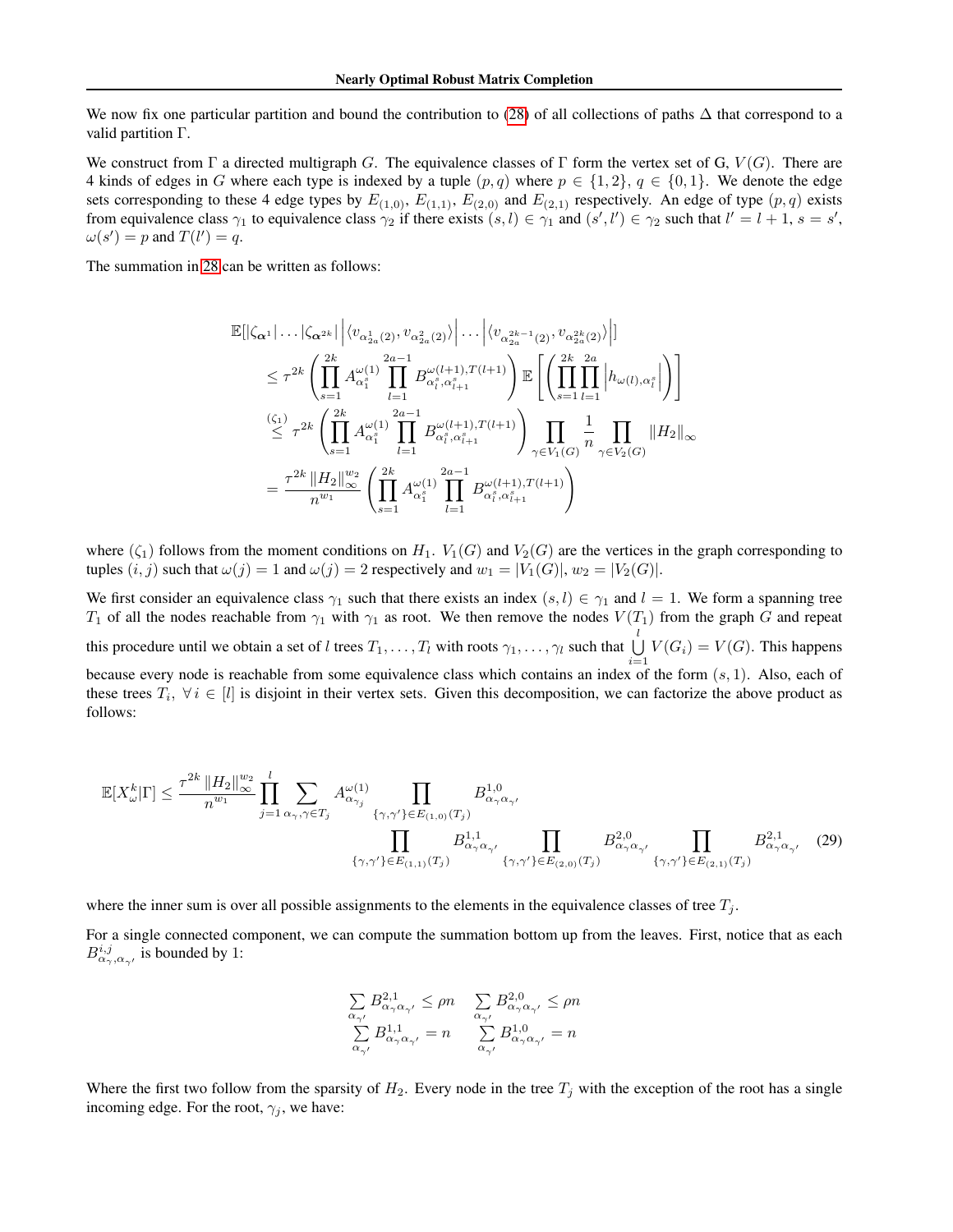$$
\sum_{\alpha_1} A_{\alpha_1}^{\omega(1)} \le \rho n \text{ for } \omega(1) = 2 \quad \sum_{\alpha_1} A_{\alpha_1}^{\omega(1)} = n \text{ for } \omega(1) = 1
$$

From the above two observations, we have:

$$
\sum_{\alpha_1,\ldots,\alpha_{v_j}} A_{\alpha_1}^{\omega(1)} \prod_{\{\gamma,\gamma'\} \in E_{(1,0)}(T_j)} B_{\alpha_\gamma \alpha_{\gamma'}}^{1,0} \prod_{\{\gamma,\gamma'\} \in E_{(1,1)}(T_j)} B_{\alpha_\gamma \alpha_{\gamma'}}^{1,1} \prod_{\{\gamma,\gamma'\} \in E_{(2,0)}(T_j)} B_{\alpha_\gamma \alpha_{\gamma'}}^{2,0}
$$
\n
$$
\prod_{\{\gamma,\gamma'\} \in E_{(2,1)}(T_j)} B_{\alpha_\gamma \alpha_{\gamma'}}^{2,0} \le (\rho n)^{w_{2,j}} n^{w_{1,j}}
$$

where  $w_{k,j}$  represents the number of vertices in the  $j^{th}$  component which contain tuples  $(y, z)$  such that  $\omega(z) = k$  for  $k \in \{1, 2\}.$ 

Plugging the above in [\(29\)](#page-24-0) gives us

$$
\mathbb{E}[X_{\omega}^{k}(\Gamma)] \leq \frac{\tau^{2k} \|H_2\|_{\infty}^{w_2}}{n^{w_1}} (\rho n)^{\sum_j w_{2,j}} n^{\sum_j w_{1,j}} = \tau^{2k} \|H_2\|_{\infty}^{w_2} (\rho n)^{w_2}
$$

Let  $a_1$  and  $a_2$  be defined as  $|\{i : \omega(i) = 1\}|$  and  $|\{i : \omega(i) = 2\}|$  respectively (Note that  $w_2 = 2a_2k$ ). Summing up over all possible partitions (there are at most  $(2a_1k)^{2a_1k}$  of them), we get our final bound on  $\mathbb{E} \left[ \hat{X}_{\omega}^k \right]$  as  $\tau^{2k} (\rho n \, \|H_2\|_{\infty})^{2a_2k} (2a_1k)^{2a_1k}.$ 

Now, we bound the probability that  $\hat{X}_{\omega}$  is too large. Choosing  $k = \left\lceil \frac{\log n}{a_1} \right\rceil$  and applying the  $k^{th}$  moment Markov inequality, we obtain:

$$
\begin{aligned} \Pr\left[\left|\hat{X}_{\omega}\right| > (c\log n)^{2a_1} \tau^2 (\rho n \left\|H_2\right\|_{\infty})^{2a_2}\right] &\leq \mathbb{E}\left[\left|\hat{X}_{\omega}\right|^k\right] \left(\frac{1}{(c\log n)^{2a_1} \tau^2 (\rho n \left\|H_2\right\|_{\infty})^{2a_2}}\right)^k \\ &\leq \left(\frac{2ka_1}{c\log n}\right)^{2ka_1} \\ &\leq n^{-2\log\frac{c}{4}} \end{aligned}
$$

Taking a union bound over all the  $2^{2a}$  possible  $\omega$ , over values of a from 1 to  $\log n$  and over the n values of q, and summing up the high probability bound over all possible values of  $\omega$ , we get the required result.  $\Box$ 

#### <span id="page-25-0"></span>5.5. Additional Experimental Results

We detail some additional experiments performed with Algorithm [1](#page-3-2) in this section. The experiments were performed on synthetic data and real world data sets.

**Synthetic data**. We generate a random matrix  $M \in \mathbb{R}^{2000 \times 2000}$  in the same way as described in Section [4.](#page-5-1) In these experiments our aim is to analyze the behavior of the algorithm in extremal cases. We consider two of such cases : 1) sampling probability is very low (Figure [3](#page-26-0) (a)), 2) number of corruptions is very large (Figure 3 (b)). In the first case, we see that the we get a reasonably good probability of recovery ( $\sim 0.8$ ) even with very low sampling probability (0.07). In the second case, we observe that the time taken to recover seems almost independent of the number of corruptions as long as they are below a certain threshold. In our experiments we saw that on increasing the  $\rho$  to 0.2 the probability of recovery went to 0. To compute the probability of recovery we ran the experiment 20 times and counted the number of successful runs.

Foreground-background separation. We present results for one more real world data set in this section. We applied our PG-RMC method (with varying  $p$ ) to the Escalator video. Figure [4](#page-26-1) (a) shows one frame from the video. Figure 4 (b) shows the extracted background from the video by using our method (PG-RMC , Algorithm [1\)](#page-3-2) with probability of sampling  $p = 0.05$ . Figure [4](#page-26-1) (c) compares objective function value for different p values.